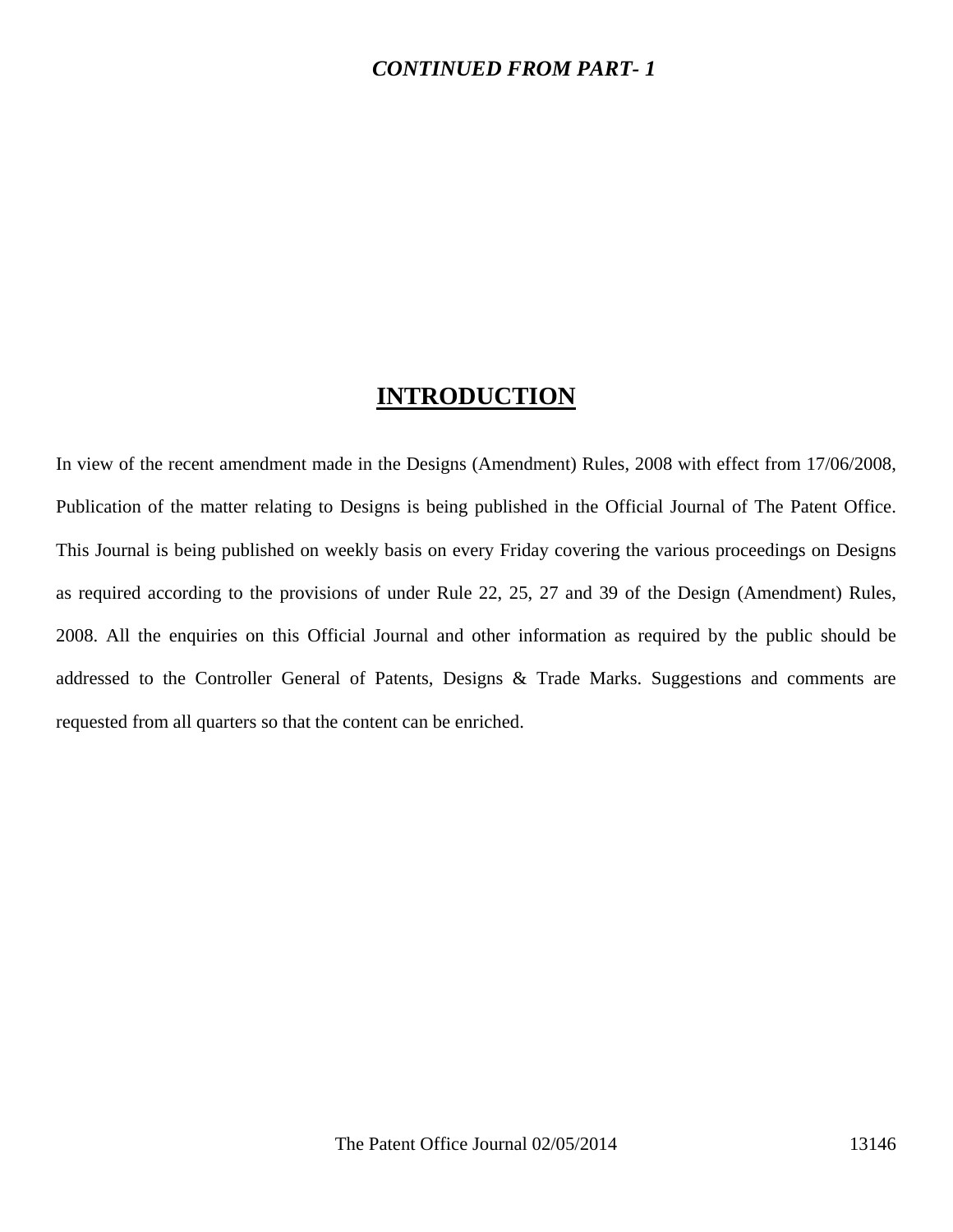# **COPYRIGHT PUBLICATION**

| <b>SL NO</b> | <b>CASE NUMBERS</b> | <b>RENEWED ON</b> |
|--------------|---------------------|-------------------|
| 1.           | 194313              | 28.03.2014        |
| 2.           | 195498              | 28.03.2014        |
| 3.           | 195813              | 10.04.2014        |
| 4.           | 195814              | 10.04.2014        |
| 5.           | 196248              | 27.03.2014        |
| 6.           | 196249              | 27.03.2014        |
| 7.           | 196470              | 28.03.2014        |
| 8.           | 196541              | 28.03.2014        |
| 9.           | 196756              | 10.04.2014        |
| 10.          | 196757              | 10.04.2014        |
| 11.          | 196811              | 10.04.2014        |
| 12.          | 196814              | 10.04.2014        |
| 13.          | 196939              | 10.04.2014        |
| 14.          | 197619              | 10.04.2014        |
| 15.          | 237661              | 27.03.2014        |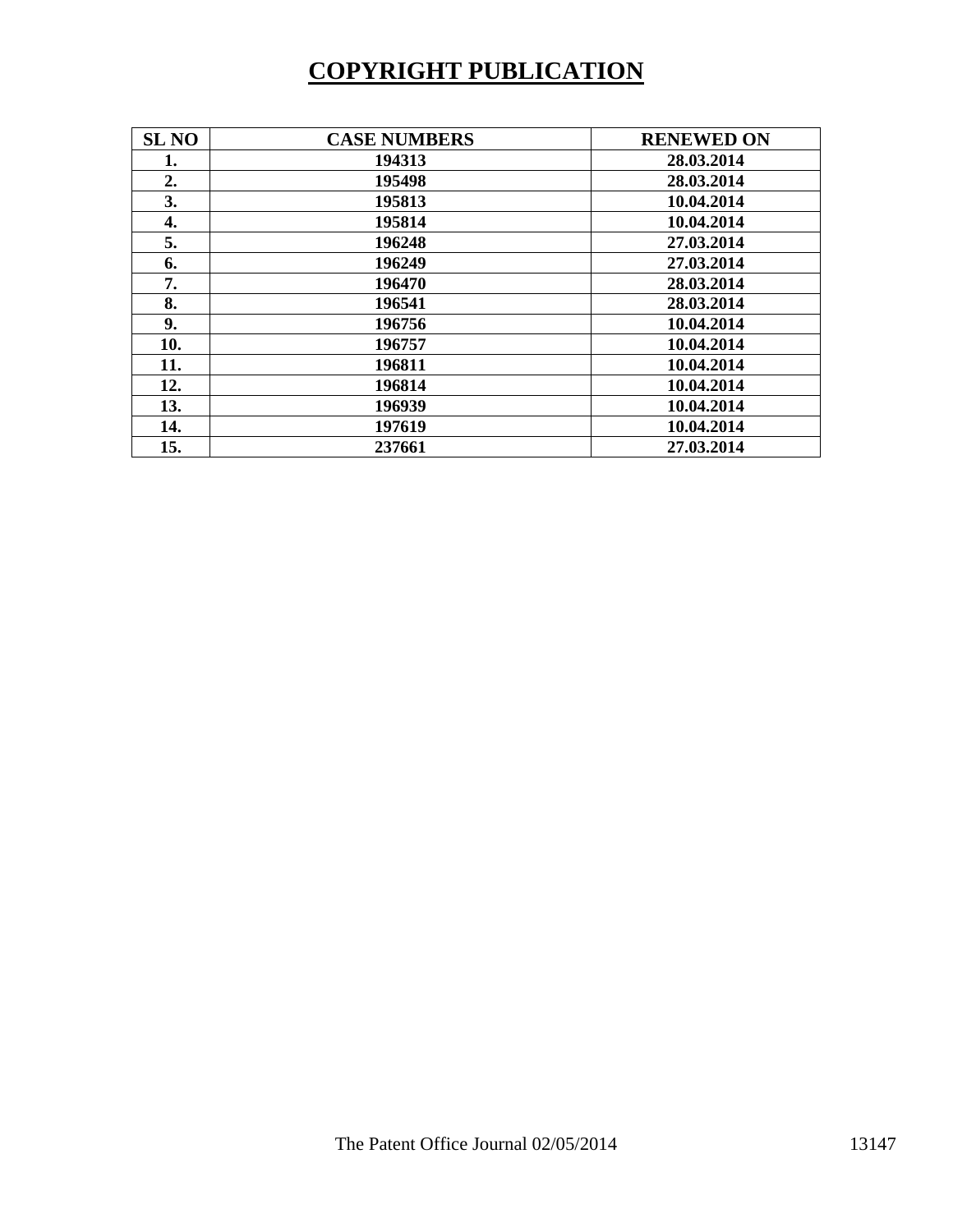### **CANCELLATION PROCEEDINGS under Section 19 of the Designs Act, 2000**

**"The Asstt. Controller of Patents & Designs passed an order on 28/4/2014 to dismiss the petition filed by Suresh Kumar Banka, Rejesh Kumar Banka and Dinesh Kumar Banka of 3B, Camac Street, Kolkata – 700016, West Bengal, India and Mrs. Madhu Karoria of 32Q, New Road, Kolkata – 700027, West Bengal, India, legal heirs of Late Tara Chand Banka on 12/2/2007 for cancellation of registration of registered Design No. 193033 dated 28/8/2003 under class 08-07 titled as 'Plastic Seal' in the name of Artiben Subhashbhai Panchal, having nationality Indian, sole proprietor of Atlas Plastic, 22, Madhuram Complex, near Keshavnagar, Subhashbridge, Ahmedabad-380027, Gujarat, India, an Indian sole proprietary concern ."**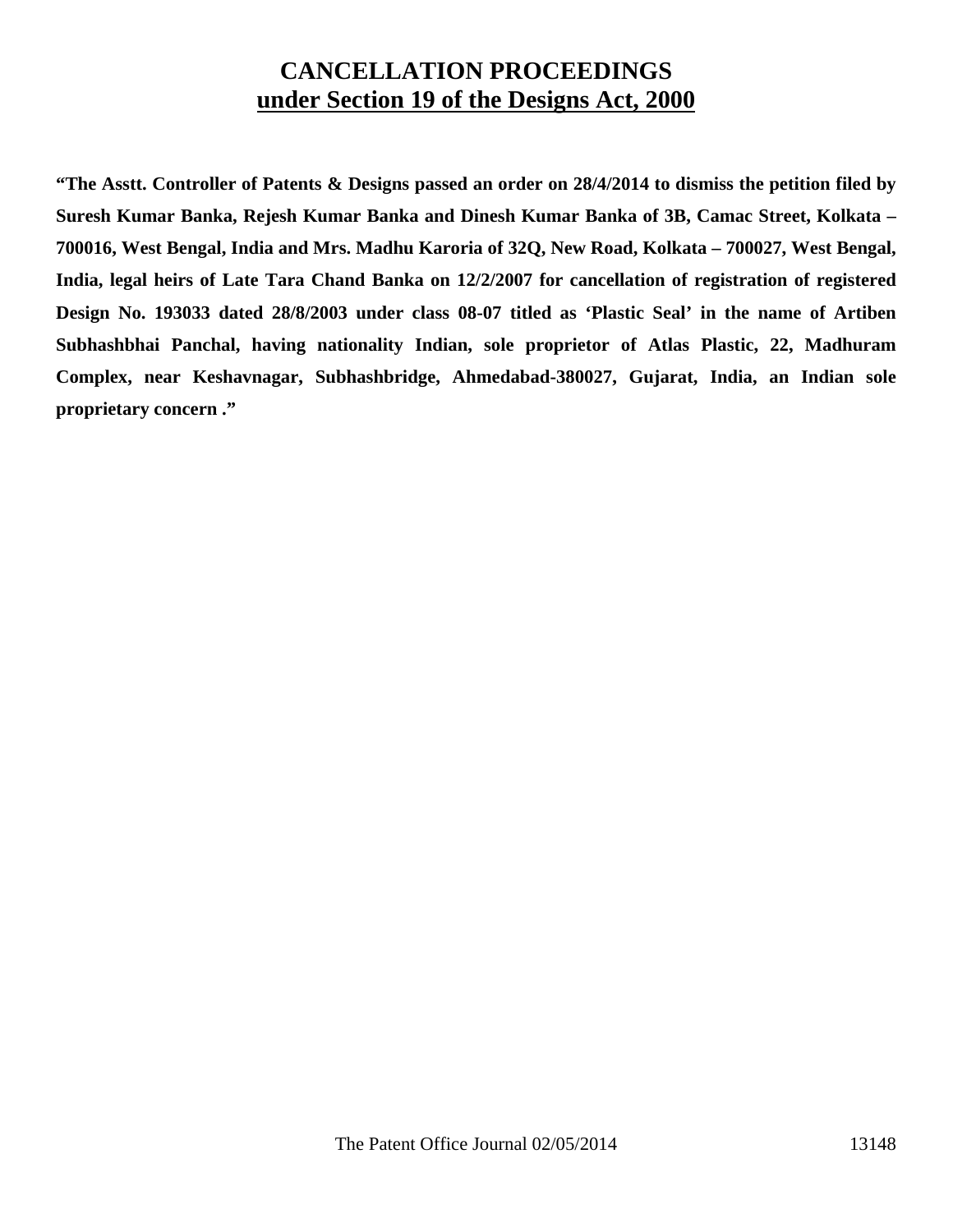## **THE DESIGNS ACT 2000 SECTION 30 DESIGN ASSIGNMENT**

**The Design stands in the name of EP SYSTEMS SA registered under the Designs Act, 2000 has been assigned in the Register of Designs in the name as follows:-** 

| Design No. | Class | <b>Name</b>                                                                                                                      |
|------------|-------|----------------------------------------------------------------------------------------------------------------------------------|
| 232551     | 09-07 | APTAR RADOLFZELL GMBH OF, OESCHLESTRASSE 54-56<br>IN 78315 RADOLFZELL, GERMANY, A LIMITED LIABILITY<br><b>COMPANY OF GERMANY</b> |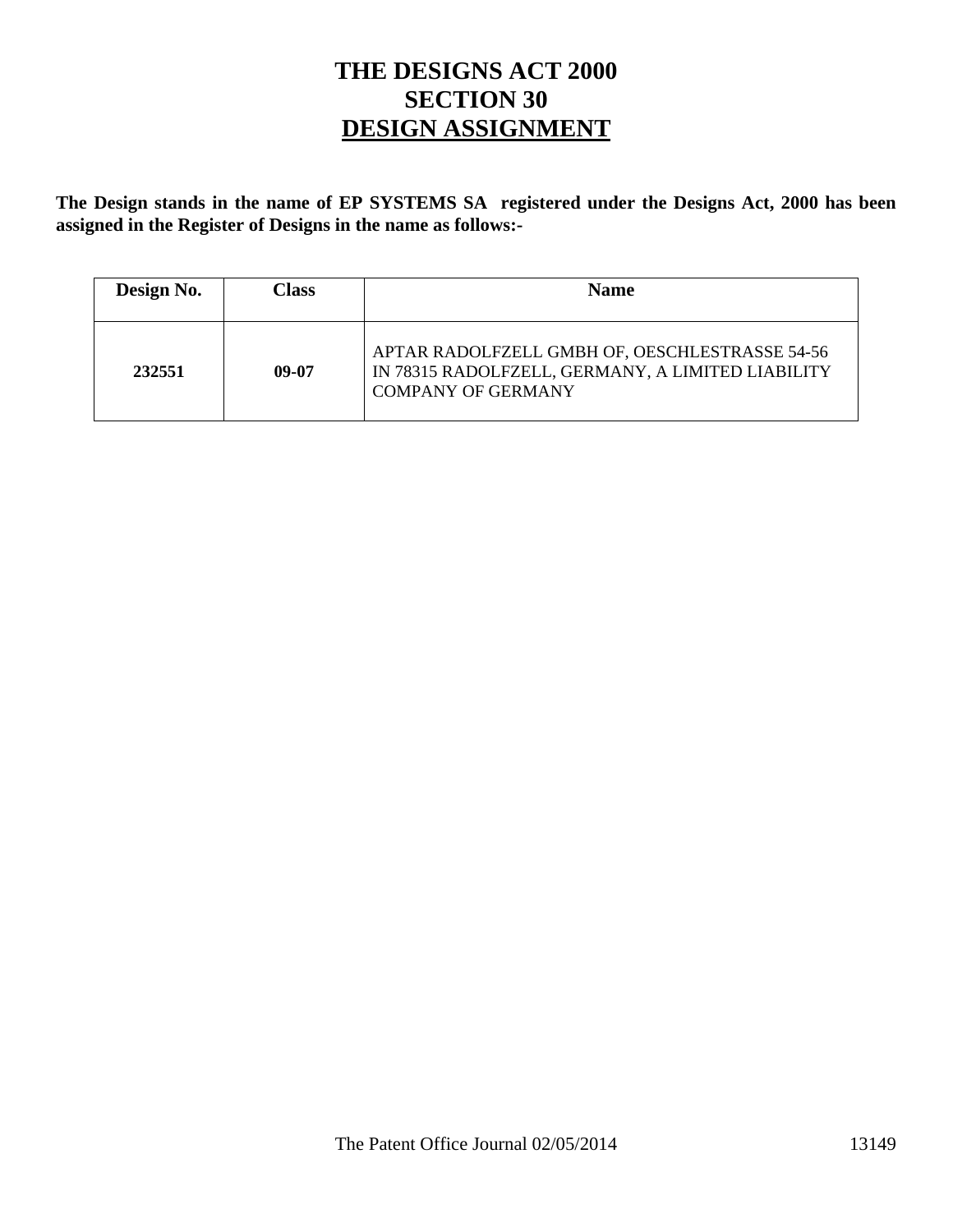#### **REGISTRATION OF DESIGNS**

**The following designs have been registered. They are now open for public inspection. In the following each entry the Date of Registration is shown. The Priority Number, Priority Date and Priority Country are also shown**

| <b>DESIGN NUMBER</b>                                                                                                                                                                                 | 255126                      |                                 |                |  |
|------------------------------------------------------------------------------------------------------------------------------------------------------------------------------------------------------|-----------------------------|---------------------------------|----------------|--|
| <b>CLASS</b>                                                                                                                                                                                         | $12-08$                     |                                 |                |  |
| 1) VOLVO TRUCK CORPORATION,<br>OF 40508 GOTEBORG, SWEDEN                                                                                                                                             |                             |                                 |                |  |
| <b>DATE OF REGISTRATION</b>                                                                                                                                                                          |                             | 11/07/2013                      |                |  |
| <b>TITLE</b>                                                                                                                                                                                         |                             | <b>VEHICLE CAB</b>              |                |  |
| <b>PRIORITY</b>                                                                                                                                                                                      |                             |                                 |                |  |
| PRIORITY NUMBER                                                                                                                                                                                      |                             | <b>DATE</b>                     | <b>COUNTRY</b> |  |
| 002179085-0001                                                                                                                                                                                       |                             | 06/02/2013                      | <b>OHIM</b>    |  |
| <b>DESIGN NUMBER</b>                                                                                                                                                                                 |                             | 255027                          |                |  |
| <b>CLASS</b>                                                                                                                                                                                         |                             | $24-01$                         |                |  |
| UNDER THE LAWS OF THE KINGDOM OF THE NETHERLANDS, RESIDING AT<br>EINDHOVEN,<br>WHOSE POST-OFFICE ADDRESS IS HIGH TECH CAMPUS 5, 5656 AE<br>EINDHOVEN, THE NETHERLANDS<br><b>DATE OF REGISTRATION</b> |                             | 05/07/2013                      |                |  |
| <b>TITLE</b>                                                                                                                                                                                         |                             |                                 |                |  |
| <b>PRIORITY</b>                                                                                                                                                                                      | <b>LIGHT THERAPY DEVICE</b> |                                 |                |  |
| PRIORITY NUMBER                                                                                                                                                                                      |                             | <b>DATE</b>                     | <b>COUNTRY</b> |  |
| 002163618-0001                                                                                                                                                                                       |                             | 09/01/2013                      | <b>OHIM</b>    |  |
| <b>DESIGN NUMBER</b>                                                                                                                                                                                 |                             | 255212                          |                |  |
| <b>CLASS</b>                                                                                                                                                                                         |                             | $26-05$                         |                |  |
| 1) SCHREDER S.A.<br>OF RUE DE LUSAMBO, 67, B. 1190 BRUXELLES, BELGIUM, A BELGIUM<br><b>COMPANY</b>                                                                                                   |                             |                                 |                |  |
| <b>DATE OF REGISTRATION</b>                                                                                                                                                                          | 12/07/2013                  |                                 |                |  |
| <b>TITLE</b>                                                                                                                                                                                         |                             | <b>OUTDOOR LIGHTING FIXTURE</b> |                |  |
| <b>PRIORITY</b>                                                                                                                                                                                      |                             |                                 |                |  |
| PRIORITY NUMBER                                                                                                                                                                                      |                             | <b>DATE</b>                     | <b>COUNTRY</b> |  |
| 1363881-0003                                                                                                                                                                                         |                             | 11/03/2013                      | <b>OHIM</b>    |  |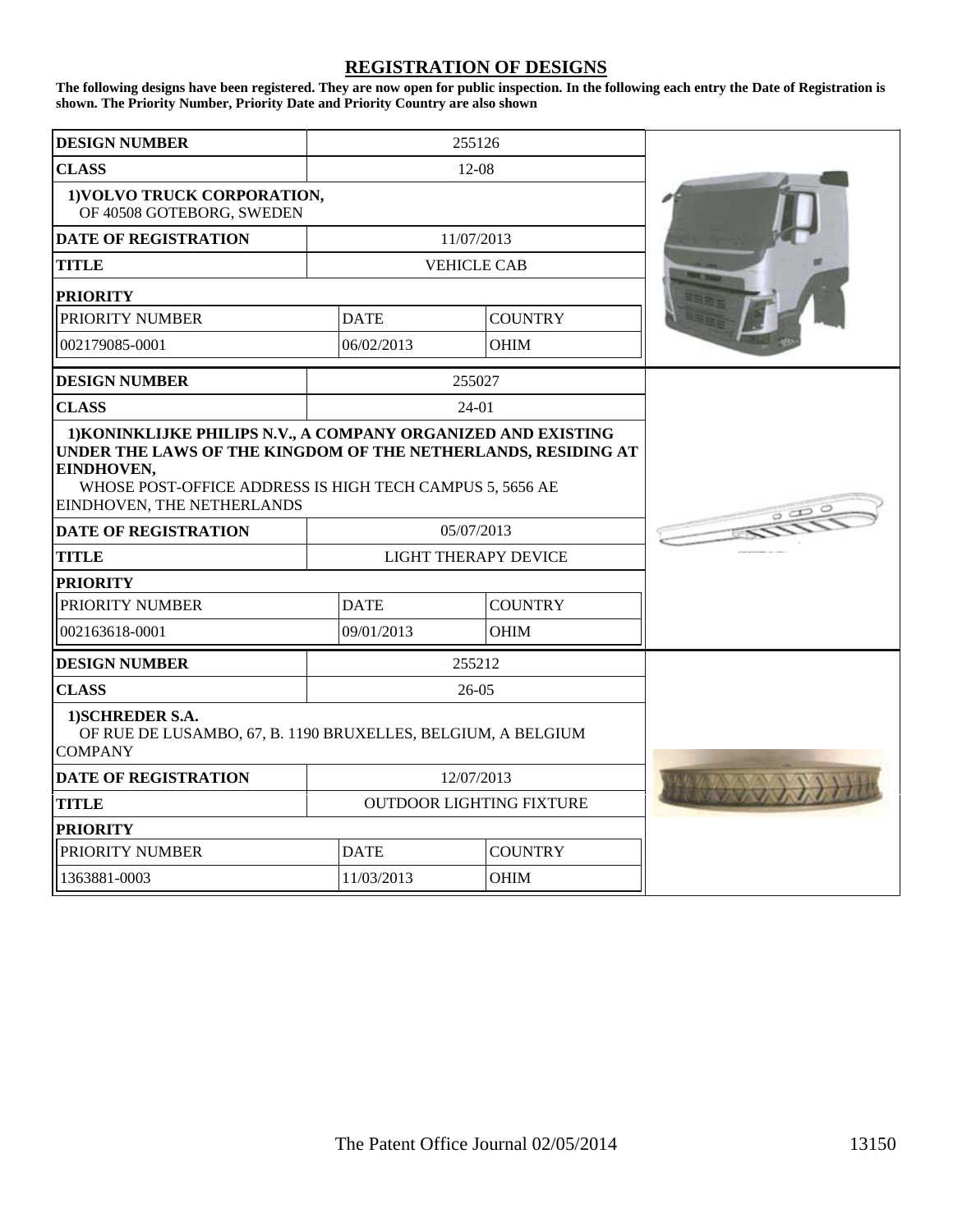| <b>DESIGN NUMBER</b>                                                                                                                                                                                                                | 254394                        |             |                                                    |  |  |
|-------------------------------------------------------------------------------------------------------------------------------------------------------------------------------------------------------------------------------------|-------------------------------|-------------|----------------------------------------------------|--|--|
| <b>CLASS</b><br>24-01                                                                                                                                                                                                               |                               |             |                                                    |  |  |
| 1) KONINKLIJKE PHILIPS N.V., A COMPANY ORGANIZED AND EXISTING<br>UNDER THE LAWS OF THE KINGDOM OF THE NETHERLANDS, RESIDING AT<br>EINDHOVEN, WHOSE POST-OFFICE ADDRESS IS<br>HIGH TECH CAMPUS 5, 5656 AE EINDHOVEN, THE NETHERLANDS |                               |             |                                                    |  |  |
| <b>DATE OF REGISTRATION</b>                                                                                                                                                                                                         |                               |             | 07/06/2013                                         |  |  |
| <b>TITLE</b>                                                                                                                                                                                                                        |                               |             | <b>INFANT WARMER</b>                               |  |  |
| <b>PRIORITY</b>                                                                                                                                                                                                                     |                               |             |                                                    |  |  |
| PRIORITY NUMBER                                                                                                                                                                                                                     |                               | <b>DATE</b> | <b>COUNTRY</b>                                     |  |  |
| 002150243-0002                                                                                                                                                                                                                      |                               | 10/12/2012  | <b>OHIM</b>                                        |  |  |
| <b>DESIGN NUMBER</b>                                                                                                                                                                                                                |                               |             | 253425                                             |  |  |
| <b>CLASS</b>                                                                                                                                                                                                                        |                               |             | $09-01$                                            |  |  |
| HAVING ITS REGISTERED OFFICE AT<br>PIROJSHANAGAR, EASTERN EXPRESS HIGHWAY, VIKHROLI, MUMBAI-<br>400079, STATE OF MAHARASHTRA, INDIA<br><b>DATE OF REGISTRATION</b>                                                                  |                               |             | 25/04/2013                                         |  |  |
| <b>TITLE</b>                                                                                                                                                                                                                        |                               |             | BOTTLE WITH WICK FOR MOSQUITO<br>REPELLENT MACHINE |  |  |
| <b>PRIORITY NA</b>                                                                                                                                                                                                                  |                               |             |                                                    |  |  |
| <b>DESIGN NUMBER</b>                                                                                                                                                                                                                |                               |             | 252549                                             |  |  |
| <b>CLASS</b><br>13-03                                                                                                                                                                                                               |                               |             |                                                    |  |  |
| 1) GENERAL CABLE TECHNOLOGIES CORPORATION, A CORPORATION<br>ORGANIZED AND EXISTING UNDER THE LAWS OF DELAWARE, U.S.A., OF<br>4 TESSENEER DRIVE, HIGHLAND HEIGHTS, KENTUCKY 41076, UNITED<br><b>STATES OF AMERICA</b>                |                               |             |                                                    |  |  |
| <b>DATE OF REGISTRATION</b>                                                                                                                                                                                                         | 20/03/2013                    |             |                                                    |  |  |
| <b>TITLE</b>                                                                                                                                                                                                                        | ELECTRICAL CONNECTOR          |             |                                                    |  |  |
| <b>PRIORITY</b>                                                                                                                                                                                                                     |                               |             |                                                    |  |  |
| PRIORITY NUMBER                                                                                                                                                                                                                     | <b>DATE</b><br><b>COUNTRY</b> |             |                                                    |  |  |
| 29/432,863                                                                                                                                                                                                                          | 21/09/2012<br>U.S.A.          |             |                                                    |  |  |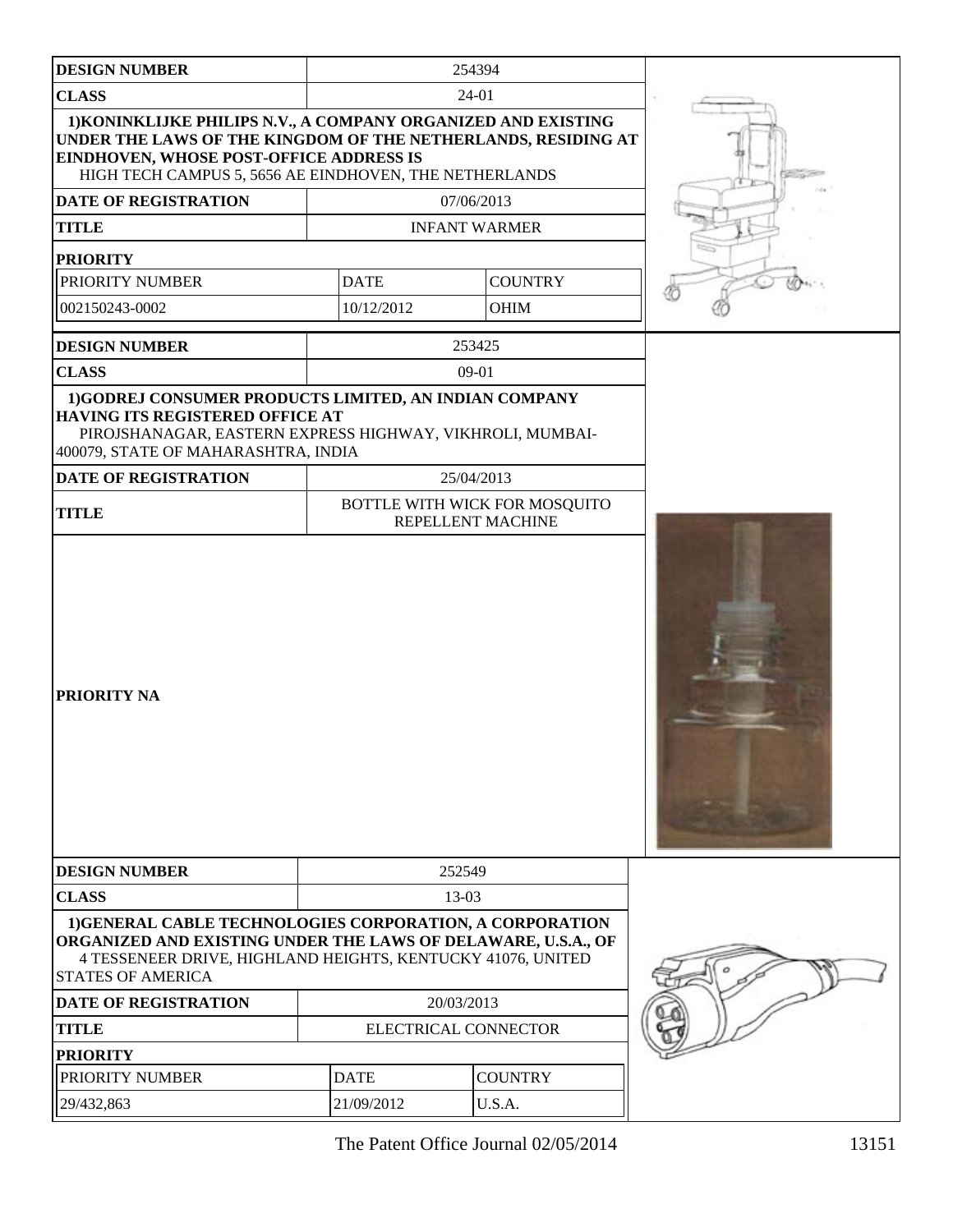| <b>DESIGN NUMBER</b>                                                                                                                                                                                                                                                          |             | 251953                 |  |
|-------------------------------------------------------------------------------------------------------------------------------------------------------------------------------------------------------------------------------------------------------------------------------|-------------|------------------------|--|
| <b>CLASS</b>                                                                                                                                                                                                                                                                  |             |                        |  |
| 1) RAJIV MEHTANI AN INDIAN CITIZEN, RESIDING AT HOUSE NO. 76, NYAI<br>PURI, OPPOSITE KARNAL STADIUM, MALL ROAD, KARNAL-132001,<br>HARYANA, INDIA AND<br>RAMESH KUMAR AN INDIAN CITIZEN, RESIDING AT VILLAGE GAMRRI,<br>TEHSIL-GOHANA, DISTRICT-SONIPAT, HARYANA-131301, INDIA |             |                        |  |
| <b>DATE OF REGISTRATION</b>                                                                                                                                                                                                                                                   |             | 01/03/2013             |  |
| <b>TITLE</b>                                                                                                                                                                                                                                                                  |             | AGRICULTURAL IMPLEMENT |  |
| PRIORITY NA                                                                                                                                                                                                                                                                   |             |                        |  |
| <b>DESIGN NUMBER</b>                                                                                                                                                                                                                                                          |             | 253880                 |  |
| <b>CLASS</b>                                                                                                                                                                                                                                                                  |             | $03-01$                |  |
| 1) FURLA S.P.A.<br>VIA BELLARIA, 3-5 I-40068 SAN LAZZARO DI SAVENA (BOLOGNA) ITALY,<br>NATIONALITY: ITALY                                                                                                                                                                     |             |                        |  |
| <b>DATE OF REGISTRATION</b>                                                                                                                                                                                                                                                   |             | 15/05/2013             |  |
| <b>TITLE</b>                                                                                                                                                                                                                                                                  |             | <b>HANDBAG</b>         |  |
| <b>PRIORITY</b>                                                                                                                                                                                                                                                               |             |                        |  |
| PRIORITY NUMBER                                                                                                                                                                                                                                                               | <b>DATE</b> | <b>COUNTRY</b>         |  |
| 002187906-0001                                                                                                                                                                                                                                                                | 20/02/2013  | <b>OHIM</b>            |  |
| <b>DESIGN NUMBER</b>                                                                                                                                                                                                                                                          |             | 255094                 |  |
| <b>CLASS</b>                                                                                                                                                                                                                                                                  |             | $11-01$                |  |
| 1) BULGARI S.P.A. A COMPANY ORGANIZED AND EXISTING UNDER THE<br>LAWS OF ITALY,<br>OF THE ADDRESS LUNGOTEVERE MARZIO, 11, I-00186 ROMA, ITALY                                                                                                                                  |             |                        |  |
| <b>DATE OF REGISTRATION</b>                                                                                                                                                                                                                                                   |             | 09/07/2013             |  |
| <b>TITLE</b>                                                                                                                                                                                                                                                                  |             | CHAIN WITH PENDANT SET |  |
| <b>PRIORITY</b>                                                                                                                                                                                                                                                               |             |                        |  |
| PRIORITY NUMBER                                                                                                                                                                                                                                                               | <b>DATE</b> | <b>COUNTRY</b>         |  |
| 713485701                                                                                                                                                                                                                                                                     | 11/01/2013  | <b>WIPO</b>            |  |
|                                                                                                                                                                                                                                                                               |             |                        |  |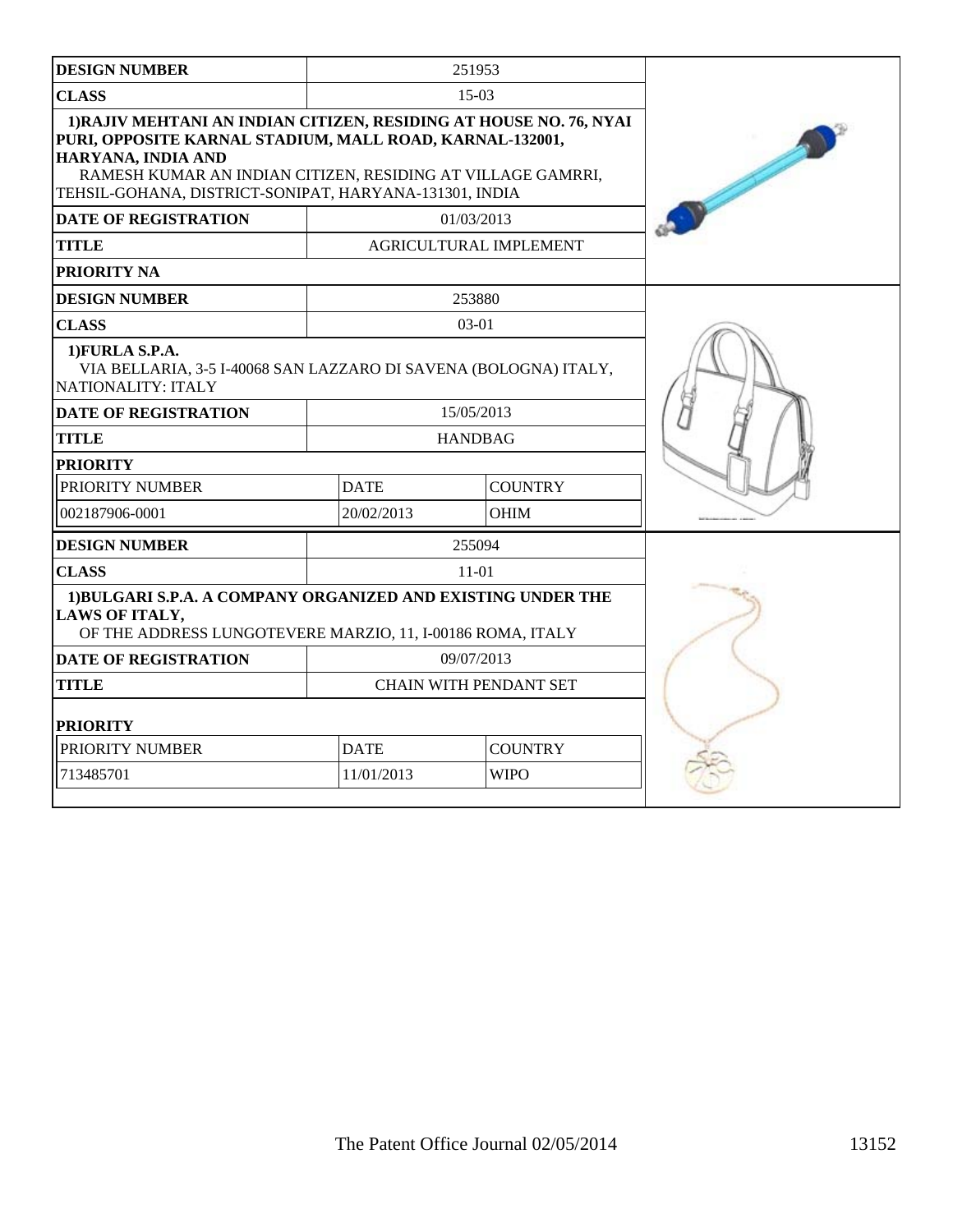| <b>DESIGN NUMBER</b>                                                                                                                                                 |             | 248564                         |  |
|----------------------------------------------------------------------------------------------------------------------------------------------------------------------|-------------|--------------------------------|--|
| <b>CLASS</b>                                                                                                                                                         |             | $14-02$                        |  |
| 1) SAGAR K. CHANDRA, INDIAN NATIONAL, ADULT, RESIDING AT :<br>SADHNA COLONY, SIDDHI VINAYAK PARK, RANJIT SAGAR ROAD, STREET<br>NO. 7, JAMNAGAR, GUJARAT STATE, INDIA |             |                                |  |
| <b>DATE OF REGISTRATION</b>                                                                                                                                          |             | 05/10/2012                     |  |
| <b>TITLE</b>                                                                                                                                                         |             | <b>LAPTOP PRINTER ASSEMBLY</b> |  |
| <b>PRIORITY NA</b>                                                                                                                                                   |             |                                |  |
| <b>DESIGN NUMBER</b>                                                                                                                                                 |             | 244866                         |  |
| <b>CLASS</b>                                                                                                                                                         |             | 23-02                          |  |
| 1) TOTO LTD.<br>1-1, NAKASHIMA 2-CHOME, KOKURAKITA-KU, KITAKYUSHU-SHI, FUKUOKA<br>802-8601, JAPAN                                                                    |             |                                |  |
| <b>DATE OF REGISTRATION</b>                                                                                                                                          |             | 27/04/2012                     |  |
| <b>TITLE</b>                                                                                                                                                         |             | <b>TOILET SEAT</b>             |  |
| <b>PRIORITY</b>                                                                                                                                                      |             |                                |  |
| PRIORITY NUMBER                                                                                                                                                      | <b>DATE</b> | <b>COUNTRY</b>                 |  |
| 2011-025209                                                                                                                                                          | 31/10/2011  | <b>JAPAN</b>                   |  |
| <b>DESIGN NUMBER</b>                                                                                                                                                 |             | 255138                         |  |
| <b>CLASS</b>                                                                                                                                                         |             | $21 - 01$                      |  |
| 1) VOLVO TRUCK CORPORATION,<br>OF 40508 GOTEBORG, SWEDEN                                                                                                             |             |                                |  |
| <b>DATE OF REGISTRATION</b>                                                                                                                                          |             | 11/07/2013                     |  |
| <b>TITLE</b>                                                                                                                                                         |             | <b>TOY TRUCK</b>               |  |
| <b>PRIORITY</b>                                                                                                                                                      |             |                                |  |
| PRIORITY NUMBER                                                                                                                                                      | <b>DATE</b> | <b>COUNTRY</b>                 |  |
| 002179291-0001                                                                                                                                                       | 06/02/2013  | <b>OHIM</b>                    |  |
|                                                                                                                                                                      |             |                                |  |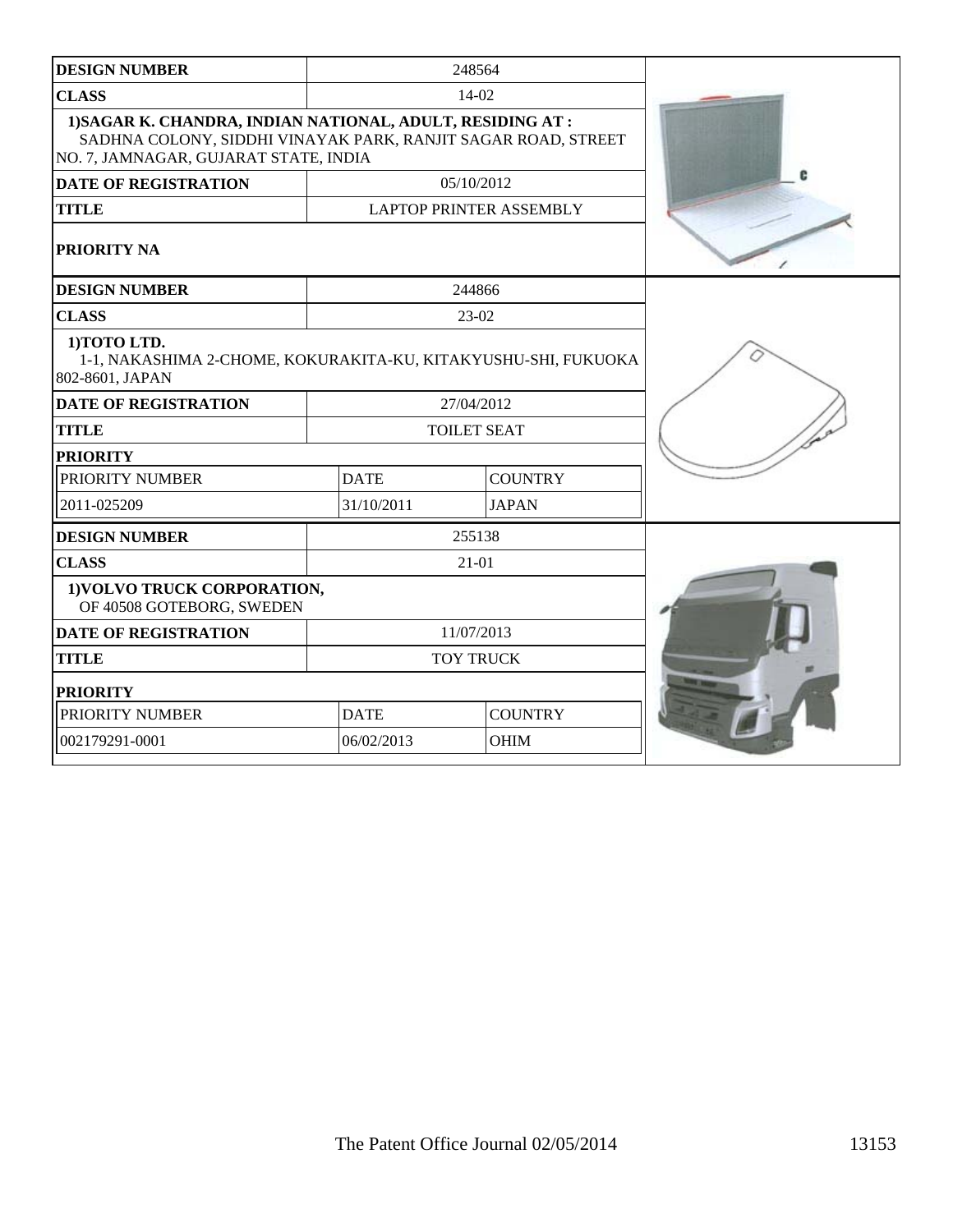| <b>DESIGN NUMBER</b>                                                                                                                                                        |                            | 254240                                |  |  |  |
|-----------------------------------------------------------------------------------------------------------------------------------------------------------------------------|----------------------------|---------------------------------------|--|--|--|
| <b>CLASS</b>                                                                                                                                                                | $26-03$                    |                                       |  |  |  |
| 1) LEGERO LIGHTING INDIA PRIVATE LIMITED., A COMPANY<br>REGISTERED UNDER THE LAWS OF INDIA, HAVING PRINCIPAL PLACE OF<br><b>BUSINESS AT</b><br>C-95, SECTOR 2, NOIDA-201301 |                            |                                       |  |  |  |
| <b>DATE OF REGISTRATION</b>                                                                                                                                                 |                            | 03/06/2013                            |  |  |  |
| <b>TITLE</b>                                                                                                                                                                |                            | <b>LIGHTING FIXTURE</b>               |  |  |  |
| PRIORITY NA                                                                                                                                                                 |                            |                                       |  |  |  |
| <b>DESIGN NUMBER</b>                                                                                                                                                        |                            | 253718                                |  |  |  |
| <b>CLASS</b>                                                                                                                                                                |                            | $09-01$                               |  |  |  |
| 1) SAVERGLASS, A FRENCH COMPANY OF<br>3 RUE DE LA GARE, 60960 FEUQUIERES, FRANCE                                                                                            |                            |                                       |  |  |  |
| <b>DATE OF REGISTRATION</b>                                                                                                                                                 |                            | 08/05/2013                            |  |  |  |
| <b>TITLE</b>                                                                                                                                                                |                            | <b>BOTTLE</b>                         |  |  |  |
| <b>PRIORITY</b>                                                                                                                                                             |                            |                                       |  |  |  |
| PRIORITY NUMBER                                                                                                                                                             | <b>DATE</b>                | <b>COUNTRY</b>                        |  |  |  |
| 002139360-0001                                                                                                                                                              | 20/11/2012<br><b>OHIM</b>  |                                       |  |  |  |
|                                                                                                                                                                             |                            |                                       |  |  |  |
| <b>DESIGN NUMBER</b>                                                                                                                                                        |                            | 253503                                |  |  |  |
| <b>CLASS</b>                                                                                                                                                                |                            |                                       |  |  |  |
| 1) KAYABA INDUSTRY CO., LTD. OF<br>WORLD TRADE CENTER BLDG., 4-1, HAMAMATSU-CHO 2-CHOME, MINATO-<br>KU, TOKYO 105-6111 JAPAN, A JAPANESE COMPANY                            |                            |                                       |  |  |  |
| <b>DATE OF REGISTRATION</b>                                                                                                                                                 |                            | 29/04/2013                            |  |  |  |
| <b>TITLE</b>                                                                                                                                                                |                            | <b>CYLINDER COVER FOR AN ACTUATOR</b> |  |  |  |
| <b>PRIORITY</b>                                                                                                                                                             |                            |                                       |  |  |  |
| PRIORITY NUMBER                                                                                                                                                             | <b>DATE</b>                | <b>COUNTRY</b>                        |  |  |  |
| 2012-27943                                                                                                                                                                  | 15/11/2012<br><b>JAPAN</b> |                                       |  |  |  |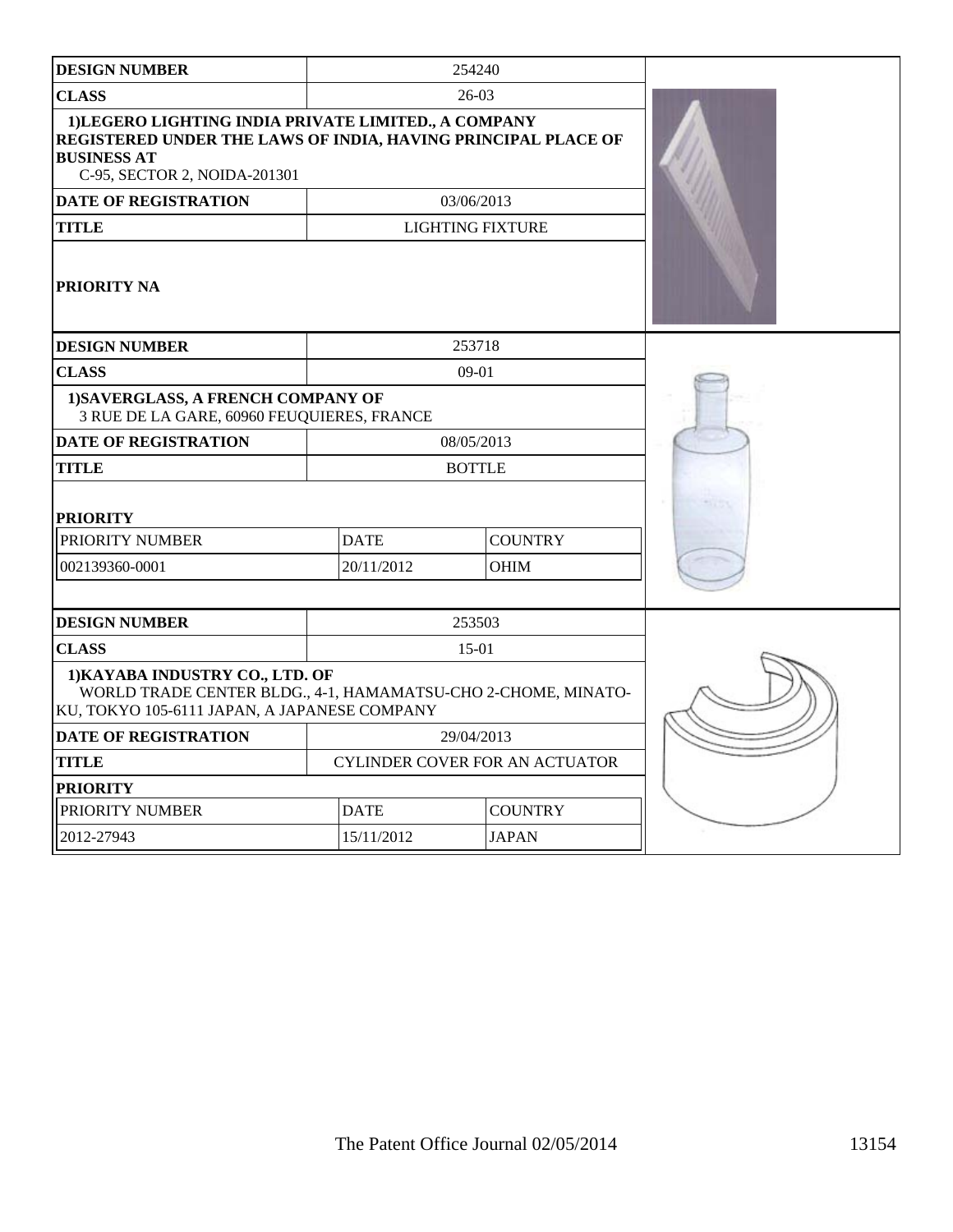| <b>DESIGN NUMBER</b>                                                                                                                                                                   |             | 255105                                                       |  |
|----------------------------------------------------------------------------------------------------------------------------------------------------------------------------------------|-------------|--------------------------------------------------------------|--|
| <b>CLASS</b>                                                                                                                                                                           |             |                                                              |  |
| 1) ABB AB, A SWEDISH COMPANY OF<br>KOPPABERGSVAGEN 2, 721 83 VASTERAS, SWEDEN                                                                                                          |             |                                                              |  |
| DATE OF REGISTRATION                                                                                                                                                                   |             | 10/07/2013                                                   |  |
| <b>TITLE</b>                                                                                                                                                                           |             | <b>COMMUNICATION MODULE FOR</b><br><b>ELECTRICITY METERS</b> |  |
| <b>PRIORITY</b>                                                                                                                                                                        |             |                                                              |  |
| PRIORITY NUMBER                                                                                                                                                                        | <b>DATE</b> | <b>COUNTRY</b>                                               |  |
| 002165183-0004                                                                                                                                                                         | 11/01/2013  | OHIM                                                         |  |
|                                                                                                                                                                                        |             |                                                              |  |
| <b>DESIGN NUMBER</b>                                                                                                                                                                   |             | 255350                                                       |  |
| <b>CLASS</b>                                                                                                                                                                           |             | $09-01$                                                      |  |
| 1) UNILEVER PLC, A COMPANY REGISTERED IN ENGLAND AND WALES<br><b>UNDER COMPANY NO. 41424 OF</b><br>UNILEVER HOUSE, 100 VICTORIA EMBANKMENT, LONDON, EC4Y 0DY,<br><b>UNITED KINGDOM</b> |             |                                                              |  |
| <b>DATE OF REGISTRATION</b>                                                                                                                                                            |             | 18/07/2013                                                   |  |
| <b>TITLE</b>                                                                                                                                                                           |             | <b>BOTTLE WITHOUT CAP</b>                                    |  |
| <b>PRIORITY</b><br>PRIORITY NUMBER<br>29/444,293                                                                                                                                       |             |                                                              |  |
| <b>DESIGN NUMBER</b>                                                                                                                                                                   |             | 250962                                                       |  |
| <b>CLASS</b>                                                                                                                                                                           |             | 15-07                                                        |  |
| 1) MANITOWOC FOODSERVICE COMPANIES, LLC, A WISCONSIN LIMITED<br><b>LIABILITY COMPANY OF</b><br>2400 SOUTH 44TH STREET, MANITOWOC, WISCONSIN 54220, UNITED STATES<br>OF AMERICA         |             |                                                              |  |
| <b>DATE OF REGISTRATION</b>                                                                                                                                                            |             | 11/01/2013                                                   |  |
| <b>TITLE</b>                                                                                                                                                                           |             |                                                              |  |
| PRIORITY NA                                                                                                                                                                            |             |                                                              |  |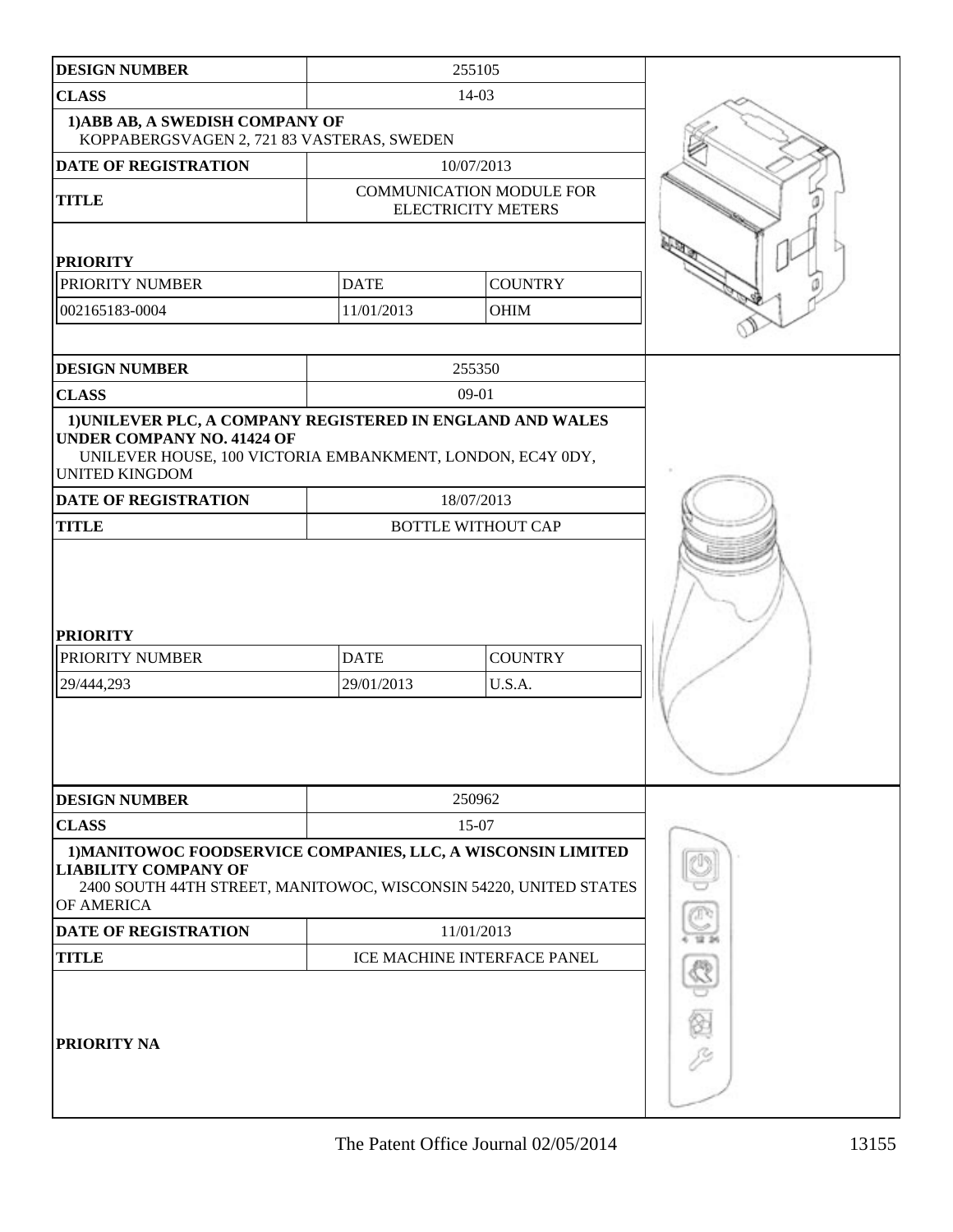| <b>DESIGN NUMBER</b>                                                                                                                                                                                                                                                                                              |                  | 253916                         |  |
|-------------------------------------------------------------------------------------------------------------------------------------------------------------------------------------------------------------------------------------------------------------------------------------------------------------------|------------------|--------------------------------|--|
|                                                                                                                                                                                                                                                                                                                   | $23-02$          |                                |  |
| <b>CLASS</b>                                                                                                                                                                                                                                                                                                      |                  |                                |  |
| 1) HALLMARK CREATIONS PRIVATE LIMITED (A COMPANY<br>INCORPORATED UNDER THE COMPANIES ACT, 1956) HAVING ITS<br>PRINCIPAL PLACE OF BUSINESS AT<br>PLOT NO. 7/8, SURVEY NO. 20, EVEREST INDUSTRIAL AREA, NEAR PERFECT<br>(TATA) SHOWROOM, NATIONAL HIGHWAY NO. 8, VAVDI-DIST. RAJKOT-360001,<br><b>GUJARAT-INDIA</b> |                  |                                |  |
| <b>DATE OF REGISTRATION</b>                                                                                                                                                                                                                                                                                       | 17/05/2013       |                                |  |
| <b>TITLE</b>                                                                                                                                                                                                                                                                                                      | <b>TOWEL ROD</b> |                                |  |
| <b>PRIORITY NA</b>                                                                                                                                                                                                                                                                                                |                  |                                |  |
| <b>DESIGN NUMBER</b>                                                                                                                                                                                                                                                                                              |                  | 256808                         |  |
| <b>CLASS</b>                                                                                                                                                                                                                                                                                                      |                  | $12 - 16$                      |  |
| 1) HERO MOTOCORP LIMITED, AN INDIAN COMPANY INCORPORATED<br>UNDER THE COMPANIES ACT, HAVING ITS OFFICE AT<br>34, COMMUNITY CENTRE, BASANT LOK, VASANT VIHAR, NEW DELHI-110057                                                                                                                                     |                  |                                |  |
| <b>DATE OF REGISTRATION</b>                                                                                                                                                                                                                                                                                       | 26/09/2013       |                                |  |
| <b>TITLE</b>                                                                                                                                                                                                                                                                                                      | <b>VEHICLE</b>   | TAIL SECTION FOR A TWO WHEELED |  |
| <b>PRIORITY NA</b>                                                                                                                                                                                                                                                                                                |                  |                                |  |
| <b>DESIGN NUMBER</b>                                                                                                                                                                                                                                                                                              |                  | 254853                         |  |
| <b>CLASS</b>                                                                                                                                                                                                                                                                                                      | $12 - 15$        |                                |  |
| 1) COMPAGNIE GENERALE DES ETABLISSEMENTS MICHELIN, A FRENCH<br>COMPANY OF 12 COURS SABLON, FR-63000, CLERMONT-FERRAND, FRANCE,<br><b>AND</b><br>MICHELIN RECHERCHE ET TECHNIQUE S.A., A SWISS COMPANY OF ROUTE<br>LOUIS BRAILLE 10 - CH-1763 GRANGES-PACCOT, SWITZERLAND                                          |                  |                                |  |
| <b>DATE OF REGISTRATION</b>                                                                                                                                                                                                                                                                                       |                  | 28/06/2013                     |  |
| <b>TITLE</b>                                                                                                                                                                                                                                                                                                      | <b>TIRE</b>      |                                |  |
| <b>PRIORITY</b>                                                                                                                                                                                                                                                                                                   |                  |                                |  |
| PRIORITY NUMBER                                                                                                                                                                                                                                                                                                   | <b>DATE</b>      | <b>COUNTRY</b>                 |  |
| 29/445,564                                                                                                                                                                                                                                                                                                        | 13/02/2013       | U.S.A.                         |  |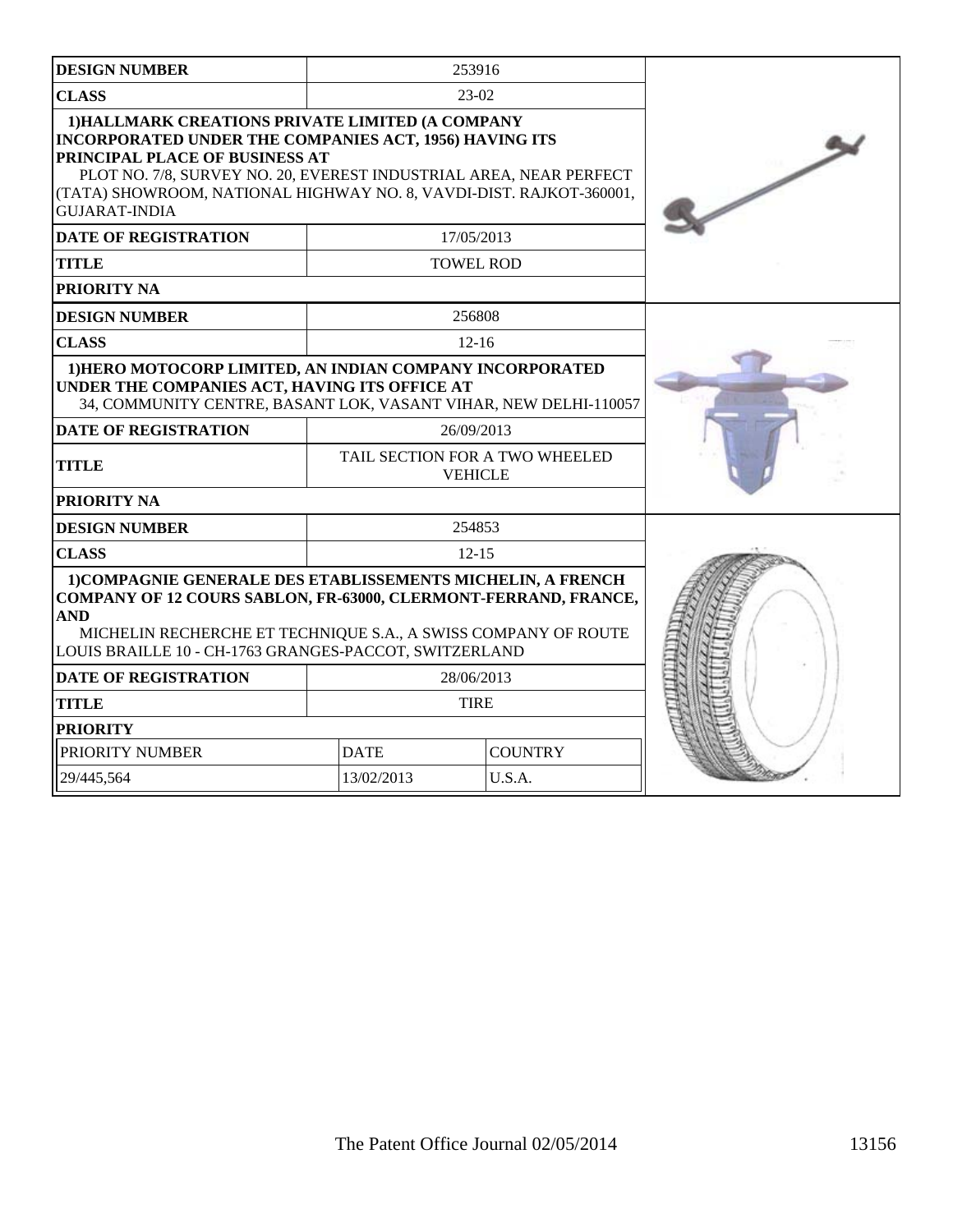| <b>DESIGN NUMBER</b>                                                                                                                                                                                                                                                  |                                                            | 255137                                 |  |  |  |
|-----------------------------------------------------------------------------------------------------------------------------------------------------------------------------------------------------------------------------------------------------------------------|------------------------------------------------------------|----------------------------------------|--|--|--|
| <b>CLASS</b>                                                                                                                                                                                                                                                          | 12-08                                                      |                                        |  |  |  |
| 1) VOLVO TRUCK CORPORATION,<br>OF 40508 GÖTEBORG, SWEDEN                                                                                                                                                                                                              |                                                            |                                        |  |  |  |
| <b>DATE OF REGISTRATION</b>                                                                                                                                                                                                                                           |                                                            | 11/07/2013                             |  |  |  |
| TITLE                                                                                                                                                                                                                                                                 |                                                            | <b>VEHICLE CAB</b>                     |  |  |  |
| <b>PRIORITY</b>                                                                                                                                                                                                                                                       |                                                            |                                        |  |  |  |
| PRIORITY NUMBER                                                                                                                                                                                                                                                       | <b>DATE</b>                                                | <b>COUNTRY</b>                         |  |  |  |
| 002179291-0001                                                                                                                                                                                                                                                        | 06/02/2013                                                 | <b>OHIM</b>                            |  |  |  |
| <b>DESIGN NUMBER</b>                                                                                                                                                                                                                                                  |                                                            | 252205                                 |  |  |  |
| <b>CLASS</b>                                                                                                                                                                                                                                                          |                                                            | 28-03                                  |  |  |  |
| 1) UNILEVER PLC., A COMPANY REGISTERED IN ENGLAND AND WALES<br>UNDER COMPANY NO.41424 OF UNILEVER HOUSE, 100 VICTORIA<br>EMBANKMENT, LONDON, EC4Y 0DY, UNITED KINGDOM                                                                                                 |                                                            |                                        |  |  |  |
| <b>DATE OF REGISTRATION</b>                                                                                                                                                                                                                                           |                                                            | 07/03/2013                             |  |  |  |
| <b>TITLE</b>                                                                                                                                                                                                                                                          |                                                            | <b>SKIN AND HAIR EVALUATION DEVICE</b> |  |  |  |
| <b>PRIORITY</b>                                                                                                                                                                                                                                                       |                                                            |                                        |  |  |  |
| PRIORITY NUMBER                                                                                                                                                                                                                                                       | <b>DATE</b>                                                | <b>COUNTRY</b>                         |  |  |  |
| 29/432,276                                                                                                                                                                                                                                                            | 14/09/2012                                                 | U.S.A.                                 |  |  |  |
|                                                                                                                                                                                                                                                                       |                                                            |                                        |  |  |  |
| <b>DESIGN NUMBER</b>                                                                                                                                                                                                                                                  |                                                            | 255411                                 |  |  |  |
| <b>CLASS</b>                                                                                                                                                                                                                                                          |                                                            | $24-01$                                |  |  |  |
| 1) STEMPEUTICS RESEARCH PRIVATE LIMITED, A COMPANY REGISTERED<br>UNDER THE COMPANIES ACT, 1956 HAVING ITS REGISTERED OFFICE AT<br>AKSHAY TECH PARK, 72 & 73, 2ND FLOOR EPIP ZONE, PHASE 1-AREA<br>WHITEFIELD, BANGALORE 560066, KARNATAKA, INDIA, NATIONALITY: INDIAN |                                                            |                                        |  |  |  |
| <b>DATE OF REGISTRATION</b>                                                                                                                                                                                                                                           |                                                            | 26/07/2013                             |  |  |  |
| TITLE                                                                                                                                                                                                                                                                 | MEDICAL DEVICE FOR PROCESSING<br><b>BIOLOGICAL SAMPLES</b> |                                        |  |  |  |
| PRIORITY NA                                                                                                                                                                                                                                                           |                                                            |                                        |  |  |  |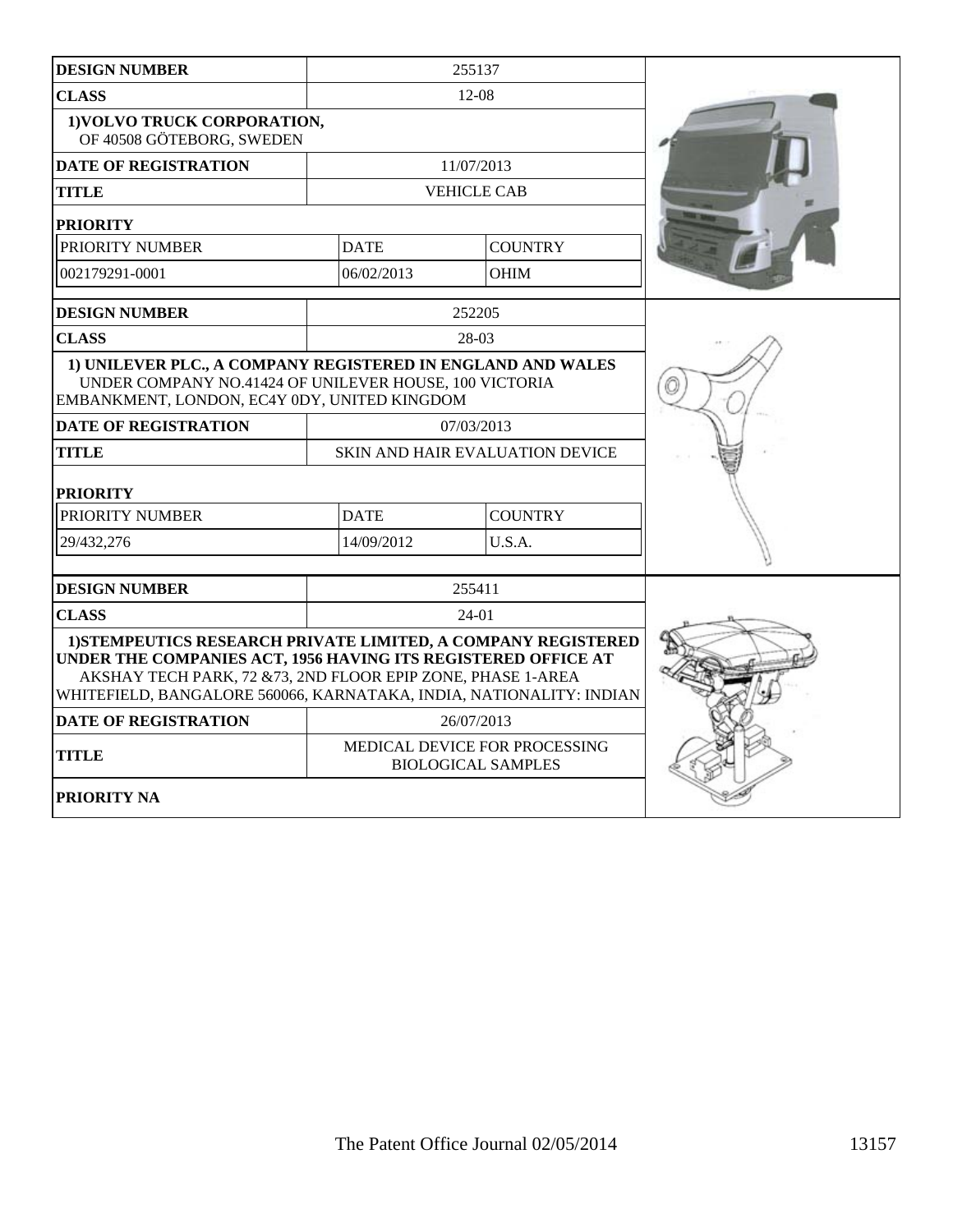| <b>DESIGN NUMBER</b>                                                                                                                                                                                                                                                        |                               |                           |  |                   |                                  |
|-----------------------------------------------------------------------------------------------------------------------------------------------------------------------------------------------------------------------------------------------------------------------------|-------------------------------|---------------------------|--|-------------------|----------------------------------|
| <b>CLASS</b>                                                                                                                                                                                                                                                                |                               |                           |  |                   |                                  |
| 1) JAGATJIT INDUSTRIES LIMITED, A COMPANY INCORPORATED UNDER<br>THE INDIAN COMPANIES ACT, 1956, INDIAN COMPANY,<br>P.O. JAGATJIT NAGAR-144802, DISTRICT-KAPURTHALA, PUNJAB                                                                                                  |                               |                           |  |                   |                                  |
| <b>DATE OF REGISTRATION</b>                                                                                                                                                                                                                                                 |                               |                           |  | 02/07/2013        |                                  |
| <b>TITLE</b>                                                                                                                                                                                                                                                                |                               |                           |  | <b>BOTTLE</b>     |                                  |
| <b>PRIORITY NA</b>                                                                                                                                                                                                                                                          |                               |                           |  |                   |                                  |
| <b>DESIGN NUMBER</b>                                                                                                                                                                                                                                                        |                               |                           |  | 248859            |                                  |
| <b>CLASS</b>                                                                                                                                                                                                                                                                |                               |                           |  | $09-01$           |                                  |
| 1)LODESTAR ANSTALT, A LIECHTENSTEIN COMPANY OF<br>PO BOX 1150 LOVA-CENTER, VADUZ, FL-9490, LIECHTENSTEIN                                                                                                                                                                    |                               |                           |  |                   |                                  |
| <b>DATE OF REGISTRATION</b>                                                                                                                                                                                                                                                 |                               |                           |  | 17/10/2012        |                                  |
| <b>TITLE</b>                                                                                                                                                                                                                                                                |                               |                           |  | <b>BOTTLE</b>     |                                  |
| <b>PRIORITY</b>                                                                                                                                                                                                                                                             |                               |                           |  |                   |                                  |
| PRIORITY NUMBER                                                                                                                                                                                                                                                             |                               | <b>DATE</b>               |  | <b>COUNTRY</b>    |                                  |
| 002030551-0002                                                                                                                                                                                                                                                              |                               | 20/04/2012<br><b>OHIM</b> |  |                   |                                  |
|                                                                                                                                                                                                                                                                             |                               |                           |  |                   |                                  |
| <b>DESIGN NUMBER</b>                                                                                                                                                                                                                                                        |                               |                           |  | 255351            |                                  |
| <b>CLASS</b>                                                                                                                                                                                                                                                                |                               |                           |  | $26-04$           |                                  |
| 1) ICEPIPE CORPORATION, A CORPORATION ORGANIZED AND EXISTING<br>UNDER THE LAWS OF REPUBLIC OF KOREA WHO ARE KOREAN BY<br>NATIONALITY AND WHOSE ADDRESS IS<br>SUITE 1309, BYUCKSAN DIGITAL VALLEY 6-CHA, 481-4-GASAN-DONG,<br>GEUMCHEON-GU, SEOUL 153-803, REPUBLIC OF KOREA | SANDRO CANADASS               |                           |  |                   |                                  |
| DATE OF REGISTRATION                                                                                                                                                                                                                                                        |                               | 18/07/2013                |  |                   |                                  |
| <b>TITLE</b>                                                                                                                                                                                                                                                                |                               | LED LIGHTING APPARATUS    |  |                   |                                  |
| <b>PRIORITY</b>                                                                                                                                                                                                                                                             |                               |                           |  |                   | <b>TANELL BEATHER AND AND IN</b> |
| PRIORITY NUMBER                                                                                                                                                                                                                                                             | <b>DATE</b><br><b>COUNTRY</b> |                           |  |                   |                                  |
| 30-2013-0003444                                                                                                                                                                                                                                                             | 21/01/2013                    |                           |  | REPUBLIC OF KOREA |                                  |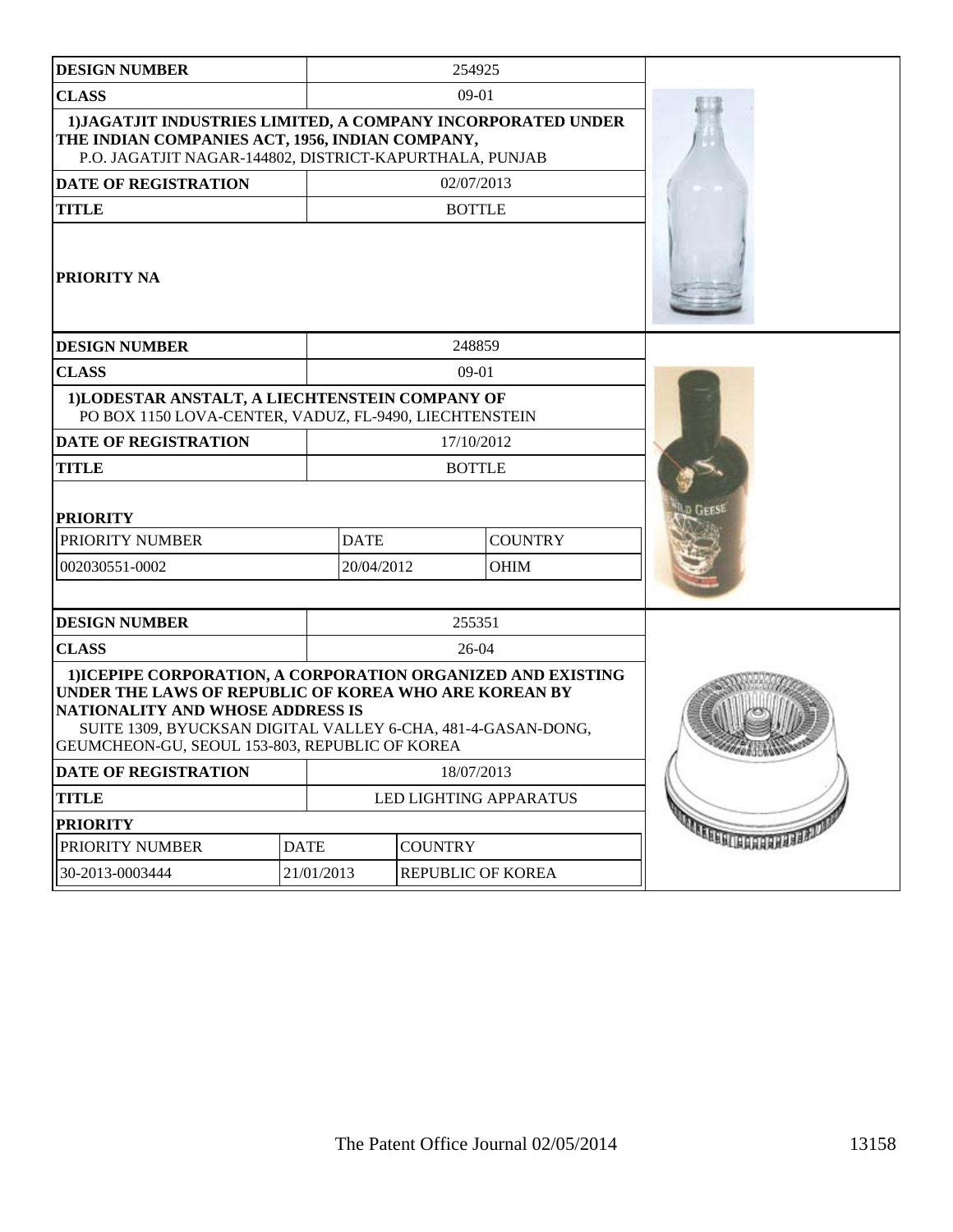| <b>DESIGN NUMBER</b>                                                                                                                                                                                                                                                                                                                                                    | 250963      |                             |  |
|-------------------------------------------------------------------------------------------------------------------------------------------------------------------------------------------------------------------------------------------------------------------------------------------------------------------------------------------------------------------------|-------------|-----------------------------|--|
| <b>CLASS</b>                                                                                                                                                                                                                                                                                                                                                            |             |                             |  |
| 1) MANITOWOC FOODSERVICE COMPANIES, LLC, A WISCONSIN LIMITED<br><b>LIABILITY COMPANY OF</b><br>2400 SOUTH 44TH STREET, MANITOWOC, WISCONSIN 54220, UNITED STATES<br>OF AMERICA                                                                                                                                                                                          |             |                             |  |
| DATE OF REGISTRATION                                                                                                                                                                                                                                                                                                                                                    |             | 11/01/2013                  |  |
| <b>TITLE</b>                                                                                                                                                                                                                                                                                                                                                            |             | ICE MACHINE INTERFACE PANEL |  |
|                                                                                                                                                                                                                                                                                                                                                                         |             |                             |  |
| <b>PRIORITY</b>                                                                                                                                                                                                                                                                                                                                                         |             |                             |  |
| PRIORITY NUMBER                                                                                                                                                                                                                                                                                                                                                         | <b>DATE</b> | <b>COUNTRY</b>              |  |
| 29/426, 885                                                                                                                                                                                                                                                                                                                                                             | 11/07/2012  | U.S.A.                      |  |
|                                                                                                                                                                                                                                                                                                                                                                         |             |                             |  |
| <b>DESIGN NUMBER</b>                                                                                                                                                                                                                                                                                                                                                    |             | 253511                      |  |
| <b>CLASS</b>                                                                                                                                                                                                                                                                                                                                                            |             | 19-06                       |  |
| VENUGOPAL B. N., INDIAN NATIONAL, CARRYING ON BUSINESS UNDER THE<br>NAME AND STYLE OF M/S. ZENITH METAPLAST PVT. LTD. (A COMPANY<br>REGISTERED UNDER THE INDIAN COMPANIES ACT, 1956) HAVING ITS<br>PRINCIPAL PLACE OF BUSINESS ADDRESS AT<br>F-18, MIDC, SATPUR, NASHIK-422007, MAHARASHTRA, INDIA<br><b>DATE OF REGISTRATION</b><br><b>TITLE</b><br><b>PRIORITY NA</b> |             |                             |  |
| <b>DESIGN NUMBER</b>                                                                                                                                                                                                                                                                                                                                                    |             | 253210                      |  |
| <b>CLASS</b>                                                                                                                                                                                                                                                                                                                                                            |             | 24-02                       |  |
| 1) ROLLINS MEDICAL SOLUTIONS, INC.<br>1930 VILLAGE CENTER CIR 3-314, LAS VEGAS, NV 89134, U.S.A.<br><b>NATIONALITY: USA</b>                                                                                                                                                                                                                                             |             |                             |  |
| DATE OF REGISTRATION                                                                                                                                                                                                                                                                                                                                                    |             | 17/04/2013                  |  |
| <b>TITLE</b>                                                                                                                                                                                                                                                                                                                                                            |             | <b>OXYGEN MASK</b>          |  |
| <b>PRIORITY NA</b>                                                                                                                                                                                                                                                                                                                                                      |             |                             |  |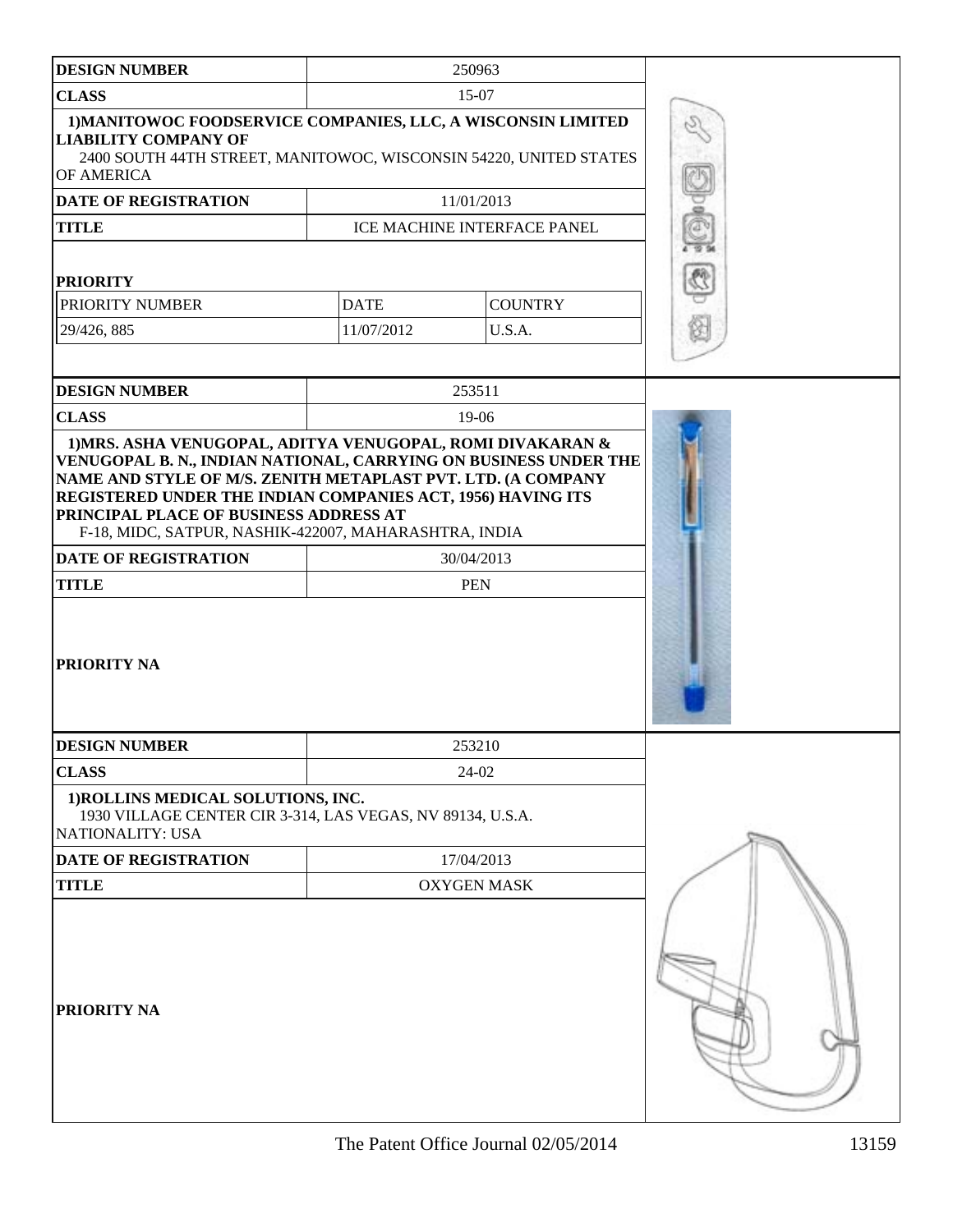| <b>DESIGN NUMBER</b>                                                                                                                                                           |             | 255943                      |     |
|--------------------------------------------------------------------------------------------------------------------------------------------------------------------------------|-------------|-----------------------------|-----|
| <b>CLASS</b>                                                                                                                                                                   |             | $14-03$                     |     |
| 1) NOKIA CORPORATION, A FINNISH CORPORATION, OF THE ADDRESS<br>KEILALAHDENTIE 4, ESPOO, FINLAND 02150                                                                          |             |                             | O O |
| <b>DATE OF REGISTRATION</b>                                                                                                                                                    |             | 21/08/2013                  |     |
| <b>TITLE</b>                                                                                                                                                                   |             | <b>MOBILE PHONE COVER</b>   |     |
| <b>PRIORITY</b>                                                                                                                                                                |             |                             |     |
| PRIORITY NUMBER                                                                                                                                                                | <b>DATE</b> | <b>COUNTRY</b>              |     |
| 29/446380                                                                                                                                                                      | 22/02/2013  | U.S.A.                      |     |
|                                                                                                                                                                                |             |                             |     |
| <b>DESIGN NUMBER</b>                                                                                                                                                           |             | 251670                      |     |
| <b>CLASS</b>                                                                                                                                                                   |             | $26-05$                     |     |
| 1) MA DESIGN INDIA PRIVATE LIMITED, A COMPANY INCORPORATED IN<br><b>INDIA HAVING ITS PRINCIPAL PLACE OF BUSINESS AT</b><br>A-41, SECTOR-80, PHASE-II, NOIDA-201305, U.P. INDIA |             |                             |     |
| <b>DATE OF REGISTRATION</b>                                                                                                                                                    |             | 14/02/2013                  |     |
| <b>TITLE</b>                                                                                                                                                                   |             | <b>BRACKET LIGHT</b>        |     |
| <b>PRIORITY NA</b>                                                                                                                                                             |             |                             |     |
| <b>DESIGN NUMBER</b>                                                                                                                                                           |             | 253793                      |     |
| <b>CLASS</b>                                                                                                                                                                   |             | $23-04$                     |     |
| 1) HENKEL AG & CO. KGAA, A GERMAN COMPANY OF<br>HENKELSTRASSE 67, 40589 DÜSSELDORF, GERMANY                                                                                    |             |                             |     |
| <b>DATE OF REGISTRATION</b>                                                                                                                                                    |             | 13/05/2013                  |     |
| <b>TITLE</b>                                                                                                                                                                   |             | <b>FRAGRANCE EVAPORATOR</b> |     |
| <b>PRIORITY</b>                                                                                                                                                                |             |                             |     |
| PRIORITY NUMBER                                                                                                                                                                | <b>DATE</b> | <b>COUNTRY</b>              |     |
| 002139519                                                                                                                                                                      | 21/11/2012  | <b>OHIM</b>                 |     |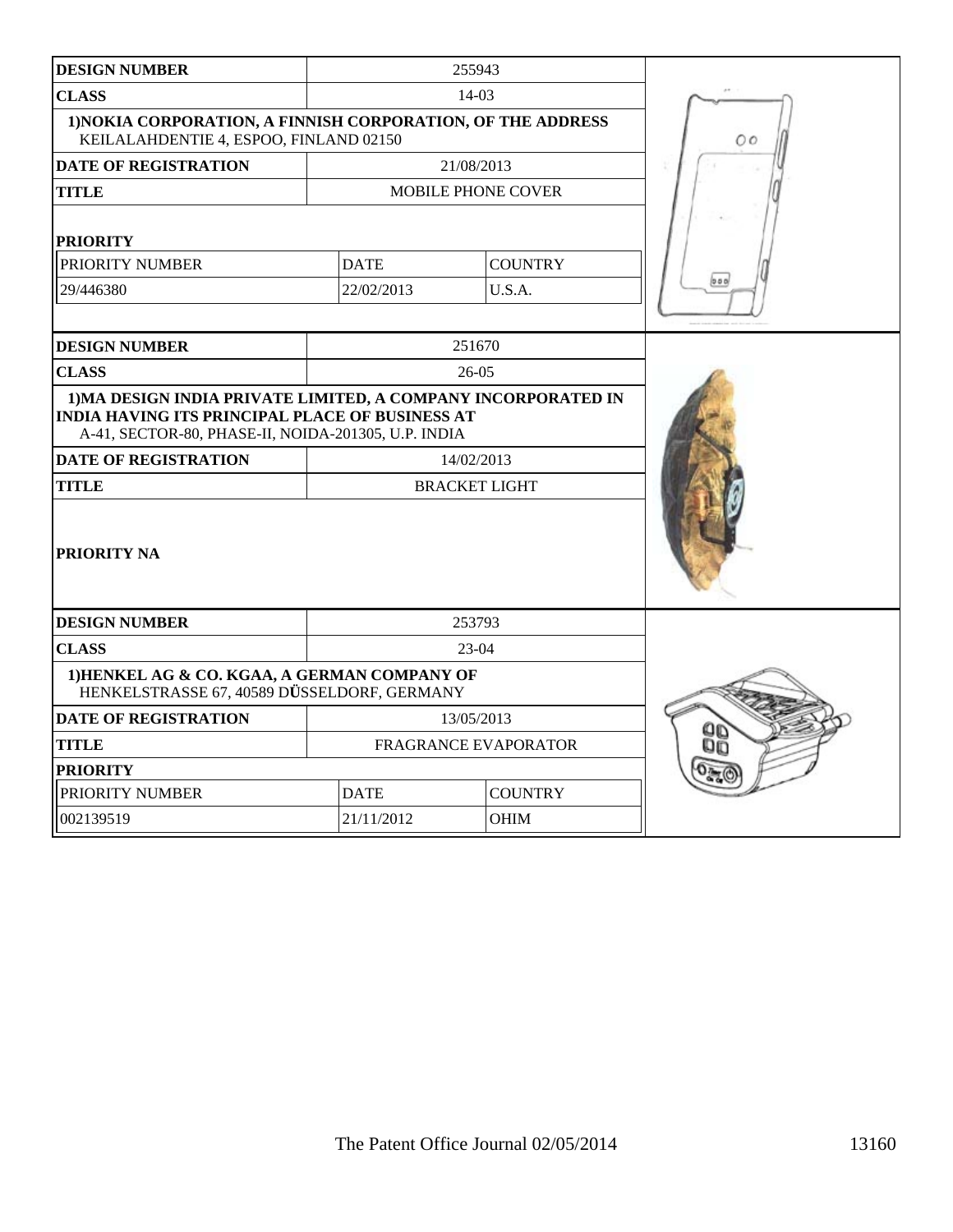| <b>DESIGN NUMBER</b>                                                                                                                                                          |                               | 253976                                     |  |
|-------------------------------------------------------------------------------------------------------------------------------------------------------------------------------|-------------------------------|--------------------------------------------|--|
| <b>CLASS</b>                                                                                                                                                                  |                               | $12 - 15$                                  |  |
| 1) SHANDONG LINGLONG TYRE CO. LTD. HAVING ITS OFFICE AT<br>NO. 777 JINLONG ROAD, ZHAOYUAN CITY, SHANDONG, CHINA, ZIP CODE:<br>265400                                          |                               |                                            |  |
| <b>DATE OF REGISTRATION</b>                                                                                                                                                   |                               | 20/05/2013                                 |  |
| <b>TITLE</b>                                                                                                                                                                  |                               | <b>TYRE</b>                                |  |
| PRIORITY NA                                                                                                                                                                   |                               |                                            |  |
| <b>DESIGN NUMBER</b>                                                                                                                                                          |                               | 256819                                     |  |
| <b>CLASS</b>                                                                                                                                                                  |                               | $12 - 16$                                  |  |
| 1) HERO MOTOCORP LIMITED, AN INDIAN COMPANY INCORPORATED<br>UNDER THE COMPANIES ACT, HAVING ITS OFFICE AT<br>34, COMMUNITY CENTRE, BASANT LOK, VASANT VIHAR, NEW DELHI-110057 |                               |                                            |  |
| <b>DATE OF REGISTRATION</b>                                                                                                                                                   |                               | 26/09/2013                                 |  |
| <b>TITLE</b>                                                                                                                                                                  |                               | <b>FAIRING FOR A TWO WHEELED VEHICLE</b>   |  |
| <b>PRIORITY NA</b>                                                                                                                                                            |                               |                                            |  |
| <b>DESIGN NUMBER</b>                                                                                                                                                          |                               | 255536                                     |  |
| <b>CLASS</b>                                                                                                                                                                  |                               | $22 - 06$                                  |  |
| 1) RECKITT BENCKISER (BRANDS) LIMITED,<br>103-105 BATH ROAD, SLOUGH BERKSHIRE, SL1 3UH, UNITED KINGDOM                                                                        |                               |                                            |  |
| <b>DATE OF REGISTRATION</b>                                                                                                                                                   |                               | 29/07/2013                                 |  |
| <b>TITLE</b>                                                                                                                                                                  |                               | <b>INSECT REPELLENT DEVICE WITH REFILL</b> |  |
| <b>PRIORITY</b>                                                                                                                                                               |                               |                                            |  |
| PRIORITY NUMBER                                                                                                                                                               | <b>DATE</b><br><b>COUNTRY</b> |                                            |  |
| 002175349-0001                                                                                                                                                                | 30/01/2013                    | OHIM                                       |  |
|                                                                                                                                                                               |                               |                                            |  |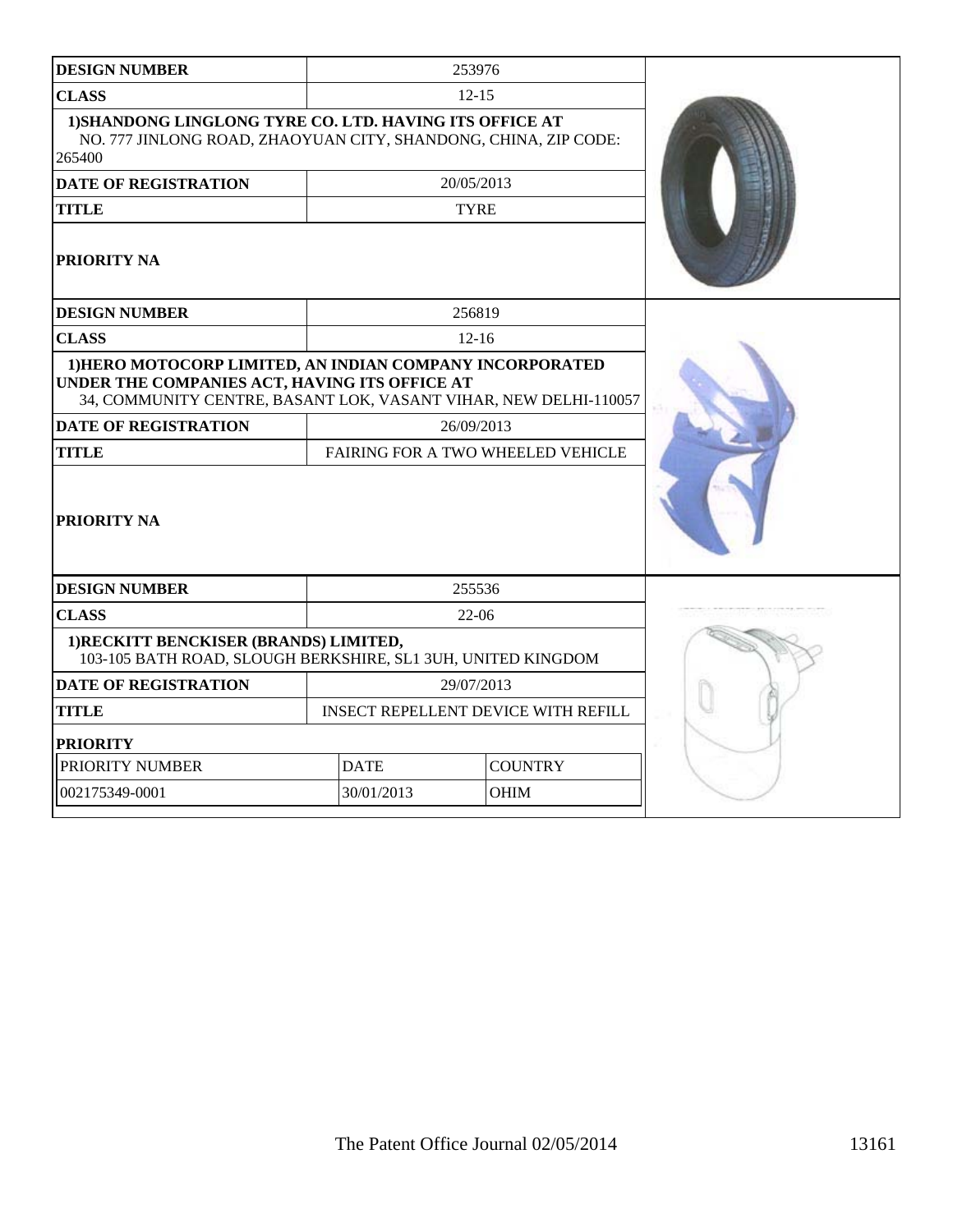| <b>DESIGN NUMBER</b>                                                                                                                                                                                                                                                                                                                                                          |                | 246862                                            |  |
|-------------------------------------------------------------------------------------------------------------------------------------------------------------------------------------------------------------------------------------------------------------------------------------------------------------------------------------------------------------------------------|----------------|---------------------------------------------------|--|
| <b>CLASS</b>                                                                                                                                                                                                                                                                                                                                                                  |                | 28-01                                             |  |
| 1) MCNEIL-PPC, INC., A CORPORATION OF THE STATE OF NEW JERSEY, OF<br>199 GRANDVIEW ROAD, SKILLMAN, NJ 08558, USA, AND JOHNSON &<br>JOHNSON INDUSTRIAL LTDA, A LIMITED LIABILITY COMPANY<br>ORGANIZED AND EXISTING UNDER THE LAWS OF BRAZIL,<br>OF RIGHTWAY PRESIDENTE DUTRA, KM 154, SAO JOSE DOS CAMPOS, SAO<br>PAULO, BRAZIL                                                | <b>SK COLD</b> |                                                   |  |
| <b>DATE OF REGISTRATION</b>                                                                                                                                                                                                                                                                                                                                                   |                | 01/08/2012                                        |  |
| <b>TITLE</b>                                                                                                                                                                                                                                                                                                                                                                  |                | <b>TABLET</b>                                     |  |
| <b>PRIORITY</b>                                                                                                                                                                                                                                                                                                                                                               |                |                                                   |  |
| PRIORITY NUMBER                                                                                                                                                                                                                                                                                                                                                               | <b>DATE</b>    | <b>COUNTRY</b>                                    |  |
| 29/412,543                                                                                                                                                                                                                                                                                                                                                                    | 03/02/2012     | U.S.A.                                            |  |
| <b>DESIGN NUMBER</b>                                                                                                                                                                                                                                                                                                                                                          |                | 253516                                            |  |
| <b>CLASS</b>                                                                                                                                                                                                                                                                                                                                                                  |                | $19-06$                                           |  |
| VENUGOPAL B. N., INDIAN NATIONAL, CARRYING ON BUSINESS UNDER THE<br>NAME AND STYLE OF M/S. ZENITH METAPLAST PVT. LTD. (A COMPANY<br>REGISTERED UNDER THE INDIAN COMPANIES ACT, 1956) HAVING ITS<br>PRINCIPAL PLACE OF BUSINESS ADDRESS AT<br>F-18, MIDC, SATPUR, NASHIK-422007, MAHARASHTRA, INDIA<br><b>DATE OF REGISTRATION</b><br>30/04/2013<br><b>TITLE</b><br><b>PEN</b> |                |                                                   |  |
| <b>PRIORITY NA</b>                                                                                                                                                                                                                                                                                                                                                            |                |                                                   |  |
| <b>DESIGN NUMBER</b>                                                                                                                                                                                                                                                                                                                                                          |                | 256814                                            |  |
| <b>CLASS</b>                                                                                                                                                                                                                                                                                                                                                                  |                |                                                   |  |
| 1) HERO MOTOCORP LIMITED, AN INDIAN COMPANY INCORPORATED<br>UNDER THE COMPANIES ACT, HAVING ITS OFFICE AT<br>34, COMMUNITY CENTRE, BASANT LOK, VASANT VIHAR, NEW DELHI-110057                                                                                                                                                                                                 |                |                                                   |  |
| <b>DATE OF REGISTRATION</b>                                                                                                                                                                                                                                                                                                                                                   |                | 26/09/2013                                        |  |
| TITLE                                                                                                                                                                                                                                                                                                                                                                         |                | SPEEDOMETER MOUNTING FOR A TWO-<br><b>WHEELER</b> |  |
| <b>PRIORITY NA</b>                                                                                                                                                                                                                                                                                                                                                            |                |                                                   |  |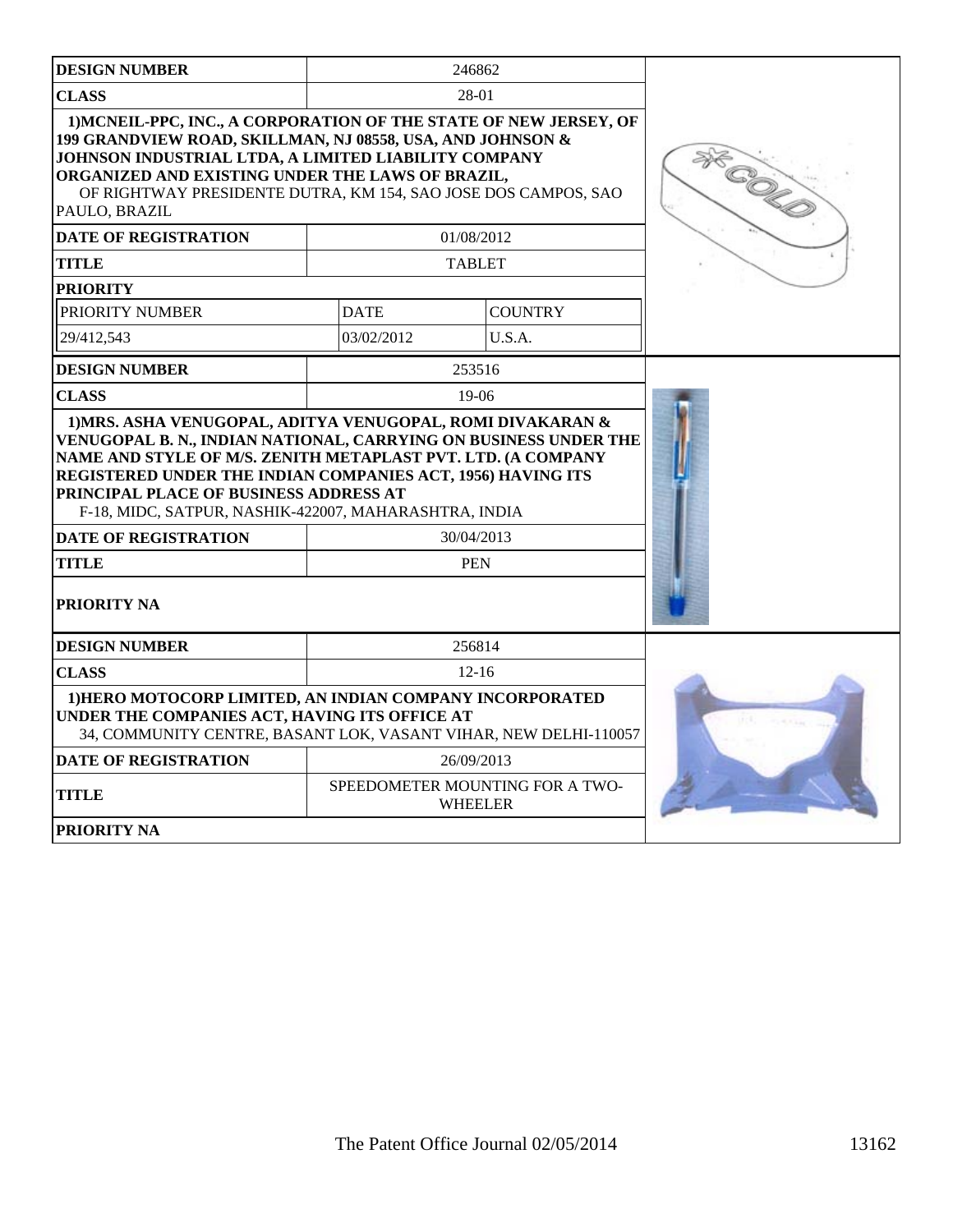| <b>DESIGN NUMBER</b>                                                                                                                                                                                                                                                                                          |             | 254859                    |                |                           |  |
|---------------------------------------------------------------------------------------------------------------------------------------------------------------------------------------------------------------------------------------------------------------------------------------------------------------|-------------|---------------------------|----------------|---------------------------|--|
| <b>CLASS</b><br>$26-03$                                                                                                                                                                                                                                                                                       |             |                           |                |                           |  |
| 1)(1)FALGUN DEVENDRABHAI BHATT (2) SMT. RUJAL FALGUN BHATT<br>BOTH INDIAN NATIONAL AND PARTNERS OF NEETY EURO ASIA SOLAR<br>ENERGY (A PARTNERSHIP FIRM) HAVING THEIR PLACE OF BUSINESS AT<br>BUNGLOW NO. 4, SHREE NAGAR SOCIETY, OPP. GOLDEN TRIANGLE, S.P.<br>STADIUM ROAD, AHMEDABAD-380014 GUJARAT (INDIA) |             |                           |                |                           |  |
| <b>DATE OF REGISTRATION</b><br>28/06/2013                                                                                                                                                                                                                                                                     |             |                           |                |                           |  |
| <b>TITLE</b>                                                                                                                                                                                                                                                                                                  |             |                           |                | <b>SOLAR STREET LIGHT</b> |  |
| <b>PRIORITY NA</b>                                                                                                                                                                                                                                                                                            |             |                           |                |                           |  |
| <b>DESIGN NUMBER</b>                                                                                                                                                                                                                                                                                          | 254971      |                           |                |                           |  |
| <b>CLASS</b>                                                                                                                                                                                                                                                                                                  |             |                           |                | 14-03                     |  |
| 1) SAMSUNG ELECTRONICS CO., LTD.<br>129, SAMSUNG-RO, YEONGTONG-GU, SUWON-SI, GYEONGGI-DO, 443-742,<br>REPUBLIC OF KOREA, A COMPANY OF REPUBLIC OF KOREA<br><b>DATE OF REGISTRATION</b><br>03/07/2013                                                                                                          |             |                           |                |                           |  |
| <b>TITLE</b><br><b>TELEVISION UNIT</b>                                                                                                                                                                                                                                                                        |             |                           |                |                           |  |
| <b>PRIORITY</b>                                                                                                                                                                                                                                                                                               |             |                           |                |                           |  |
| PRIORITY NUMBER                                                                                                                                                                                                                                                                                               | <b>DATE</b> |                           | <b>COUNTRY</b> |                           |  |
| 30-2013-0000633                                                                                                                                                                                                                                                                                               |             | 04/01/2013                |                | REPUBLIC OF KOREA         |  |
| <b>DESIGN NUMBER</b>                                                                                                                                                                                                                                                                                          |             |                           |                | 253004                    |  |
| <b>CLASS</b>                                                                                                                                                                                                                                                                                                  |             |                           |                | $26-05$                   |  |
| 1) FOREVER BULB, LLC,<br>OF 22680 SOUTH SILVER LAKE ROAD, GRANTSBURG, WI 54840, U.S., A U.S.<br><b>COMPANY</b>                                                                                                                                                                                                |             |                           |                |                           |  |
| DATE OF REGISTRATION                                                                                                                                                                                                                                                                                          | 10/04/2013  |                           |                |                           |  |
| <b>TITLE</b>                                                                                                                                                                                                                                                                                                  |             | LED LIGHT BULB            |                |                           |  |
| <b>PRIORITY</b><br>PRIORITY NUMBER<br>29/434,303                                                                                                                                                                                                                                                              |             | <b>DATE</b><br>11/10/2012 |                | <b>COUNTRY</b><br>U.S.A.  |  |
|                                                                                                                                                                                                                                                                                                               |             |                           |                |                           |  |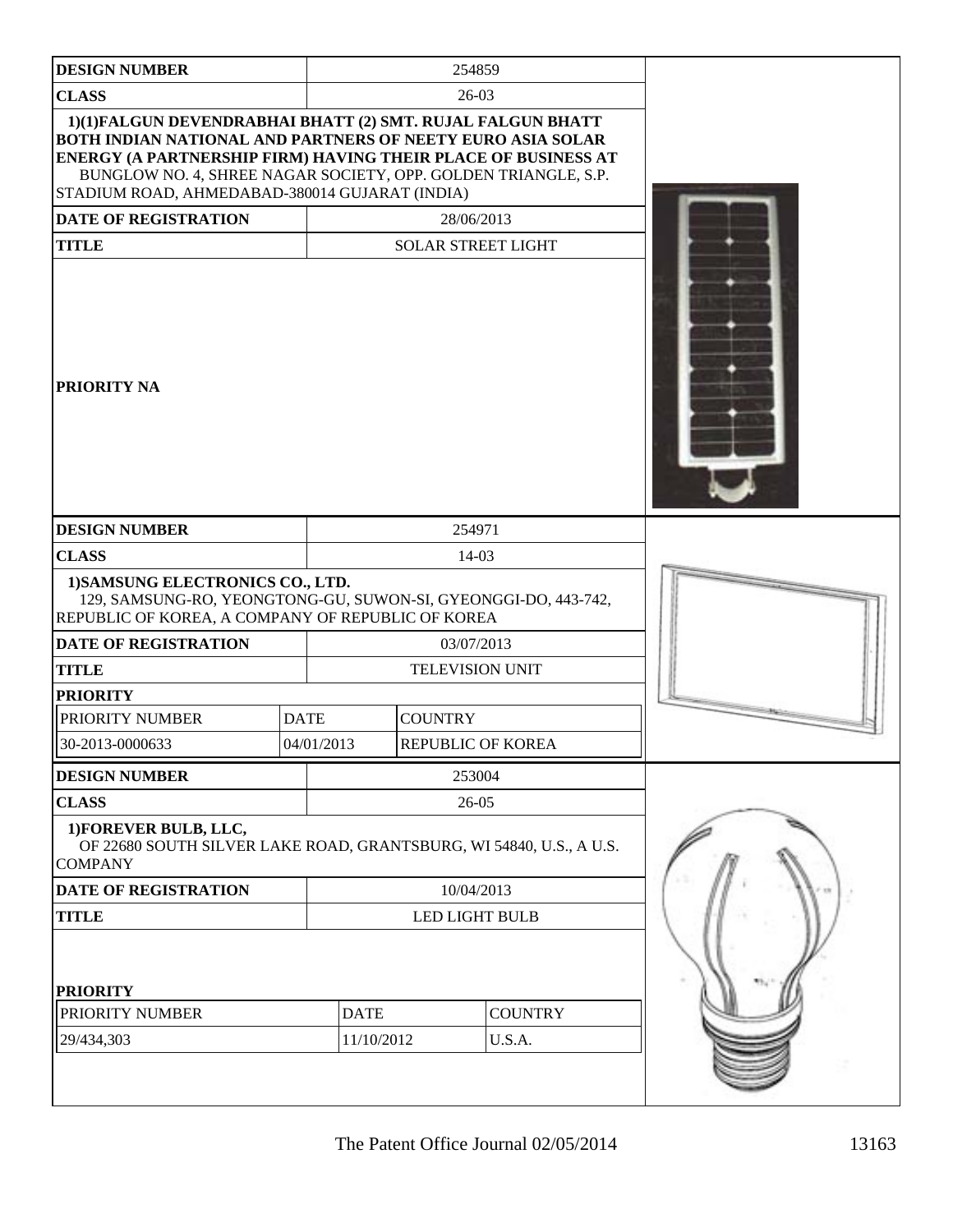| <b>DESIGN NUMBER</b>                                                                                                                        |             | 255392                      |  |
|---------------------------------------------------------------------------------------------------------------------------------------------|-------------|-----------------------------|--|
| <b>CLASS</b>                                                                                                                                |             | $12 - 16$                   |  |
| 1) DEERE & COMPANY, A US CORPORATION OF<br>ONE JOHN DEERE PLACE, MOLINE, ILLINOIS, 61265 - 8098, USA                                        |             |                             |  |
| <b>DATE OF REGISTRATION</b>                                                                                                                 |             | 22/07/2013                  |  |
| <b>TITLE</b>                                                                                                                                |             | <b>BUCKET FOR A VEHICLE</b> |  |
| PRIORITY NA                                                                                                                                 |             |                             |  |
| <b>DESIGN NUMBER</b>                                                                                                                        |             | 245975                      |  |
| <b>CLASS</b>                                                                                                                                |             | $09-01$                     |  |
| 1)THOMAS C. FORD, A CITIZEN OF U.S.A., C/O SHAPIRO & COMPANY,<br><b>C.P.A.,</b><br>9229 SUNSET BLVD., SUITE 607, LOS ANGELES, CA 90069, USA |             |                             |  |
| <b>DATE OF REGISTRATION</b>                                                                                                                 |             | 14/06/2012                  |  |
| <b>TITLE</b>                                                                                                                                |             | <b>FRAGRANCE BOTTLE</b>     |  |
| <b>PRIORITY</b>                                                                                                                             |             |                             |  |
| PRIORITY NUMBER                                                                                                                             | <b>DATE</b> | <b>COUNTRY</b>              |  |
| 29/408,569                                                                                                                                  | 14/12/2011  | U.S.A.                      |  |
|                                                                                                                                             |             |                             |  |
| <b>DESIGN NUMBER</b>                                                                                                                        |             | 255071                      |  |
| <b>CLASS</b>                                                                                                                                |             | 12-08                       |  |
| 1) BERTAZZON 3B S.R.L.<br>VIA TREVIGIANA, 178-31020 SERNAGLIA (TV), ITALY, AN ITALIAN<br><b>COMPANY</b>                                     |             |                             |  |
| <b>DATE OF REGISTRATION</b>                                                                                                                 |             | 08/07/2013                  |  |
| <b>TITLE</b>                                                                                                                                |             | <b>BUMPER CAR</b>           |  |
| <b>PRIORITY</b>                                                                                                                             |             |                             |  |
| PRIORITY NUMBER                                                                                                                             | <b>DATE</b> | <b>COUNTRY</b>              |  |
| 002163626                                                                                                                                   | 09/01/2013  | <b>OHIM</b>                 |  |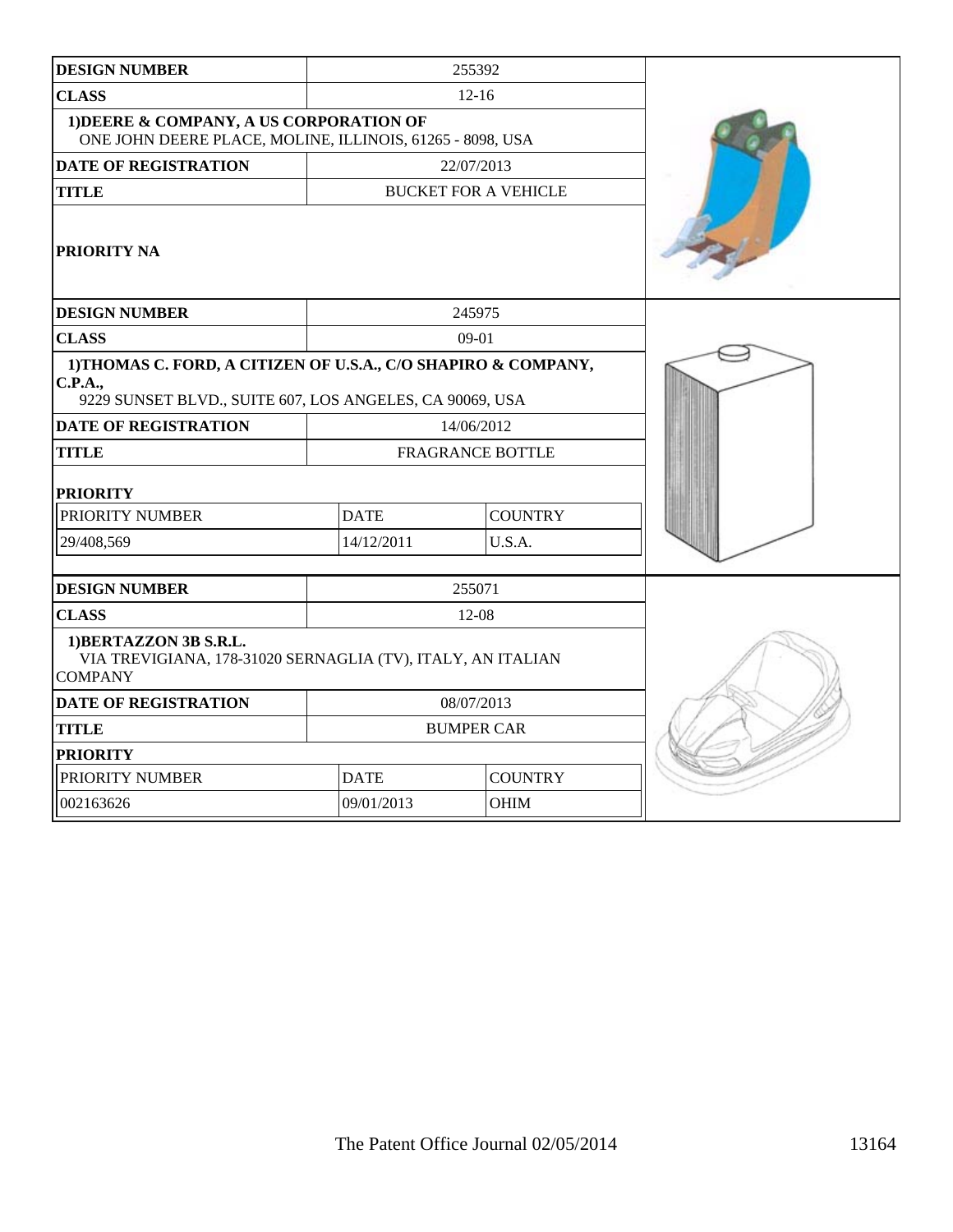| <b>DESIGN NUMBER</b>                                                                                                                 |             | 255125                 |  |
|--------------------------------------------------------------------------------------------------------------------------------------|-------------|------------------------|--|
| <b>CLASS</b>                                                                                                                         |             | $21 - 01$              |  |
| 1) VOLVO TRUCK CORPORATION,<br>OF 40508 GÖTEBORG, SWEDEN                                                                             |             |                        |  |
| <b>DATE OF REGISTRATION</b>                                                                                                          |             | 11/07/2013             |  |
| <b>TITLE</b>                                                                                                                         |             | <b>TOY TRUCK</b>       |  |
| <b>PRIORITY</b>                                                                                                                      |             |                        |  |
| PRIORITY NUMBER                                                                                                                      | <b>DATE</b> | <b>COUNTRY</b>         |  |
| 002179036-0001                                                                                                                       | 06/02/2013  | <b>OHIM</b>            |  |
| <b>DESIGN NUMBER</b>                                                                                                                 |             | 255198                 |  |
| <b>CLASS</b>                                                                                                                         |             | $03-01$                |  |
| 1) VALENTINO S.P.A., A CORPORATION ORGANIZED AND EXISTING UNDER<br>THE LAWS OF ITALY,<br>OF VIA TURATI, 16/18, I-20121 MILANO, ITALY |             |                        |  |
| <b>DATE OF REGISTRATION</b>                                                                                                          |             | 11/07/2013             |  |
| <b>TITLE</b>                                                                                                                         |             | <b>BAG</b>             |  |
| <b>PRIORITY</b>                                                                                                                      |             |                        |  |
| PRIORITY NUMBER                                                                                                                      | <b>DATE</b> | <b>COUNTRY</b>         |  |
| MI2013O000007                                                                                                                        | 14/01/2013  | <b>ITALY</b>           |  |
| <b>DESIGN NUMBER</b>                                                                                                                 |             | 253637                 |  |
| <b>CLASS</b>                                                                                                                         |             | $12 - 16$              |  |
| 1) WHEELS INDIA LIMITED, HAVING PLACE OF BUSINESS AT<br>PADI, CHENNAI-600050, TAMILNADU, NATIONALITY OF INDIAN                       |             |                        |  |
| <b>DATE OF REGISTRATION</b>                                                                                                          |             | 03/05/2013             |  |
| <b>TITLE</b>                                                                                                                         |             | WHEEL RIM FOR VEHICLES |  |
| PRIORITY NA                                                                                                                          |             |                        |  |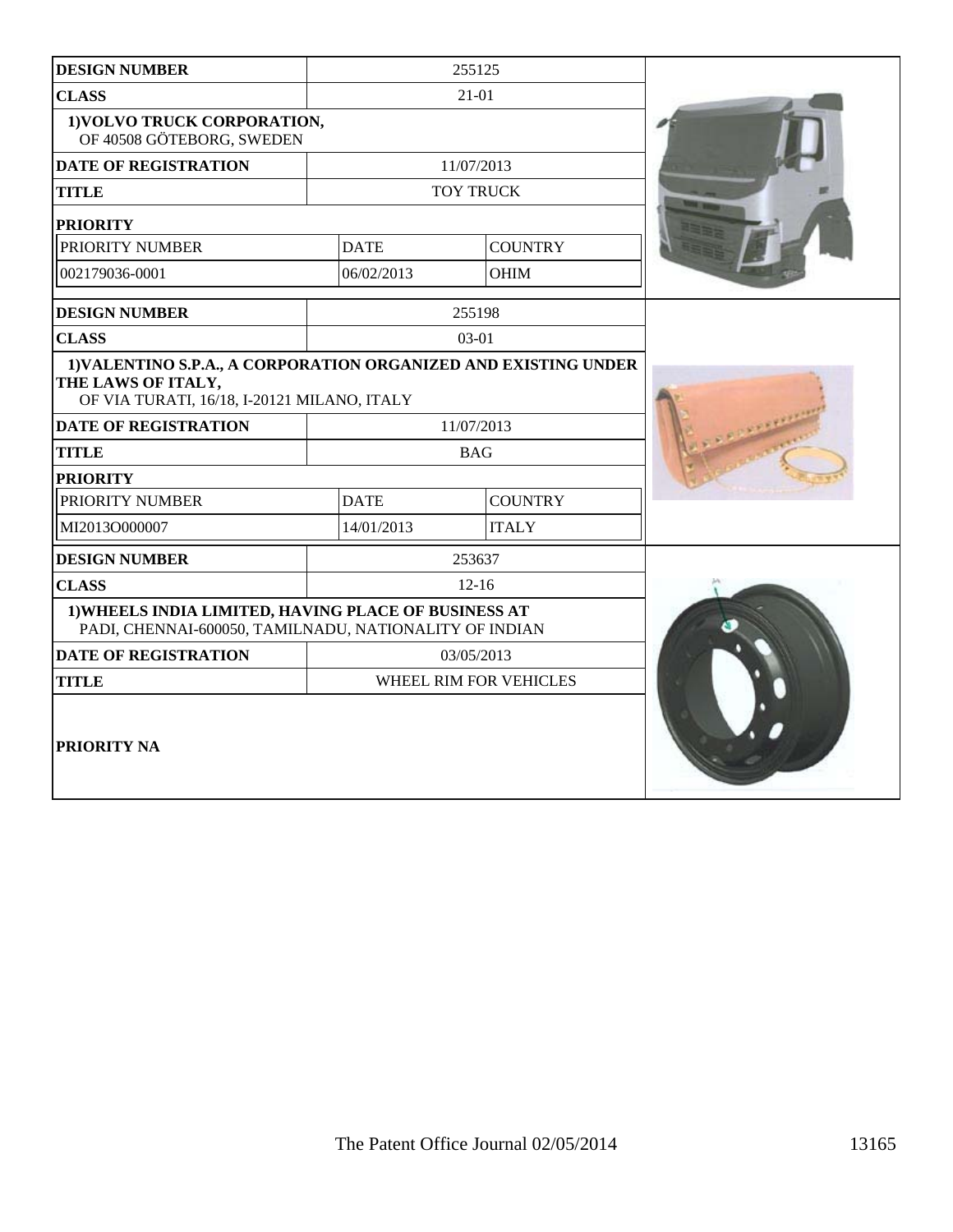| <b>DESIGN NUMBER</b>                                                                                                                                                           |             | 252820                  |  |
|--------------------------------------------------------------------------------------------------------------------------------------------------------------------------------|-------------|-------------------------|--|
| <b>CLASS</b>                                                                                                                                                                   |             | $07-03$                 |  |
| 1) MA DESIGN INDIA PRIVATE LIMITED, A COMPANY INCORPORATED IN<br><b>INDIA HAVING ITS PRINCIPAL PLACE OF BUSINESS</b><br>AT A-41, SECTOR-80, PHASE-II, NOIDA-201305, U.P. INDIA |             |                         |  |
| <b>DATE OF REGISTRATION</b>                                                                                                                                                    |             | 03/04/2013              |  |
| <b>TITLE</b>                                                                                                                                                                   |             | <b>KNIFE</b>            |  |
| <b>PRIORITY NA</b>                                                                                                                                                             |             |                         |  |
| <b>DESIGN NUMBER</b>                                                                                                                                                           |             | 247909                  |  |
| <b>CLASS</b>                                                                                                                                                                   |             | $21 - 01$               |  |
| 1) INNOVATION FIRST, INC. ADDRESS AT<br>1519 INTERSTATE 30 WEST GREENVILLE, TEXAS 75402, UNITED STATES OF<br><b>AMERICA</b>                                                    |             |                         |  |
| <b>DATE OF REGISTRATION</b>                                                                                                                                                    |             | 14/09/2012              |  |
| <b>TITLE</b>                                                                                                                                                                   |             | <b>TOY CAR</b>          |  |
| <b>PRIORITY</b>                                                                                                                                                                |             |                         |  |
| PRIORITY NUMBER                                                                                                                                                                | <b>DATE</b> | <b>COUNTRY</b>          |  |
| 29/418,208                                                                                                                                                                     | 13/04/2012  | U.S.A.                  |  |
| <b>DESIGN NUMBER</b>                                                                                                                                                           |             | 244065                  |  |
| <b>CLASS</b>                                                                                                                                                                   |             | 24-01                   |  |
| 1) ETHICON ENDO-SURGERY, INC.<br>4545 CREEK ROAD, CINCINNATI, OH 45242, USA                                                                                                    |             |                         |  |
| <b>DATE OF REGISTRATION</b>                                                                                                                                                    |             | 22/03/2012              |  |
| <b>TITLE</b>                                                                                                                                                                   |             | <b>CIRCULAR STAPLER</b> |  |
| <b>PRIORITY</b>                                                                                                                                                                |             |                         |  |
| PRIORITY NUMBER                                                                                                                                                                | <b>DATE</b> | <b>COUNTRY</b>          |  |
| 29/398666                                                                                                                                                                      | 23/09/2011  | U.S.A.                  |  |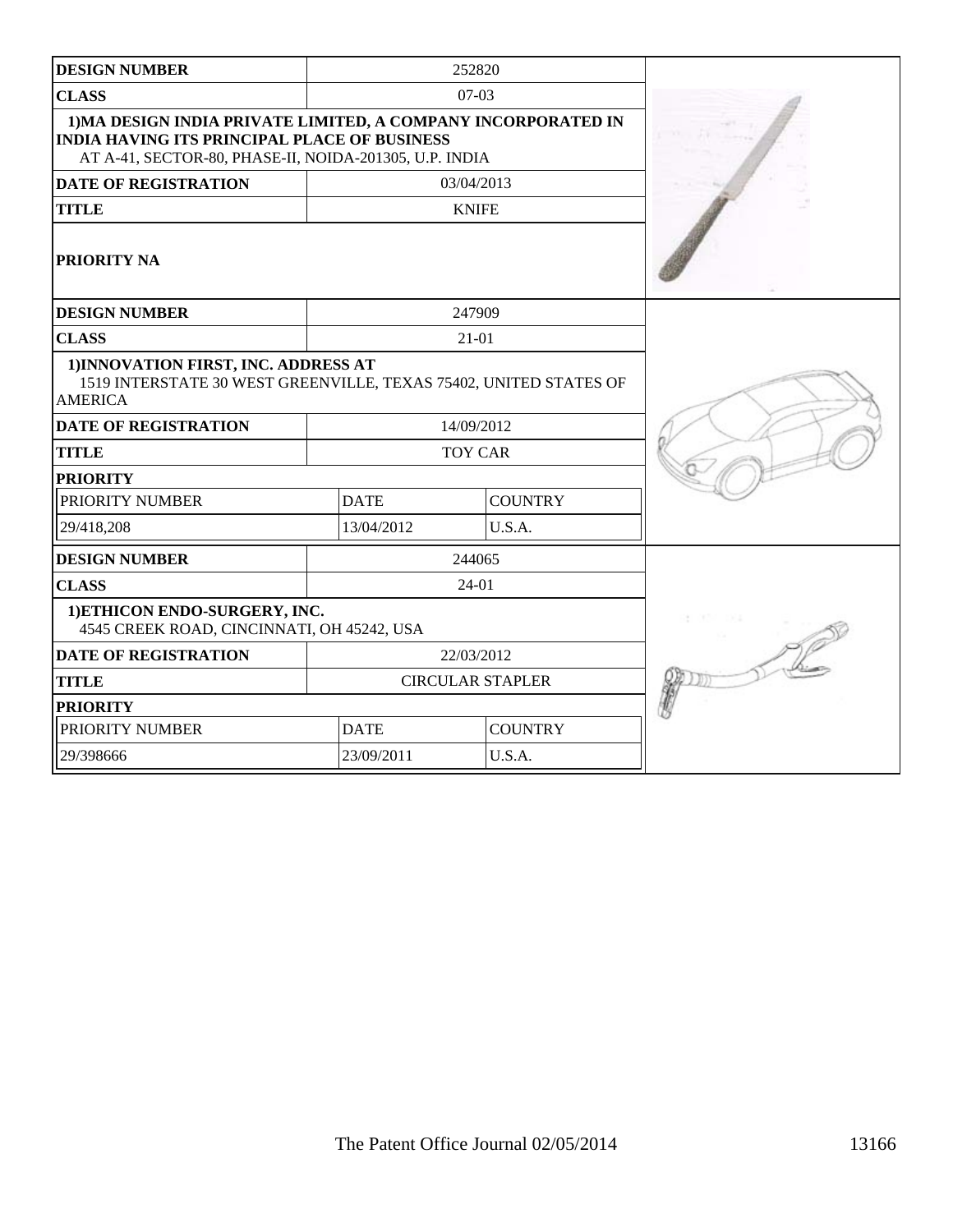| <b>DESIGN NUMBER</b>                                                                                                                                  |             | 246747                       |                              |  |  |
|-------------------------------------------------------------------------------------------------------------------------------------------------------|-------------|------------------------------|------------------------------|--|--|
| <b>CLASS</b>                                                                                                                                          |             | $25-01$                      |                              |  |  |
| 1) HUNTER DOUGLAS INDUSTRIES SWITZERLAND GMBH,<br>OF ADLIGENSWILERSTRASSE 27 6006 LUZEN SWITZERLAND,<br>NATIONALITY: SWITZERLAND                      |             |                              |                              |  |  |
| DATE OF REGISTRATION                                                                                                                                  |             |                              | 26/07/2012                   |  |  |
| <b>TITLE</b>                                                                                                                                          |             |                              | <b>INTEGRATED PANEL CLIP</b> |  |  |
| <b>PRIORITY</b>                                                                                                                                       |             |                              |                              |  |  |
| PRIORITY NUMBER                                                                                                                                       | <b>DATE</b> |                              | <b>COUNTRY</b>               |  |  |
| 29/411,835                                                                                                                                            | 26/01/2012  |                              | U.S.A.                       |  |  |
|                                                                                                                                                       |             |                              |                              |  |  |
| <b>DESIGN NUMBER</b>                                                                                                                                  |             | 250966                       |                              |  |  |
| <b>CLASS</b>                                                                                                                                          |             | 12-08                        |                              |  |  |
| 1) MR. MOHAMMAD ATIK KAZI AN INDIAN NATIONAL, HAVING<br>THE OFFICE AT<br>PLOT NO. 54, SHIVAJI NAGAR, TEH-MOUDA, NAGPUR-441104,<br>MAHARASTHTRA, INDIA |             |                              |                              |  |  |
| <b>DATE OF REGISTRATION</b>                                                                                                                           |             | 14/01/2013                   |                              |  |  |
| <b>TITLE</b>                                                                                                                                          |             | <b>MOTOR CAR</b>             |                              |  |  |
| PRIORITY NA                                                                                                                                           |             |                              |                              |  |  |
| <b>DESIGN NUMBER</b>                                                                                                                                  |             |                              | 252706                       |  |  |
| <b>CLASS</b>                                                                                                                                          |             | $12 - 16$                    |                              |  |  |
| 1) HYVA HOLDING B.V. OF THE ADDRESS<br>ONDERNEMINGSWEG 1, NL-2404 HM ALPHEN AAN DEN RIJN, THE<br>NETHERLANDS                                          |             |                              |                              |  |  |
| DATE OF REGISTRATION                                                                                                                                  |             |                              | 28/03/2013                   |  |  |
| <b>TITLE</b>                                                                                                                                          |             | <b>CYLINDER FOR VEHICLES</b> |                              |  |  |
| <b>PRIORITY</b>                                                                                                                                       |             |                              |                              |  |  |
| PRIORITY NUMBER                                                                                                                                       | <b>DATE</b> |                              | <b>COUNTRY</b>               |  |  |
| 002209940                                                                                                                                             | 27/03/2013  |                              | OHIM                         |  |  |
|                                                                                                                                                       |             |                              |                              |  |  |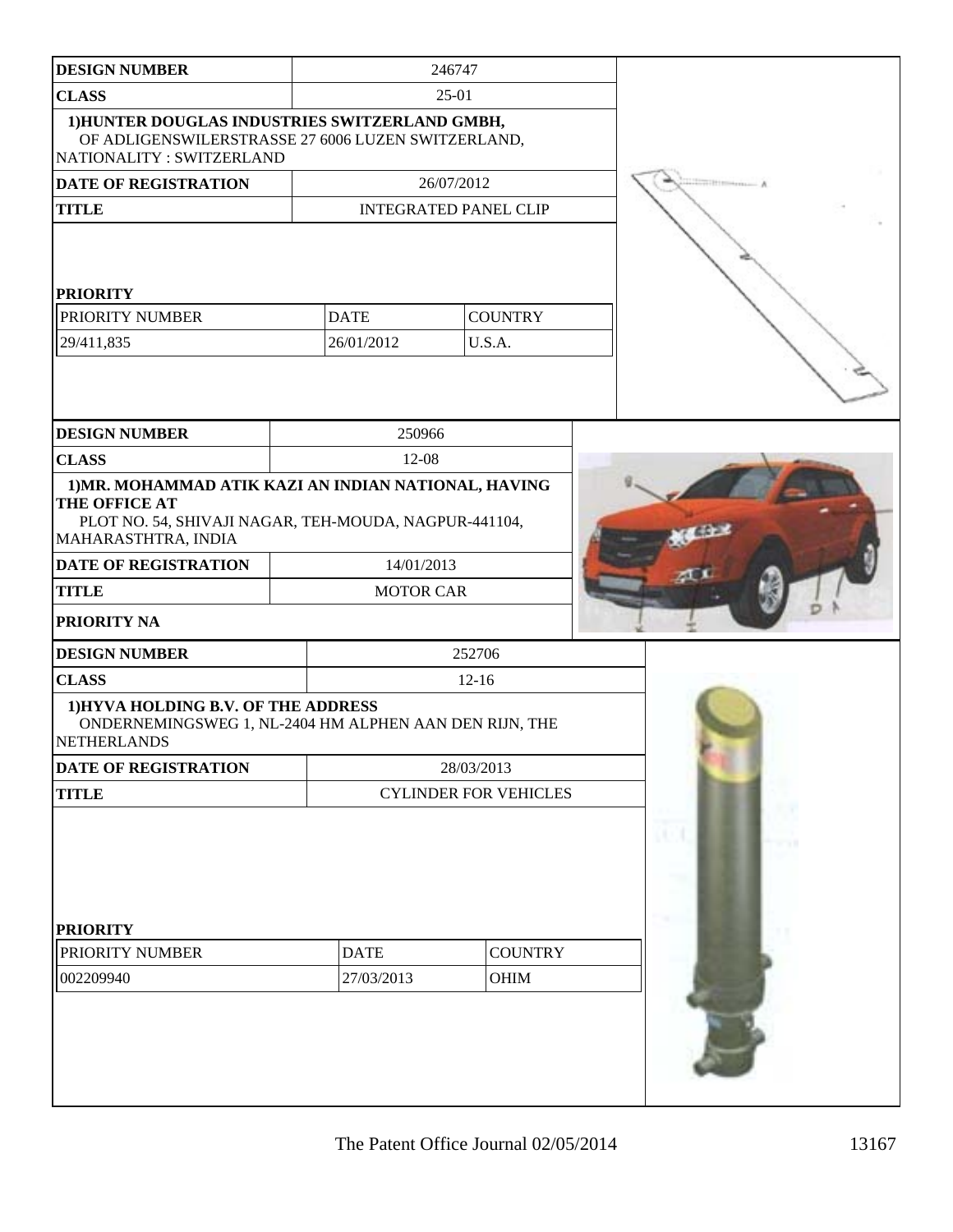| <b>DESIGN NUMBER</b>                                                                                                                                                                                                                                                                                                                                                                            |             | 253513                                                          |  |
|-------------------------------------------------------------------------------------------------------------------------------------------------------------------------------------------------------------------------------------------------------------------------------------------------------------------------------------------------------------------------------------------------|-------------|-----------------------------------------------------------------|--|
| <b>CLASS</b>                                                                                                                                                                                                                                                                                                                                                                                    |             | $19-06$                                                         |  |
| 1) MRS. ASHA VENUGOPAL, ADITYA VENUGOPAL, ROMI DIVAKARAN &<br>VENUGOPAL B. N., INDIAN NATIONAL, CARRYING ON BUSINESS UNDER THE<br>NAME AND STYLE OF M/S. ZENITH METAPLAST PVT. LTD. (A COMPANY<br>REGISTERED UNDER THE INDIAN COMPANIES ACT, 1956) HAVING ITS<br>PRINCIPAL PLACE OF BUSINESS ADDRESS AT<br>F-18, MIDC, SATPUR, NASHIK-422007, MAHARASHTRA, INDIA<br><b>DATE OF REGISTRATION</b> |             | 30/04/2013                                                      |  |
| <b>TITLE</b>                                                                                                                                                                                                                                                                                                                                                                                    |             | <b>PEN</b>                                                      |  |
| <b>PRIORITY NA</b>                                                                                                                                                                                                                                                                                                                                                                              |             |                                                                 |  |
| <b>DESIGN NUMBER</b>                                                                                                                                                                                                                                                                                                                                                                            |             | 252277                                                          |  |
| <b>CLASS</b>                                                                                                                                                                                                                                                                                                                                                                                    |             | 14-02                                                           |  |
| 1) ROCKWELL AUTOMATION ASIA PACIFIC BUSINESS CTR. PTE., LTD.,<br>2 CORPORATION ROAD, CORPORATION PLACE, SINGAPORE 618494 SG                                                                                                                                                                                                                                                                     |             |                                                                 |  |
| <b>DATE OF REGISTRATION</b>                                                                                                                                                                                                                                                                                                                                                                     |             | 13/03/2013                                                      |  |
| <b>TITLE</b>                                                                                                                                                                                                                                                                                                                                                                                    |             | INDUSTRIAL CONTROL COMPONENT MALE<br><b>CONNECTOR INTERFACE</b> |  |
| <b>PRIORITY</b>                                                                                                                                                                                                                                                                                                                                                                                 |             |                                                                 |  |
| PRIORITY NUMBER                                                                                                                                                                                                                                                                                                                                                                                 | <b>DATE</b> | <b>COUNTRY</b>                                                  |  |
| 29/432,421                                                                                                                                                                                                                                                                                                                                                                                      | 14/09/2012  | U.S.A.                                                          |  |
| <b>DESIGN NUMBER</b>                                                                                                                                                                                                                                                                                                                                                                            |             | 255431                                                          |  |
| <b>CLASS</b>                                                                                                                                                                                                                                                                                                                                                                                    |             | 24-01                                                           |  |
| 1) MAQUET CRITICAL CARE AB; A SWEDISH COMPANY OF<br>RÖNTGENVÄGEN 2, SE-171 54 SOLNA, SWEDEN                                                                                                                                                                                                                                                                                                     |             |                                                                 |  |
| <b>DATE OF REGISTRATION</b>                                                                                                                                                                                                                                                                                                                                                                     |             | 26/07/2013                                                      |  |
| <b>TITLE</b>                                                                                                                                                                                                                                                                                                                                                                                    |             | <b>VENTILATOR FOR PATIENT CARE</b>                              |  |
| <b>PRIORITY</b>                                                                                                                                                                                                                                                                                                                                                                                 |             |                                                                 |  |
| PRIORITY NUMBER                                                                                                                                                                                                                                                                                                                                                                                 | <b>DATE</b> | <b>COUNTRY</b>                                                  |  |
| 002180356                                                                                                                                                                                                                                                                                                                                                                                       | 07/02/2013  | <b>OHIM</b>                                                     |  |
|                                                                                                                                                                                                                                                                                                                                                                                                 |             |                                                                 |  |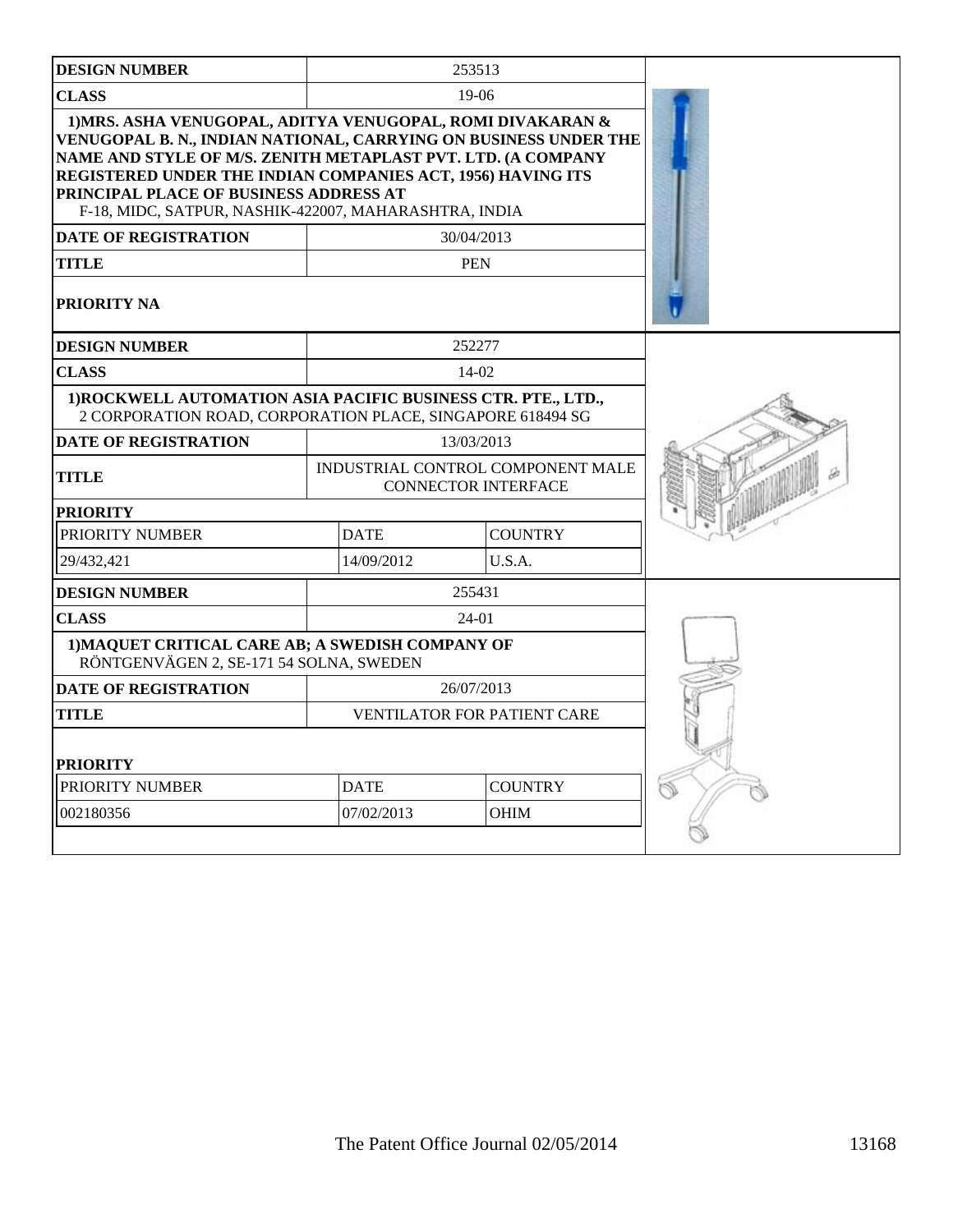| <b>DESIGN NUMBER</b>                                                                                                                                                                                |             | 255523                          |  |
|-----------------------------------------------------------------------------------------------------------------------------------------------------------------------------------------------------|-------------|---------------------------------|--|
| <b>CLASS</b>                                                                                                                                                                                        |             | 28-03                           |  |
| 1) MR. MOHSIN ALI KHAN, WHOSE ADDRESS IS<br>5TH FLOOR, PEARL COURT APARTMENT, GOKHLE MARG, LUCKNOW-226001,<br><b>UTTAR PRADESH</b>                                                                  |             |                                 |  |
| <b>DATE OF REGISTRATION</b>                                                                                                                                                                         |             | 26/07/2013                      |  |
| <b>TITLE</b>                                                                                                                                                                                        |             | <b>NAIL CLIPPER</b>             |  |
| <b>PRIORITY NA</b>                                                                                                                                                                                  |             |                                 |  |
| <b>DESIGN NUMBER</b>                                                                                                                                                                                |             | 255121                          |  |
| <b>CLASS</b>                                                                                                                                                                                        |             | $24-03$                         |  |
| 1) BLUE BELT TECHNOLOGIES, INC., A COMPANY ORGANIZED AND<br><b>EXISTING UNDER THE LAW OF USA,</b><br>OF 2828 LIBERTY AVENUE, SUITE 100, PITTSBURGH, PENNSYLVANIA 15222,<br>UNITED STATES OF AMERICA |             |                                 |  |
| <b>DATE OF REGISTRATION</b>                                                                                                                                                                         |             | 10/07/2013                      |  |
| <b>TITLE</b>                                                                                                                                                                                        |             | <b>KNEE IMPLANT</b>             |  |
| <b>PRIORITY</b>                                                                                                                                                                                     |             |                                 |  |
| PRIORITY NUMBER                                                                                                                                                                                     | <b>DATE</b> | <b>COUNTRY</b>                  |  |
| 29/441,893                                                                                                                                                                                          | 10/01/2013  | U.S.A.                          |  |
| <b>DESIGN NUMBER</b>                                                                                                                                                                                |             | 255221                          |  |
| <b>CLASS</b>                                                                                                                                                                                        |             | $23-01$                         |  |
| 1) BHARATBHAI RATIBHAI DHARAIYA, INDIVIDUAL, AN INDIAN<br>NATIONAL,<br>ADD.- 184, LAXMI NAGAR, SIDSAR ROAD, NEAR SPORT COMPLEX,<br>BHAVNAGAR-364002, GUJARAT, INDIA                                 |             |                                 |  |
| <b>DATE OF REGISTRATION</b>                                                                                                                                                                         |             | 15/07/2013                      |  |
| <b>TITLE</b>                                                                                                                                                                                        |             | PRESSURE REDUCER VALVES FOR GAS |  |
| <b>PRIORITY NA</b>                                                                                                                                                                                  |             |                                 |  |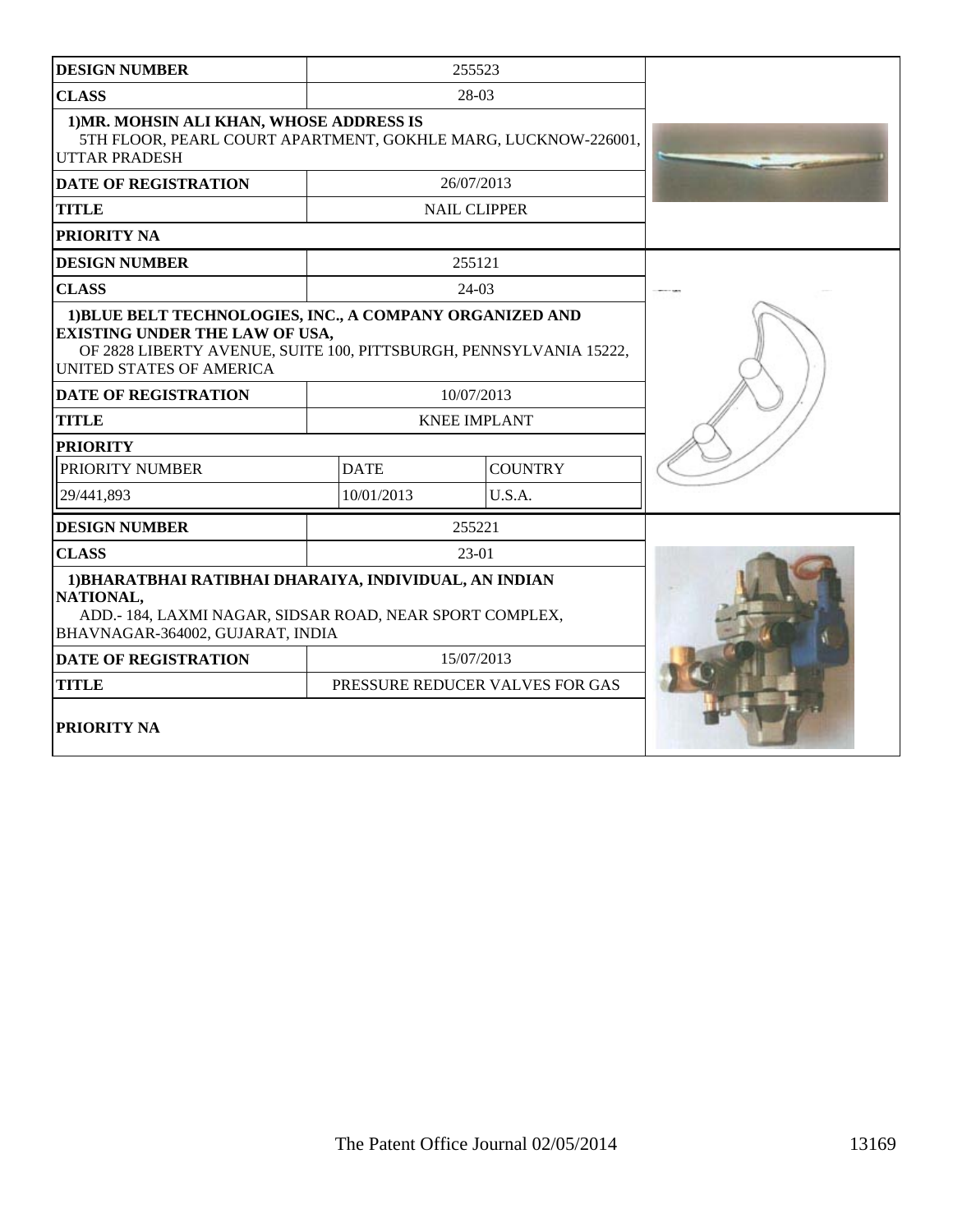| <b>DESIGN NUMBER</b>                                                                                                                                                           |             | 256464                      |              |
|--------------------------------------------------------------------------------------------------------------------------------------------------------------------------------|-------------|-----------------------------|--------------|
| <b>CLASS</b>                                                                                                                                                                   |             | $26-01$                     |              |
| 1) MA DESIGN INDIA PRIVATE LIMITED, A COMPANY INCORPORATED IN<br><b>INDIA HAVING ITS PRINCIPAL PLACE OF BUSINESS AT</b><br>A-41, SECTOR-80, PHASE-II, NOIDA-201305, U.P. INDIA |             |                             |              |
| DATE OF REGISTRATION                                                                                                                                                           |             | 16/09/2013                  |              |
| <b>TITLE</b>                                                                                                                                                                   |             | <b>CANDLE HOLDER</b>        |              |
| PRIORITY NA                                                                                                                                                                    |             |                             |              |
| <b>DESIGN NUMBER</b>                                                                                                                                                           |             | 255084                      |              |
| <b>CLASS</b>                                                                                                                                                                   |             | $12 - 08$                   |              |
| 1) EICHER POLARIS PRIVATE LIMITED, A COMPANY ORGANIZED UNDER<br>THE LAWS OF INDIA,<br>OF 3RD FLOOR, SELECT CITYWALK, A-3 DISTRICT CENTRE, SAKET, NEW<br>DELHI-110017, INDIA    |             |                             |              |
| <b>DATE OF REGISTRATION</b>                                                                                                                                                    |             | 09/07/2013                  |              |
| <b>TITLE</b>                                                                                                                                                                   |             | UTILITY VEHICLE             |              |
| <b>PRIORITY</b>                                                                                                                                                                |             |                             |              |
| PRIORITY NUMBER                                                                                                                                                                | <b>DATE</b> | <b>COUNTRY</b>              |              |
| 29/441,815                                                                                                                                                                     | 09/01/2013  | U.S.A.                      |              |
| <b>DESIGN NUMBER</b>                                                                                                                                                           |             | 250964                      |              |
| <b>CLASS</b>                                                                                                                                                                   |             | 15-07                       |              |
| 1) MANITOWOC FOODSERVICE COMPANIES, LLC, A WISCONSIN LIMITED<br><b>LIABILITY COMPANY OF</b><br>2400 SOUTH 44TH STREET, MANITOWOC, WISCONSIN 54220, UNITED STATES<br>OF AMERICA |             |                             | Q            |
| <b>DATE OF REGISTRATION</b>                                                                                                                                                    |             | 11/01/2013                  |              |
| <b>TITLE</b>                                                                                                                                                                   |             | ICE MACHINE INTERFACE PANEL | P.           |
| <b>PRIORITY</b>                                                                                                                                                                |             |                             | $\mathbb{S}$ |
| PRIORITY NUMBER                                                                                                                                                                | <b>DATE</b> | <b>COUNTRY</b>              | 0            |
| 29/426, 885                                                                                                                                                                    | 11/07/2012  | U.S.A.                      |              |
|                                                                                                                                                                                |             |                             |              |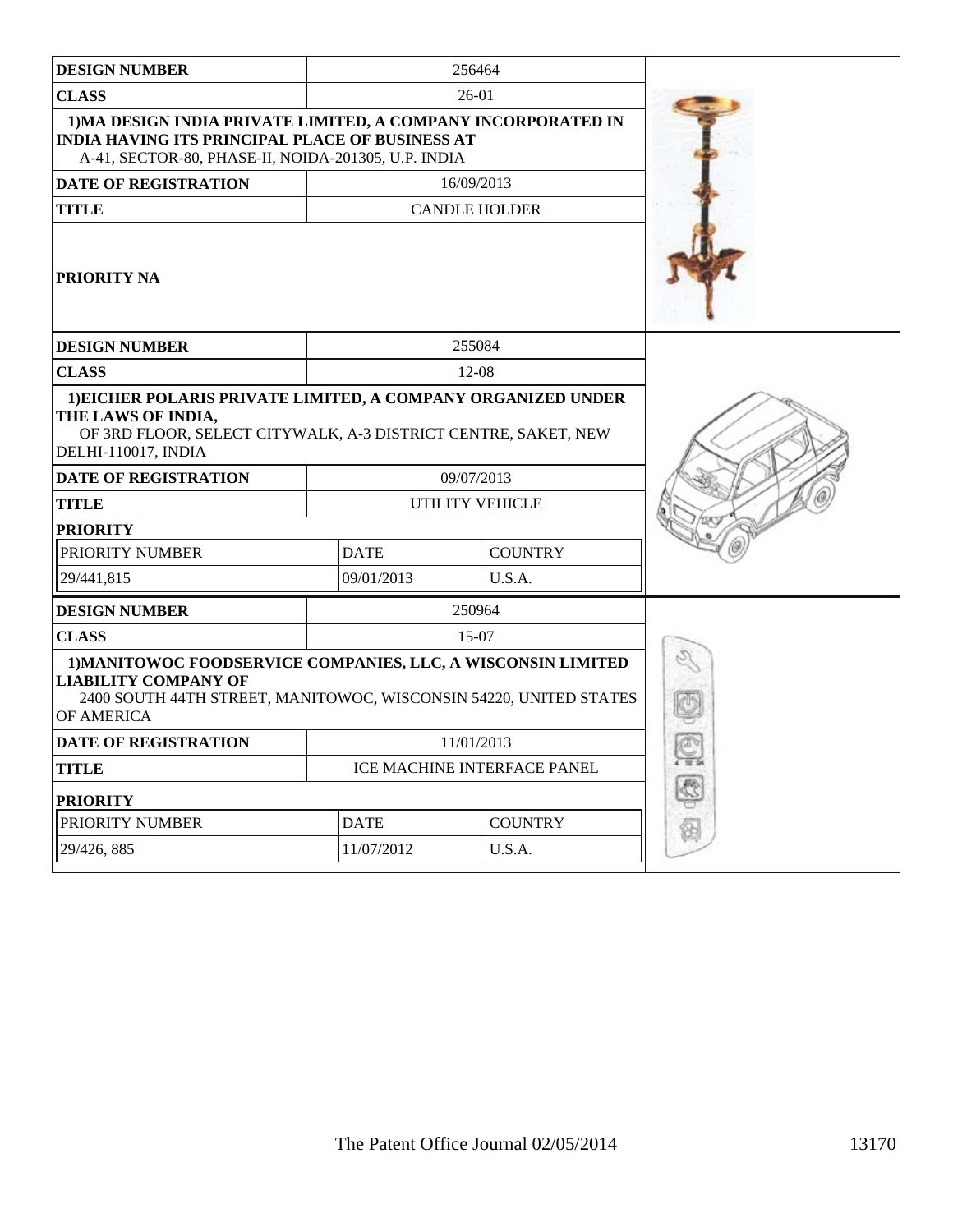| <b>DESIGN NUMBER</b>                                                                                                                                               | 252275     |                                   |                              |  |
|--------------------------------------------------------------------------------------------------------------------------------------------------------------------|------------|-----------------------------------|------------------------------|--|
| <b>CLASS</b>                                                                                                                                                       | 14-02      |                                   |                              |  |
| 1) ROCKWELL AUTOMATION ASIA PACIFIC BUSINESS CTR. PTE.,<br>LTD.,                                                                                                   |            |                                   |                              |  |
| 2 CORPORATION ROAD, CORPORATION PLACE, SINGAPORE 618494 SG                                                                                                         |            |                                   |                              |  |
| DATE OF REGISTRATION                                                                                                                                               |            | 13/03/2013                        |                              |  |
| <b>TITLE</b>                                                                                                                                                       |            | <b>INTERFACE</b>                  | INDUSTRIAL CONTROL COMPONENT |  |
| <b>PRIORITY</b><br>PRIORITY NUMBER<br>29/432,413                                                                                                                   |            | <b>DATE</b><br>14/09/2012         | <b>COUNTRY</b><br>U.S.A.     |  |
| <b>DESIGN NUMBER</b><br><b>CLASS</b>                                                                                                                               |            |                                   | 256810<br>$12 - 16$          |  |
| 1) HERO MOTOCORP LIMITED, AN INDIAN COMPANY INCORPORATED                                                                                                           |            |                                   |                              |  |
| UNDER THE COMPANIES ACT, HAVING ITS OFFICE AT<br>34, COMMUNITY CENTRE, BASANT LOK, VASANT VIHAR, NEW DELHI-<br>110057                                              |            |                                   |                              |  |
| <b>DATE OF REGISTRATION</b>                                                                                                                                        |            | 26/09/2013                        |                              |  |
| <b>TITLE</b>                                                                                                                                                       |            | HEADLIGHT FOR TWO WHEELED VEHICLE |                              |  |
| PRIORITY NA                                                                                                                                                        |            |                                   |                              |  |
| <b>DESIGN NUMBER</b>                                                                                                                                               |            |                                   | 254855                       |  |
| <b>CLASS</b>                                                                                                                                                       | 14-02      |                                   |                              |  |
| 1) BROTHER INDUSTRIES LTD., A CORPORATION ORGANIZED AND<br><b>EXISTING UNDER THE LAWS OF JAPAN,</b><br>15-1, NAESHIRO-CHO, MIZUHO-KU, NAGOYA-SHI, AICHI-KEN, JAPAN |            |                                   |                              |  |
| <b>DATE OF REGISTRATION</b>                                                                                                                                        | 28/06/2013 |                                   |                              |  |
| <b>TITLE</b>                                                                                                                                                       |            | <b>PRINTER</b>                    |                              |  |
| <b>PRIORITY</b>                                                                                                                                                    |            |                                   |                              |  |
| PRIORITY NUMBER                                                                                                                                                    |            | <b>DATE</b>                       | <b>COUNTRY</b>               |  |
| 2012-032070                                                                                                                                                        |            | 28/12/2012                        | <b>JAPAN</b>                 |  |
|                                                                                                                                                                    |            |                                   |                              |  |

The Patent Office Journal 02/05/2014 13171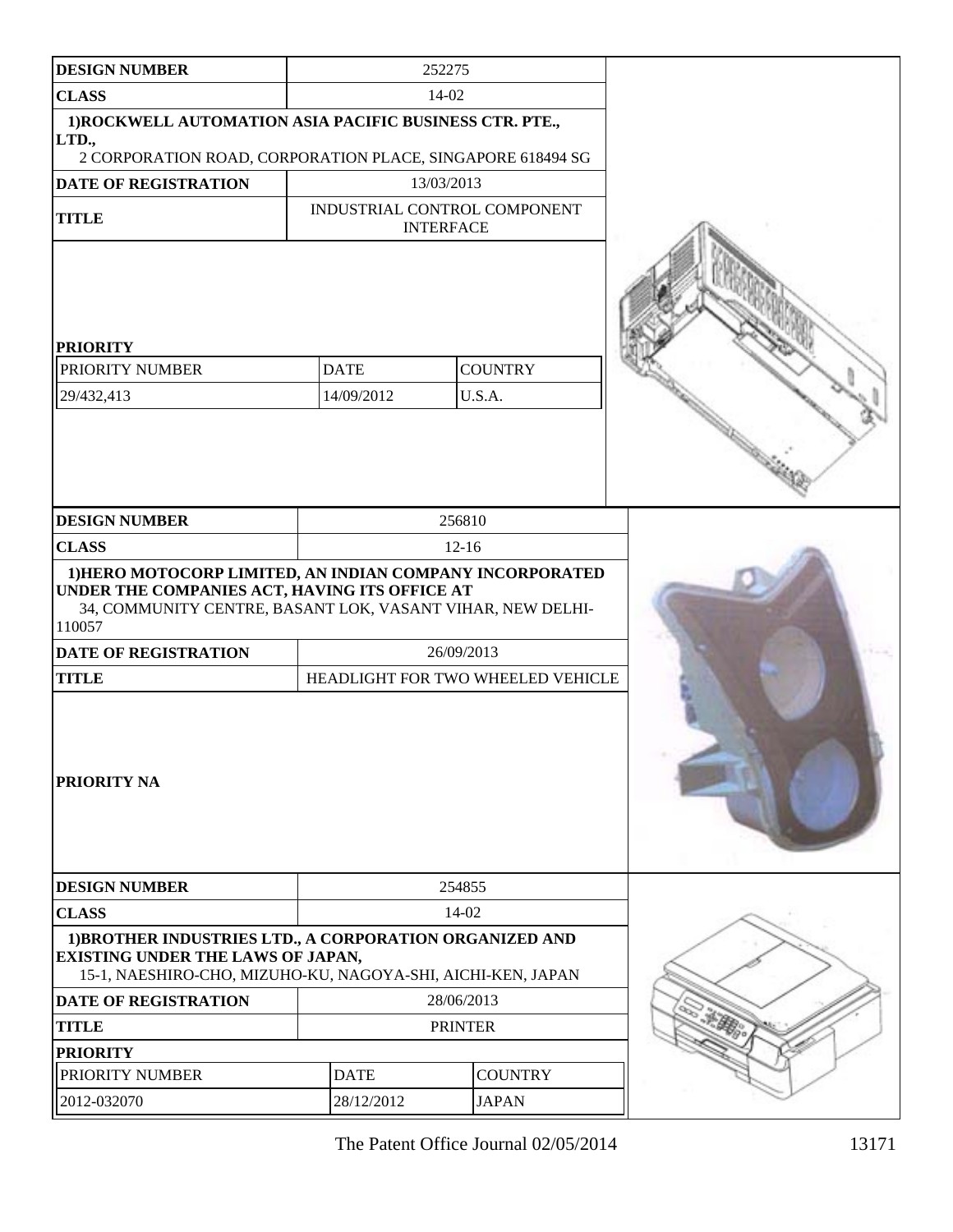| <b>DESIGN NUMBER</b>                                                                                                                                                                                |             | 255120                   |  |
|-----------------------------------------------------------------------------------------------------------------------------------------------------------------------------------------------------|-------------|--------------------------|--|
| <b>CLASS</b>                                                                                                                                                                                        |             | 24-03                    |  |
| 1) BLUE BELT TECHNOLOGIES, INC., A COMPANY ORGANIZED AND<br><b>EXISTING UNDER THE LAW OF USA,</b><br>OF 2828 LIBERTY AVENUE, SUITE 100, PITTSBURGH, PENNSYLVANIA 15222,<br>UNITED STATES OF AMERICA |             |                          |  |
| <b>DATE OF REGISTRATION</b>                                                                                                                                                                         |             | 10/07/2013               |  |
| TITLE                                                                                                                                                                                               |             | <b>KNEE IMPLANT</b>      |  |
| <b>PRIORITY</b>                                                                                                                                                                                     |             |                          |  |
| PRIORITY NUMBER                                                                                                                                                                                     | <b>DATE</b> | <b>COUNTRY</b>           |  |
| 29/441,893                                                                                                                                                                                          | 10/01/2013  | U.S.A.                   |  |
| <b>DESIGN NUMBER</b>                                                                                                                                                                                |             | 256150                   |  |
| <b>CLASS</b>                                                                                                                                                                                        |             | 15-99                    |  |
| 1) SANDVIK INTELLECTUAL PROPERTY AB OF<br>SE-811 81 SANDVIKEN, SWEDEN, A SWEDISH COMPANY                                                                                                            |             |                          |  |
| <b>DATE OF REGISTRATION</b>                                                                                                                                                                         |             | 30/08/2013               |  |
| <b>TITLE</b>                                                                                                                                                                                        |             | <b>LINER FOR CRUSHER</b> |  |
| <b>PRIORITY</b>                                                                                                                                                                                     |             |                          |  |
| PRIORITY NUMBER                                                                                                                                                                                     | <b>DATE</b> | <b>COUNTRY</b>           |  |
| 001364632                                                                                                                                                                                           | 20/03/2013  | <b>OHIM</b>              |  |
| <b>DESIGN NUMBER</b>                                                                                                                                                                                |             | 254796                   |  |
| <b>CLASS</b>                                                                                                                                                                                        |             | $08-07$                  |  |
| 1) ATULBHAI NARSIBHAI PATEL SOLE PROPRIETOR OF PATEL BROTHERS<br>OF<br>266/3, G.I.D.C. PHASE-II, WADHWAN CITY-363035 DIST. SURENDRANAGAR<br>(GUJARAT), INDIA, INDIAN NATIONAL                       | 000000      |                          |  |
| <b>DATE OF REGISTRATION</b>                                                                                                                                                                         |             | 25/06/2013               |  |
| <b>TITLE</b>                                                                                                                                                                                        |             | <b>SEAL</b>              |  |
| <b>PRIORITY NA</b>                                                                                                                                                                                  |             |                          |  |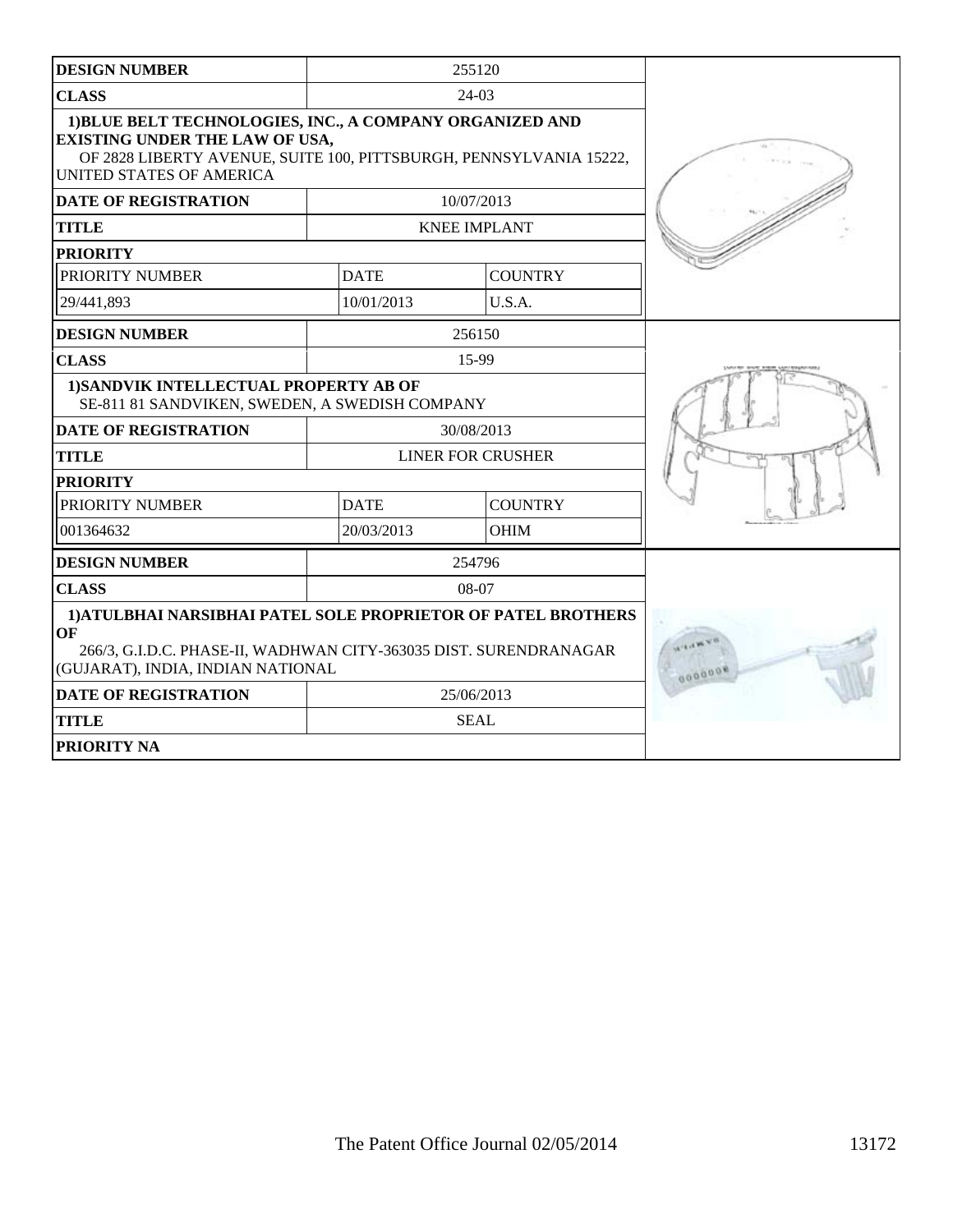| <b>DESIGN NUMBER</b>                                                                                                                                                           |             | 254345                          |  |
|--------------------------------------------------------------------------------------------------------------------------------------------------------------------------------|-------------|---------------------------------|--|
| <b>CLASS</b>                                                                                                                                                                   |             | $12 - 16$                       |  |
| 1) RENAULT TRUCKS, A COMPANY ORGANIZED UNDER THE LAWS OF<br><b>FRANCE,</b><br>OF 99 ROUTE DE LYON, 69800 SAINT PRIEST, FRANCE                                                  |             |                                 |  |
| <b>DATE OF REGISTRATION</b>                                                                                                                                                    |             | 06/06/2013                      |  |
| <b>TITLE</b>                                                                                                                                                                   |             | <b>WINDSCREENS FOR VEHICLES</b> |  |
| PRIORITY NA                                                                                                                                                                    |             |                                 |  |
| <b>DESIGN NUMBER</b>                                                                                                                                                           |             | 252813                          |  |
| <b>CLASS</b>                                                                                                                                                                   |             | $11-02$                         |  |
| 1) MA DESIGN INDIA PRIVATE LIMITED, A COMPANY INCORPORATED IN<br><b>INDIA HAVING ITS PRINCIPAL PLACE OF BUSINESS</b><br>AT A-41, SECTOR-80, PHASE-II, NOIDA-201305, U.P. INDIA |             |                                 |  |
| <b>DATE OF REGISTRATION</b>                                                                                                                                                    |             | 03/04/2013                      |  |
| <b>TITLE</b>                                                                                                                                                                   |             | <b>BOX (FOR JEWELLERY)</b>      |  |
| PRIORITY NA                                                                                                                                                                    |             |                                 |  |
| <b>DESIGN NUMBER</b>                                                                                                                                                           |             | 251853                          |  |
| <b>CLASS</b>                                                                                                                                                                   |             | 14-03                           |  |
| 1) KABUSHIKI KAISHA TOSHIBA, A JAPANESE CORPORATION,<br><b>MANUFACTURERS, OF</b><br>1-1, SHIBAURA 1-CHOME, MINATO-KU, TOKYO, JAPAN                                             |             |                                 |  |
| <b>DATE OF REGISTRATION</b>                                                                                                                                                    |             | 25/02/2013                      |  |
| <b>TITLE</b>                                                                                                                                                                   |             | <b>TELEVISION</b>               |  |
| <b>PRIORITY</b>                                                                                                                                                                |             |                                 |  |
| PRIORITY NUMBER                                                                                                                                                                | <b>DATE</b> | <b>COUNTRY</b>                  |  |
| 2012-020585                                                                                                                                                                    | 28/08/2012  | <b>JAPAN</b>                    |  |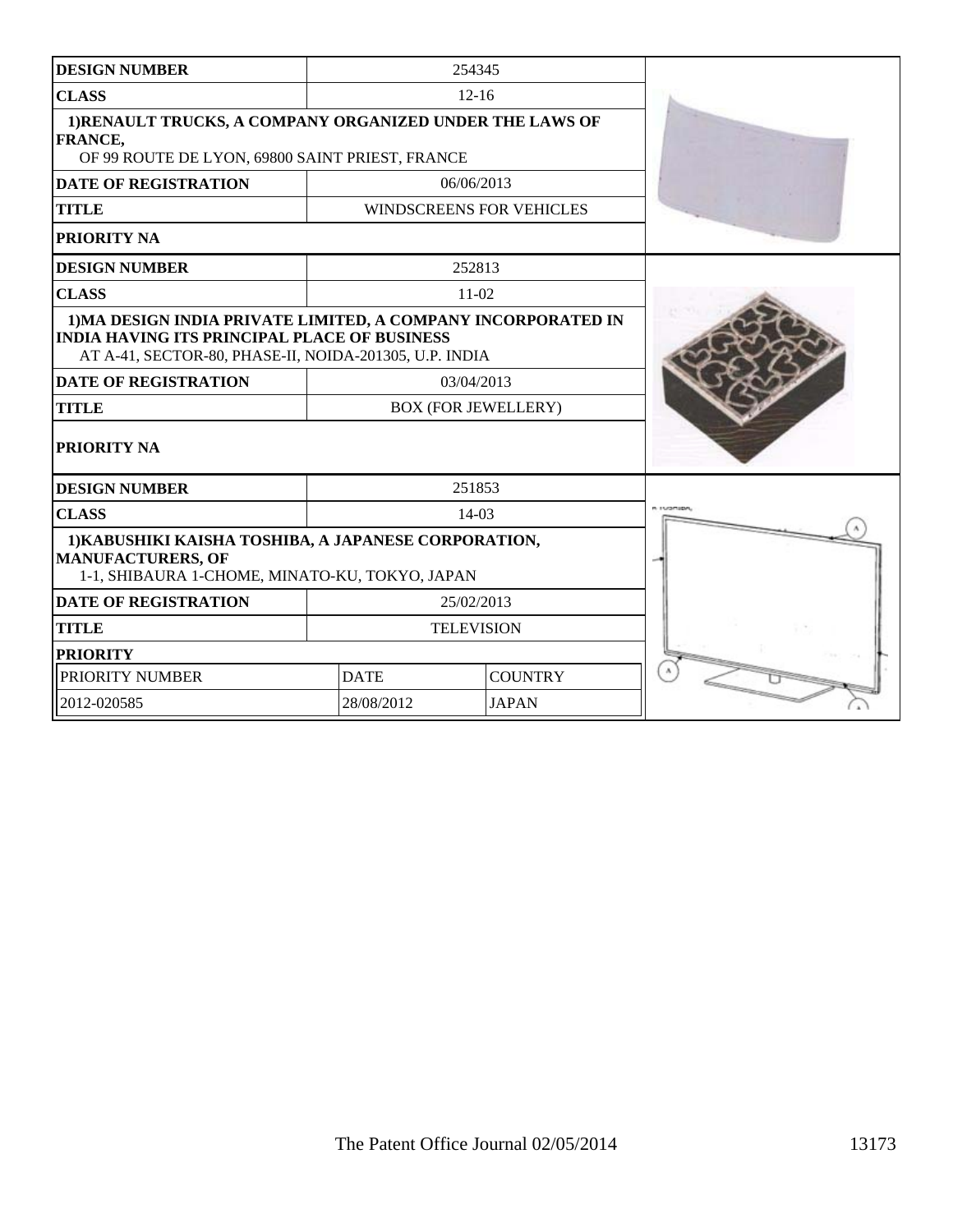| <b>DESIGN NUMBER</b>                                                                                                                                                                                                   |             | 250515                                          |  |
|------------------------------------------------------------------------------------------------------------------------------------------------------------------------------------------------------------------------|-------------|-------------------------------------------------|--|
| <b>CLASS</b>                                                                                                                                                                                                           |             | $14-03$                                         |  |
| 1) MITSUBISHI ELECTRIC CORPORATION, A JAPANESE COMPANY<br>ORGANIZED AND EXISTING UNDER THE LAWS OF JAPAN,<br>MANUFACTURERS AND MERCHANTS, OF THE ADDRESS<br>7-3, MARUNOUCHI 2-CHOME, CHIYODA-KU, TOKYO 100-8310, JAPAN |             |                                                 |  |
| <b>DATE OF REGISTRATION</b>                                                                                                                                                                                            |             | 28/12/2012                                      |  |
| <b>TITLE</b>                                                                                                                                                                                                           |             | REMOTE CONTROLLER FOR AIR<br><b>CONDITIONER</b> |  |
| <b>PRIORITY</b>                                                                                                                                                                                                        |             |                                                 |  |
| PRIORITY NUMBER                                                                                                                                                                                                        | <b>DATE</b> | <b>COUNTRY</b>                                  |  |
| 2012-016593                                                                                                                                                                                                            | 12/07/2012  | <b>JAPAN</b>                                    |  |
| <b>DESIGN NUMBER</b>                                                                                                                                                                                                   |             | 255085                                          |  |
| <b>CLASS</b>                                                                                                                                                                                                           |             | 12-08                                           |  |
| 1) EICHER POLARIS PRIVATE LIMITED, A COMPANY ORGANIZED UNDER<br>THE LAWS OF INDIA,<br>OF 3RD FLOOR, SELECT CITYWALK, A-3 DISTRICT CENTRE, SAKET, NEW<br>DELHI-110017, INDIA                                            |             |                                                 |  |
| <b>DATE OF REGISTRATION</b>                                                                                                                                                                                            |             | 09/07/2013                                      |  |
| <b>TITLE</b>                                                                                                                                                                                                           |             | <b>UTILITY VEHICLE</b>                          |  |
| <b>PRIORITY</b>                                                                                                                                                                                                        |             |                                                 |  |
| PRIORITY NUMBER                                                                                                                                                                                                        | <b>DATE</b> | <b>COUNTRY</b>                                  |  |
| 29/441,815                                                                                                                                                                                                             | 09/01/2013  | U.S.A.                                          |  |
| <b>DESIGN NUMBER</b>                                                                                                                                                                                                   |             | 244750                                          |  |
| <b>CLASS</b>                                                                                                                                                                                                           |             | $24-01$                                         |  |
| 1) ETHICON ENDO-SURGERY, INC.<br>4545 CREEK ROAD, CINCINNATI, OH 45242, USA                                                                                                                                            |             |                                                 |  |
| <b>DATE OF REGISTRATION</b>                                                                                                                                                                                            |             | 23/04/2012                                      |  |
| <b>TITLE</b>                                                                                                                                                                                                           |             | SURGICAL INSTRUMENT                             |  |
| <b>PRIORITY</b>                                                                                                                                                                                                        |             |                                                 |  |
| PRIORITY NUMBER                                                                                                                                                                                                        | <b>DATE</b> | <b>COUNTRY</b>                                  |  |
| 29/404,676                                                                                                                                                                                                             | 24/10/2011  | U.S.A.                                          |  |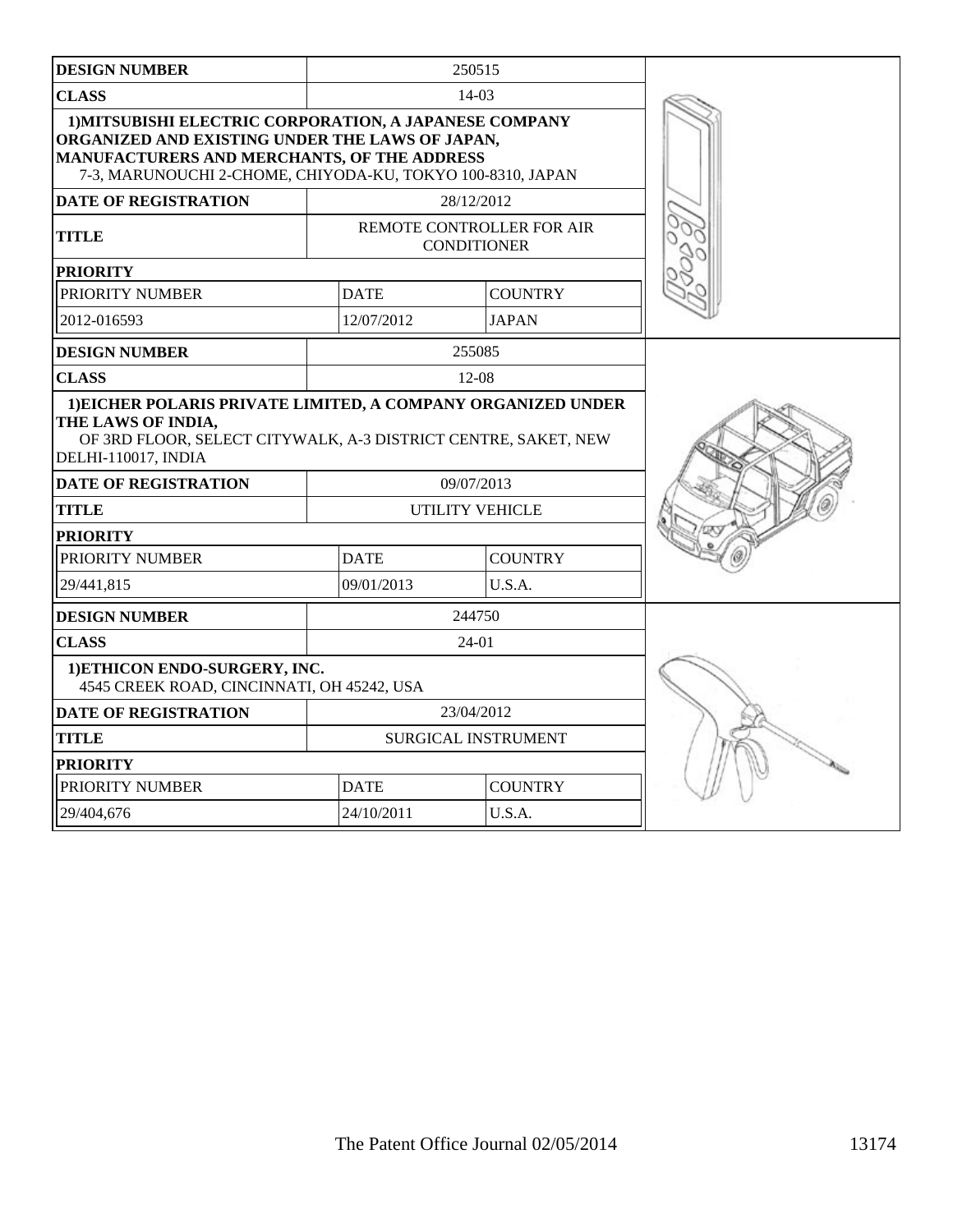| <b>DESIGN NUMBER</b>                                                                                                                         | 224131                    |                        |                  |  |
|----------------------------------------------------------------------------------------------------------------------------------------------|---------------------------|------------------------|------------------|--|
| <b>CLASS</b>                                                                                                                                 |                           | $12 - 16$              |                  |  |
| 1)ESCORTS LIMITED<br>15/5, KM, MATURA ROAD, FARIDABAD-121 003, HARYANA,<br>INDIA,                                                            |                           |                        |                  |  |
| <b>DATE OF</b><br><b>REGISTRATION</b>                                                                                                        | 03/08/2009                |                        | والمتوازنة المنا |  |
| <b>TITLE</b>                                                                                                                                 | <b>BONNET</b>             |                        |                  |  |
| PRIORITY NA                                                                                                                                  |                           |                        |                  |  |
| <b>DESIGN NUMBER</b>                                                                                                                         |                           | 249994                 |                  |  |
| <b>CLASS</b>                                                                                                                                 |                           | 21-01                  |                  |  |
| 1)GRAVITY BOARD GAMES APS,<br>STÅRUPVEJ 15, ØSTRE HØJBY, 4573 HØJBY, DENMARK                                                                 |                           |                        |                  |  |
| DATE OF REGISTRATION                                                                                                                         |                           | 07/12/2012             |                  |  |
| <b>TITLE</b>                                                                                                                                 |                           | <b>GAMEBOARD</b>       |                  |  |
| <b>PRIORITY</b><br>PRIORITY NUMBER<br>002053991-0006                                                                                         | <b>DATE</b><br>07/06/2012 | <b>COUNTRY</b><br>OHIM |                  |  |
| <b>DESIGN NUMBER</b>                                                                                                                         |                           | 253628                 |                  |  |
| <b>CLASS</b>                                                                                                                                 |                           |                        |                  |  |
| 1) MR. DHITI TOWIWAT A CITIZEN OF THAILAND OF THE ADDRESS:<br>163/71, PHAHONYOTHIN 32, KHWAENG LAT YAO, KHET CHATUCHAK,<br>BANGKOK, THAILAND |                           |                        |                  |  |
| DATE OF REGISTRATION                                                                                                                         |                           | 02/05/2013             |                  |  |
| <b>TITLE</b>                                                                                                                                 |                           | HEAT EXCHANGER         |                  |  |
| PRIORITY NA                                                                                                                                  |                           |                        |                  |  |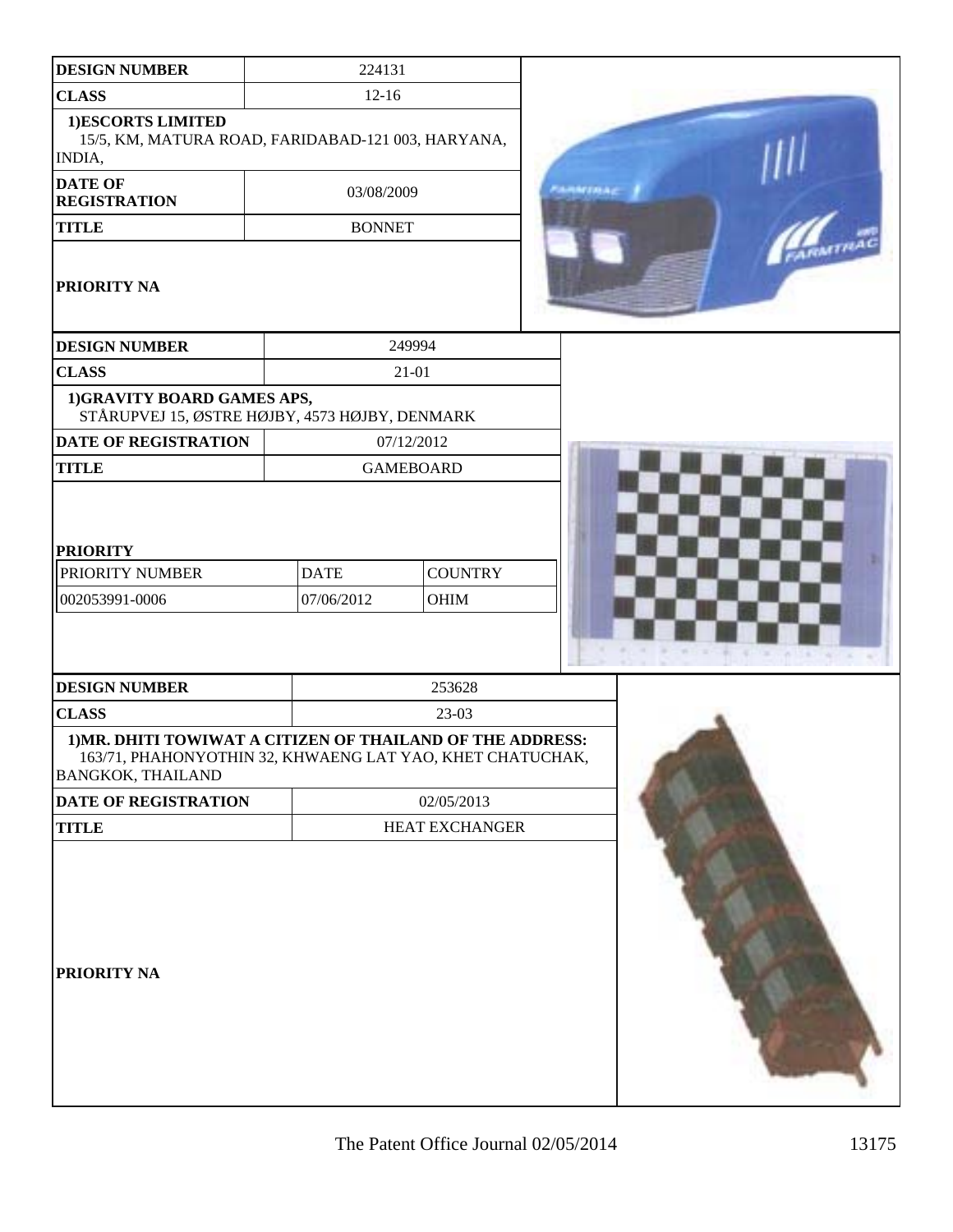| <b>DESIGN NUMBER</b>                                                                                                                                                                                                            |                       | 253979            |                     |
|---------------------------------------------------------------------------------------------------------------------------------------------------------------------------------------------------------------------------------|-----------------------|-------------------|---------------------|
| <b>CLASS</b>                                                                                                                                                                                                                    |                       | $12 - 15$         |                     |
| 1) SHANDONG LINGLONG TYRE CO. LTD., HAVING ITS OFFICE AT<br>NO. 777 JINLONG ROAD, ZHAOYUAN CITY, SHANDONG, CHINA, ZIP CODE:<br>265400                                                                                           |                       |                   |                     |
| <b>DATE OF REGISTRATION</b>                                                                                                                                                                                                     |                       | 20/05/2013        |                     |
| <b>TITLE</b>                                                                                                                                                                                                                    |                       | <b>TYRE</b>       |                     |
| PRIORITY NA                                                                                                                                                                                                                     |                       |                   |                     |
| <b>DESIGN NUMBER</b>                                                                                                                                                                                                            |                       | 255381            |                     |
| <b>CLASS</b>                                                                                                                                                                                                                    |                       | $09-07$           |                     |
| 1) VARDHMAN PLASTOCHEM PVT. LTD., (AN INDIAN PRIVATE LIMITED<br><b>COMPANY REGISTERED UNDER THE INDIAN COMPANIES ACT, 1956),</b><br>OF 'KASTURI' SANGHAVI CORPORATE PARK, GOVANDI (EAST), MUMBAI-<br>400088. MAHARASHTRA, INDIA |                       |                   |                     |
| <b>DATE OF REGISTRATION</b>                                                                                                                                                                                                     |                       | 23/07/2013        |                     |
| <b>TITLE</b>                                                                                                                                                                                                                    | <b>CAP FOR BOTTLE</b> |                   |                     |
| PRIORITY NA                                                                                                                                                                                                                     |                       |                   |                     |
| <b>DESIGN NUMBER</b>                                                                                                                                                                                                            |                       | 251852            |                     |
| <b>CLASS</b>                                                                                                                                                                                                                    |                       | $14-03$           | <b>TOM ENFORCEM</b> |
| 1) KABUSHIKI KAISHA TOSHIBA, A JAPANESE CORPORATION,<br><b>MANUFACTURERS, OF</b><br>1-1, SHIBAURA 1-CHOME, MINATO-KU, TOKYO, JAPAN                                                                                              |                       |                   |                     |
| <b>DATE OF REGISTRATION</b>                                                                                                                                                                                                     |                       | 25/02/2013        |                     |
| <b>TITLE</b>                                                                                                                                                                                                                    |                       | <b>TELEVISION</b> |                     |
| <b>PRIORITY</b>                                                                                                                                                                                                                 |                       |                   |                     |
| PRIORITY NUMBER                                                                                                                                                                                                                 | <b>DATE</b>           | <b>COUNTRY</b>    |                     |
| 2012-020584                                                                                                                                                                                                                     | 28/08/2012            | <b>JAPAN</b>      |                     |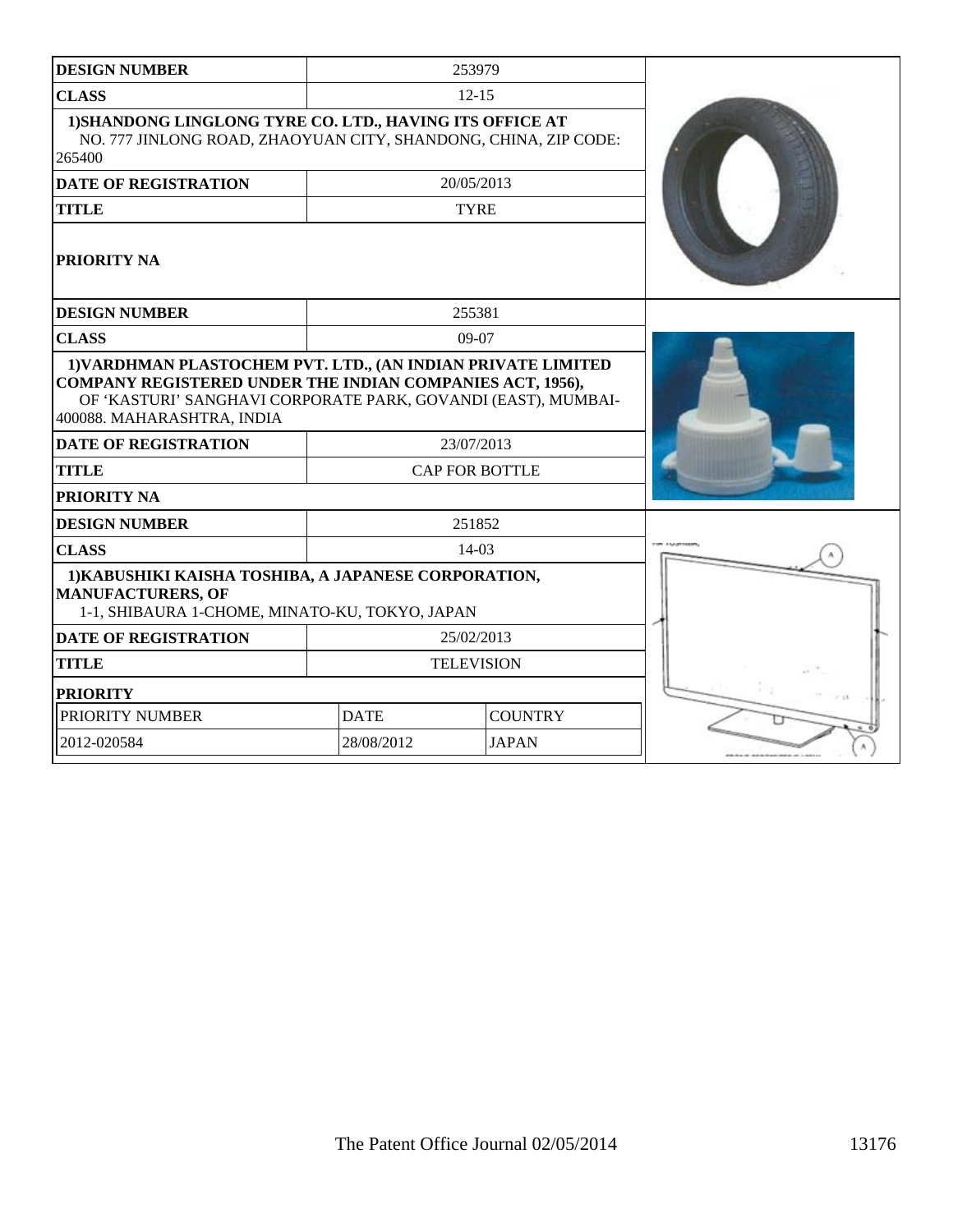| <b>DESIGN NUMBER</b>                                                                                                                                                                                                                                                                                                           |             | 254869                          |  |
|--------------------------------------------------------------------------------------------------------------------------------------------------------------------------------------------------------------------------------------------------------------------------------------------------------------------------------|-------------|---------------------------------|--|
| <b>CLASS</b>                                                                                                                                                                                                                                                                                                                   |             | 10-06                           |  |
| 1) KONINKLIJKE PHILIPS N.V., A COMPANY ORGANIZED AND EXISTING<br>UNDER THE LAWS OF THE KINGDOM OF THE NETHERLANDS, RESIDING AT<br>EINDHOVEN,<br>WHOSE POST-OFFICE ADDRESS IS HIGH TECH CAMPUS 5, 5656 AE<br>EINDHOVEN, THE NETHERLANDS                                                                                         |             |                                 |  |
| <b>DATE OF REGISTRATION</b>                                                                                                                                                                                                                                                                                                    |             | 28/06/2013                      |  |
| <b>TITLE</b>                                                                                                                                                                                                                                                                                                                   |             | <b>MOBILE ALARM BUTTON</b>      |  |
| <b>PRIORITY</b>                                                                                                                                                                                                                                                                                                                |             |                                 |  |
| PRIORITY NUMBER                                                                                                                                                                                                                                                                                                                | <b>DATE</b> | <b>COUNTRY</b>                  |  |
| 002162610-0003                                                                                                                                                                                                                                                                                                                 | 07/01/2013  | <b>OHIM</b>                     |  |
| <b>DESIGN NUMBER</b>                                                                                                                                                                                                                                                                                                           |             | 254822                          |  |
| <b>CLASS</b>                                                                                                                                                                                                                                                                                                                   |             | $12 - 05$                       |  |
| 1) ACTION CONSTRUCTION EQUIPMENT LTD.,<br>OF DHUDHOLLA LINK ROAD, VILLAGE DHUDHOLLA, PALWAL, HARYANA-<br>121102, INDIA, AN INDIAN COMPANY                                                                                                                                                                                      |             |                                 |  |
| <b>DATE OF REGISTRATION</b>                                                                                                                                                                                                                                                                                                    |             | 26/06/2013                      |  |
| <b>TITLE</b>                                                                                                                                                                                                                                                                                                                   |             | <b>LOADING TROLLEY OF CRANE</b> |  |
| PRIORITY NA                                                                                                                                                                                                                                                                                                                    |             |                                 |  |
| <b>DESIGN NUMBER</b>                                                                                                                                                                                                                                                                                                           |             | 246860                          |  |
| <b>CLASS</b>                                                                                                                                                                                                                                                                                                                   |             | 28-01                           |  |
| 1) MCNEIL-PPC, INC., A CORPORATION OF THE STATE OF NEW JERSEY, OF<br>199 GRANDVIEW ROAD, SKILLMAN, NJ 08558, USA, AND JOHNSON &<br>JOHNSON INDUSTRIAL LTDA, A LIMITED LIABILITY COMPANY<br>ORGANIZED AND EXISTING UNDER THE LAWS OF BRAZIL,<br>OF RIGHTWAY PRESIDENTE DUTRA, KM 154, SAO JOSE DOS CAMPOS, SAO<br>PAULO, BRAZIL |             |                                 |  |
| <b>DATE OF REGISTRATION</b>                                                                                                                                                                                                                                                                                                    |             | 01/08/2012                      |  |
| <b>TITLE</b>                                                                                                                                                                                                                                                                                                                   |             | <b>TABLET</b>                   |  |
| <b>PRIORITY</b>                                                                                                                                                                                                                                                                                                                |             |                                 |  |
| PRIORITY NUMBER                                                                                                                                                                                                                                                                                                                | <b>DATE</b> | <b>COUNTRY</b>                  |  |
| 29/412,543                                                                                                                                                                                                                                                                                                                     | 03/02/2012  | U.S.A.                          |  |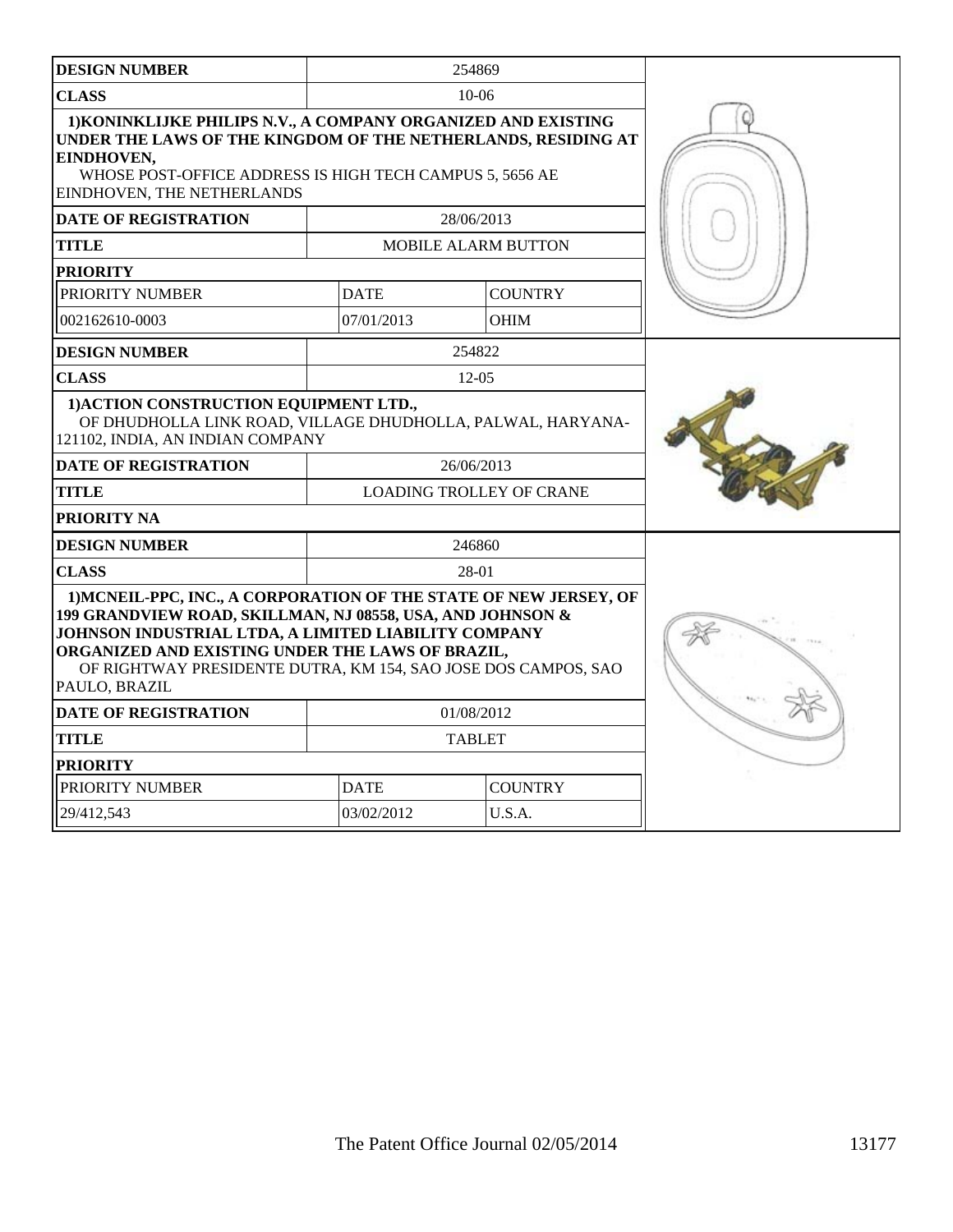| <b>DESIGN NUMBER</b>                                                                                                        |             | 245570                                                     |  |
|-----------------------------------------------------------------------------------------------------------------------------|-------------|------------------------------------------------------------|--|
| <b>CLASS</b>                                                                                                                |             | $09-01$                                                    |  |
| 1) KAHLUA AG., A SWISS COMPANY,<br>C/O TESTATORIS AG, TOPFERSTRASSE 5, 6004 LUCERNE, SWITZERLAND                            |             |                                                            |  |
| <b>DATE OF REGISTRATION</b>                                                                                                 |             | 25/05/2012                                                 |  |
| <b>TITLE</b>                                                                                                                |             | <b>BOTTLE</b>                                              |  |
| PRIORITY NA                                                                                                                 |             |                                                            |  |
| <b>DESIGN NUMBER</b>                                                                                                        |             | 252707                                                     |  |
| <b>CLASS</b>                                                                                                                |             | $12 - 16$                                                  |  |
| 1) HYVA HOLDING B.V. OF THE ADDRESS<br>ONDERNEMINGSWEG 1, NL-2404 HM ALPHEN AAN DEN RIJN, THE<br><b>NETHERLANDS</b>         |             |                                                            |  |
| <b>DATE OF REGISTRATION</b>                                                                                                 |             | 28/03/2013                                                 |  |
| <b>TITLE</b>                                                                                                                |             | CYLINDER AND WET KIT ASSEMBLY FOR<br><b>VEHICLES</b>       |  |
| <b>PRIORITY</b>                                                                                                             |             |                                                            |  |
| PRIORITY NUMBER                                                                                                             | <b>DATE</b> | <b>COUNTRY</b>                                             |  |
| 002209940                                                                                                                   | 27/03/2013  | <b>OHIM</b>                                                |  |
| <b>DESIGN NUMBER</b>                                                                                                        |             | 252278                                                     |  |
| <b>CLASS</b>                                                                                                                |             | 14-02                                                      |  |
| 1) ROCKWELL AUTOMATION ASIA PACIFIC BUSINESS CTR. PTE., LTD.,<br>2 CORPORATION ROAD, CORPORATION PLACE, SINGAPORE 618494 SG |             |                                                            |  |
| <b>DATE OF REGISTRATION</b>                                                                                                 |             | 13/03/2013                                                 |  |
| <b>TITLE</b>                                                                                                                |             | INDUSTRIAL CONTROL COMPONENT<br>FEMALE CONNECTOR INTERFACE |  |
| <b>PRIORITY</b>                                                                                                             |             |                                                            |  |
| PRIORITY NUMBER                                                                                                             | <b>DATE</b> | <b>COUNTRY</b>                                             |  |
| 29/432,434                                                                                                                  | 14/09/2012  | U.S.A.                                                     |  |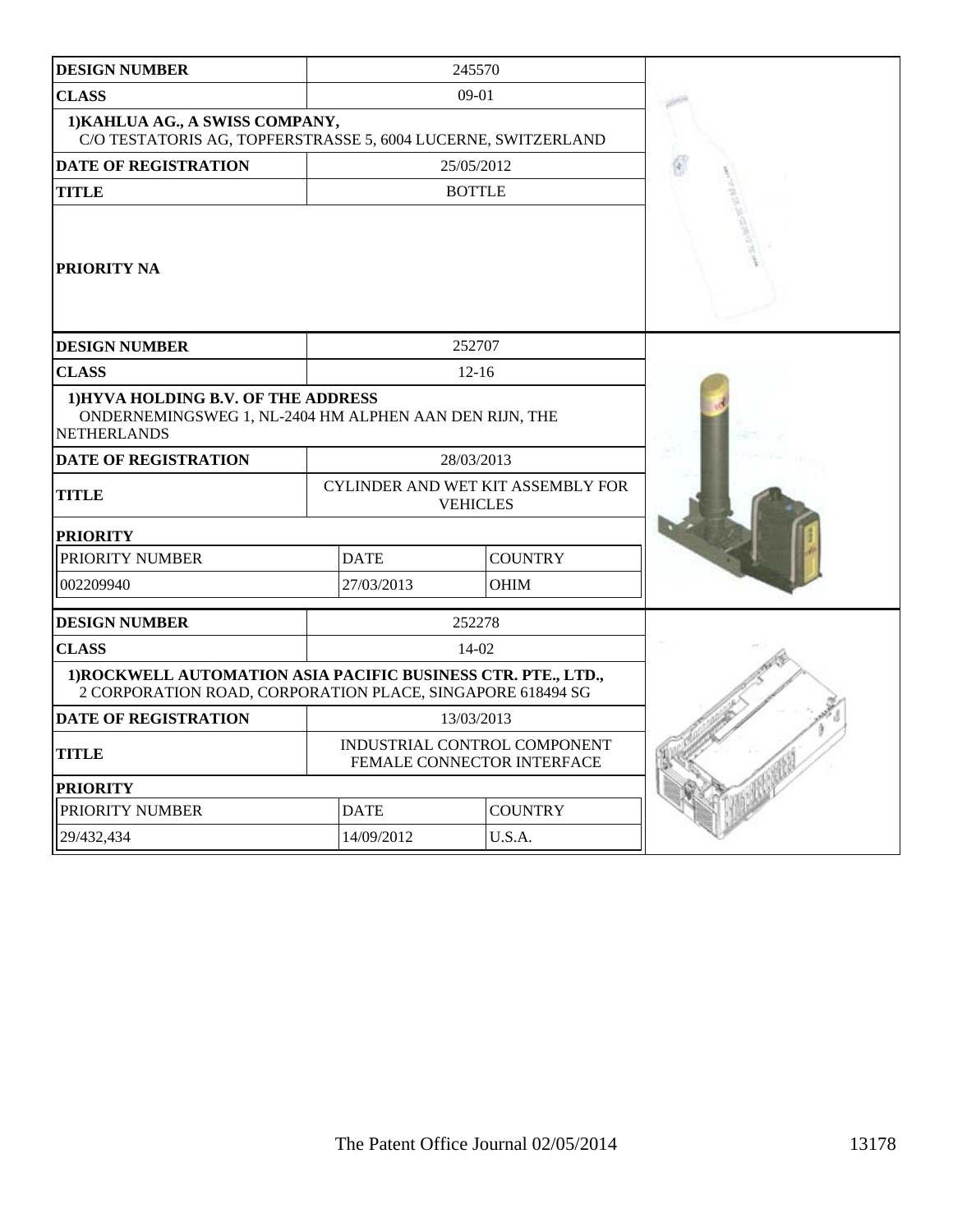| <b>DESIGN NUMBER</b>                                                     | 255955                                                                                                                                                                                                                                                      |  |
|--------------------------------------------------------------------------|-------------------------------------------------------------------------------------------------------------------------------------------------------------------------------------------------------------------------------------------------------------|--|
| <b>CLASS</b>                                                             | $06-10$                                                                                                                                                                                                                                                     |  |
| 1) SHAILENDRA DWIVEDI SITUATED AT<br>NATIONALITY INDIAN OF ABOVE ADDRESS | 128/1/R-85, YASHODA NAGAR, KANPUR-208011 (U.P.) INDIA, BY                                                                                                                                                                                                   |  |
| DATE OF REGISTRATION                                                     | 22/08/2013                                                                                                                                                                                                                                                  |  |
| <b>TITLE</b>                                                             | MOSQUITO NET                                                                                                                                                                                                                                                |  |
| PRIORITY NA                                                              |                                                                                                                                                                                                                                                             |  |
| <b>DESIGN NUMBER</b>                                                     | 256588                                                                                                                                                                                                                                                      |  |
| <b>CLASS</b>                                                             | 08-06                                                                                                                                                                                                                                                       |  |
| <b>COMPANIES ACT., ABOVE ADDRESS</b><br><b>DATE OF REGISTRATION</b>      | 1) ITALIK METALWARE PVT. LTD., G: 212-215, LODHIKA, G.I.D.C.,<br>KALAWAD ROAD, METODA, RAJKOT-360003, STATE OF GUJARAT INDIA, /<br>A PRIVATE LIMITED COMPANY INCORPORATED UNDER INDIAN<br>19/09/2013                                                        |  |
| <b>TITLE</b>                                                             | <b>HANDLE</b>                                                                                                                                                                                                                                               |  |
| <b>PRIORITY NA</b>                                                       |                                                                                                                                                                                                                                                             |  |
| <b>DESIGN NUMBER</b>                                                     | 254857                                                                                                                                                                                                                                                      |  |
| <b>CLASS</b>                                                             | $26-03$                                                                                                                                                                                                                                                     |  |
| STADIUM ROAD, AHMEDABAD-380014 GUJARAT (INDIA)                           | 1)(1)FALGUN DEVENDRABHAI BHATT (2) SMT. RUJAL FALGUN BHATT<br>BOTH INDIAN NATIONAL AND PARTNERS OF NEETY EURO ASIA SOLAR<br>ENERGY (A PARTNERSHIP FIRM) HAVING THEIR PLACE OF BUSINESS AT<br>BUNGLOW NO. 4, SHREE NAGAR SOCIETY, OPP. GOLDEN TRIANGLE, S.P. |  |
| <b>DATE OF REGISTRATION</b>                                              | 28/06/2013                                                                                                                                                                                                                                                  |  |
| <b>TITLE</b>                                                             | <b>SOLAR STREET LIGHT</b>                                                                                                                                                                                                                                   |  |
| PRIORITY NA                                                              |                                                                                                                                                                                                                                                             |  |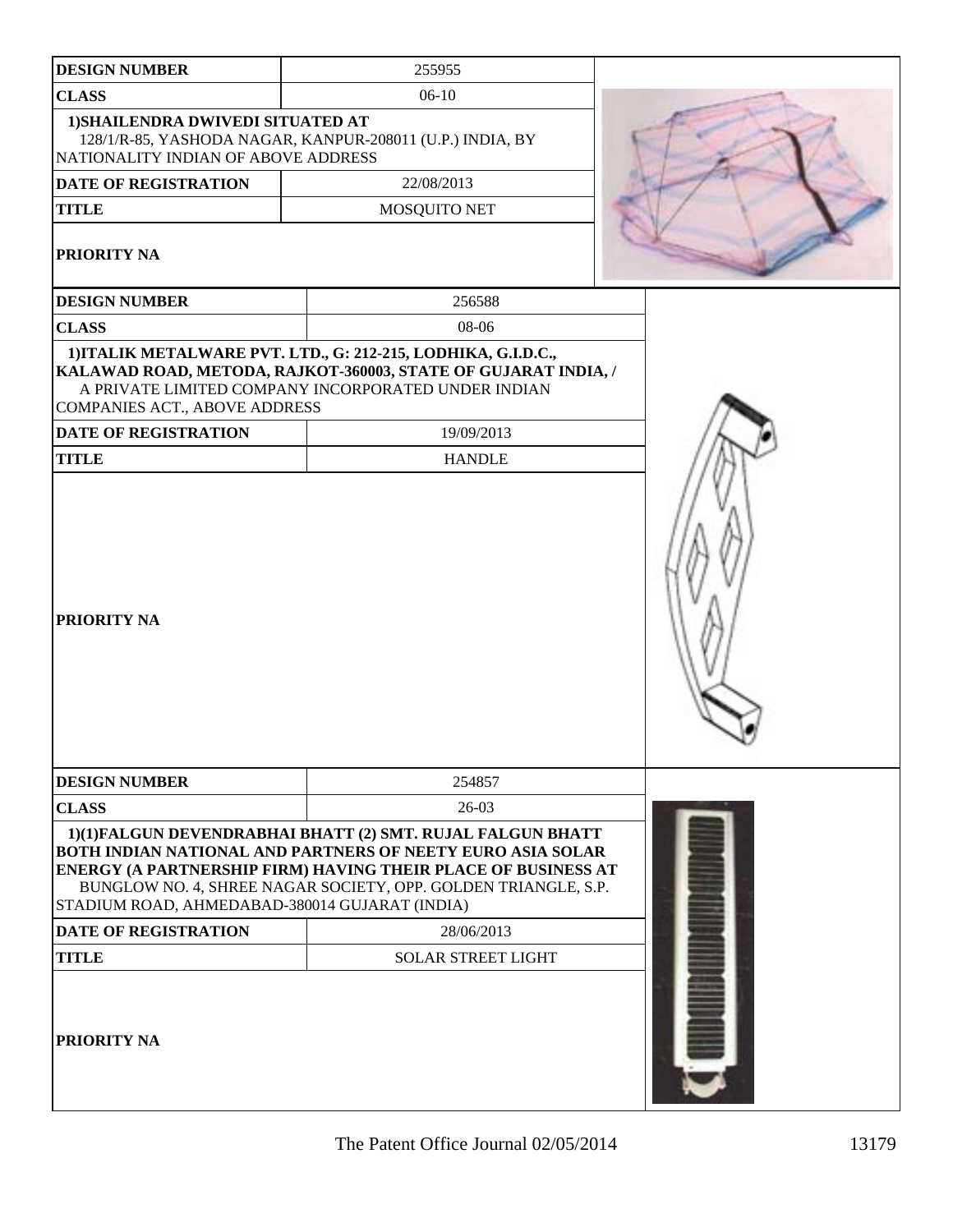| <b>DESIGN NUMBER</b>                                                                                                                                   |                                                                                               |                                                                                                                                                                                                                                                                                          | 254951            |                          |  |
|--------------------------------------------------------------------------------------------------------------------------------------------------------|-----------------------------------------------------------------------------------------------|------------------------------------------------------------------------------------------------------------------------------------------------------------------------------------------------------------------------------------------------------------------------------------------|-------------------|--------------------------|--|
| <b>CLASS</b>                                                                                                                                           |                                                                                               | 14-01                                                                                                                                                                                                                                                                                    |                   |                          |  |
| 1) SAMSUNG ELECTRONICS CO., LTD., A KOREAN COMPANY,<br>OF 129, SAMSUNG-RO, YEONGTONG-GU, SUWON-SI, GYEONGGI-DO, 443-<br><b>742M REPUBLIC OF KOREA</b>  |                                                                                               |                                                                                                                                                                                                                                                                                          |                   |                          |  |
| <b>DATE OF REGISTRATION</b>                                                                                                                            |                                                                                               |                                                                                                                                                                                                                                                                                          | 03/07/2013        |                          |  |
| <b>TITLE</b>                                                                                                                                           |                                                                                               |                                                                                                                                                                                                                                                                                          | <b>SPEAKER</b>    |                          |  |
| <b>PRIORITY</b>                                                                                                                                        |                                                                                               |                                                                                                                                                                                                                                                                                          |                   |                          |  |
| PRIORITY NUMBER                                                                                                                                        | <b>DATE</b>                                                                                   |                                                                                                                                                                                                                                                                                          | <b>COUNTRY</b>    |                          |  |
| 30-2013-0000689                                                                                                                                        | 04/01/2013                                                                                    |                                                                                                                                                                                                                                                                                          | REPUBLIC OF KOREA |                          |  |
| <b>DESIGN NUMBER</b>                                                                                                                                   |                                                                                               |                                                                                                                                                                                                                                                                                          | 246861            |                          |  |
| <b>CLASS</b>                                                                                                                                           |                                                                                               |                                                                                                                                                                                                                                                                                          | 28-01             |                          |  |
| ORGANIZED AND EXISTING UNDER THE LAWS OF BRAZIL,<br>PAULO, BRAZIL<br><b>DATE OF REGISTRATION</b><br><b>TITLE</b><br><b>PRIORITY</b><br>PRIORITY NUMBER |                                                                                               | 1) MCNEIL-PPC, INC., A CORPORATION OF THE STATE OF NEW JERSEY, OF<br>199 GRANDVIEW ROAD, SKILLMAN, NJ 08558, USA, AND JOHNSON &<br>JOHNSON INDUSTRIAL LTDA, A LIMITED LIABILITY COMPANY<br>OF RIGHTWAY PRESIDENTE DUTRA, KM 154, SAO JOSE DOS CAMPOS, SAO<br>01/08/2012<br><b>TABLET</b> |                   |                          |  |
| 29/412,543                                                                                                                                             |                                                                                               | <b>DATE</b><br>03/02/2012                                                                                                                                                                                                                                                                |                   | <b>COUNTRY</b><br>U.S.A. |  |
| <b>DESIGN NUMBER</b>                                                                                                                                   |                                                                                               |                                                                                                                                                                                                                                                                                          | 252712            |                          |  |
| <b>CLASS</b>                                                                                                                                           |                                                                                               |                                                                                                                                                                                                                                                                                          | $12 - 16$         |                          |  |
| NETHERLANDS                                                                                                                                            | 1) HYVA HOLDING B.V. OF THE ADDRESS<br>ONDERNEMINGSWEG 1, NL-2404 HM ALPHEN AAN DEN RIJN, THE |                                                                                                                                                                                                                                                                                          |                   |                          |  |
| <b>DATE OF REGISTRATION</b>                                                                                                                            |                                                                                               | 28/03/2013                                                                                                                                                                                                                                                                               |                   |                          |  |
| <b>TITLE</b>                                                                                                                                           |                                                                                               | <b>LIFTING BRACKET FOR VEHICLES</b>                                                                                                                                                                                                                                                      |                   |                          |  |
| <b>PRIORITY</b>                                                                                                                                        |                                                                                               |                                                                                                                                                                                                                                                                                          |                   |                          |  |
| PRIORITY NUMBER                                                                                                                                        |                                                                                               | <b>DATE</b>                                                                                                                                                                                                                                                                              |                   | <b>COUNTRY</b>           |  |
| 002209940                                                                                                                                              |                                                                                               | 27/03/2013                                                                                                                                                                                                                                                                               |                   | OHIM                     |  |
|                                                                                                                                                        |                                                                                               |                                                                                                                                                                                                                                                                                          |                   |                          |  |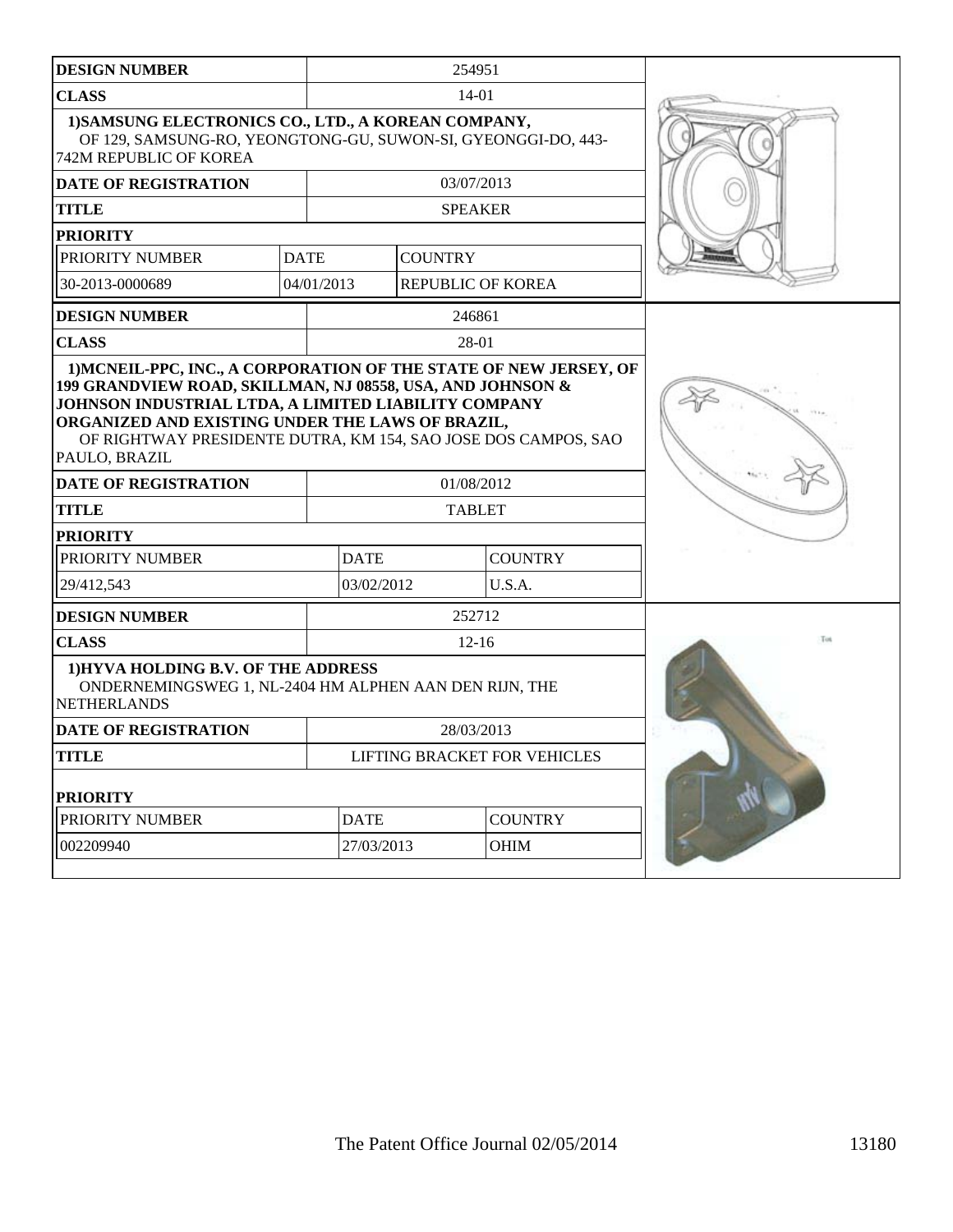|                                                                                                                                                                                                                                                 | $12 - 16$      |                                                                                                                                             |  |  |
|-------------------------------------------------------------------------------------------------------------------------------------------------------------------------------------------------------------------------------------------------|----------------|---------------------------------------------------------------------------------------------------------------------------------------------|--|--|
| 1) HERO MOTOCORP LIMITED, AN INDIAN COMPANY INCORPORATED<br>UNDER THE COMPANIES ACT, HAVING ITS OFFICE AT<br>34, COMMUNITY CENTRE, BASANT LOK, VASANT VIHAR, NEW DELHI-110057                                                                   |                |                                                                                                                                             |  |  |
|                                                                                                                                                                                                                                                 |                |                                                                                                                                             |  |  |
|                                                                                                                                                                                                                                                 |                |                                                                                                                                             |  |  |
|                                                                                                                                                                                                                                                 |                |                                                                                                                                             |  |  |
|                                                                                                                                                                                                                                                 |                |                                                                                                                                             |  |  |
|                                                                                                                                                                                                                                                 | $23-04$        |                                                                                                                                             |  |  |
| 1) SPAL AUTOMOTIVE S.R.L.,<br>VIA PER CARPI, 26/B, 42015 CORREGGIO (REGGIO EMILIA), ITALY, AN<br><b>ITALIAN COMPANY</b>                                                                                                                         |                |                                                                                                                                             |  |  |
|                                                                                                                                                                                                                                                 |                |                                                                                                                                             |  |  |
|                                                                                                                                                                                                                                                 |                |                                                                                                                                             |  |  |
| <b>PRIORITY</b>                                                                                                                                                                                                                                 |                |                                                                                                                                             |  |  |
| <b>DATE</b>                                                                                                                                                                                                                                     | <b>COUNTRY</b> |                                                                                                                                             |  |  |
| 26/02/2013                                                                                                                                                                                                                                      | <b>OHIM</b>    |                                                                                                                                             |  |  |
|                                                                                                                                                                                                                                                 |                |                                                                                                                                             |  |  |
|                                                                                                                                                                                                                                                 | $07-01$        |                                                                                                                                             |  |  |
| 1) HAMILTON HOUSEWARES PVT. LTD. AN INDIAN COMPANY<br>INCORPORATED UNDER THE COMPANIES ACT 1956, HAVING REGISTERED<br><b>OFFICE AT</b><br>KAISER-I-HIND BLDG., 3RD FLOOR, CURRIMBHOY ROAD, BALLARD ESTATE,<br>MUMBAI 400001, MAHARASHTRA, INDIA |                |                                                                                                                                             |  |  |
|                                                                                                                                                                                                                                                 |                |                                                                                                                                             |  |  |
|                                                                                                                                                                                                                                                 |                |                                                                                                                                             |  |  |
|                                                                                                                                                                                                                                                 |                |                                                                                                                                             |  |  |
|                                                                                                                                                                                                                                                 |                | 256813<br>26/09/2013<br>REARVIEW MIRROR FOR A MOTORCYCLE<br>256033<br>23/08/2013<br><b>FAN UNIT</b><br>254970<br>03/07/2013<br><b>PLATE</b> |  |  |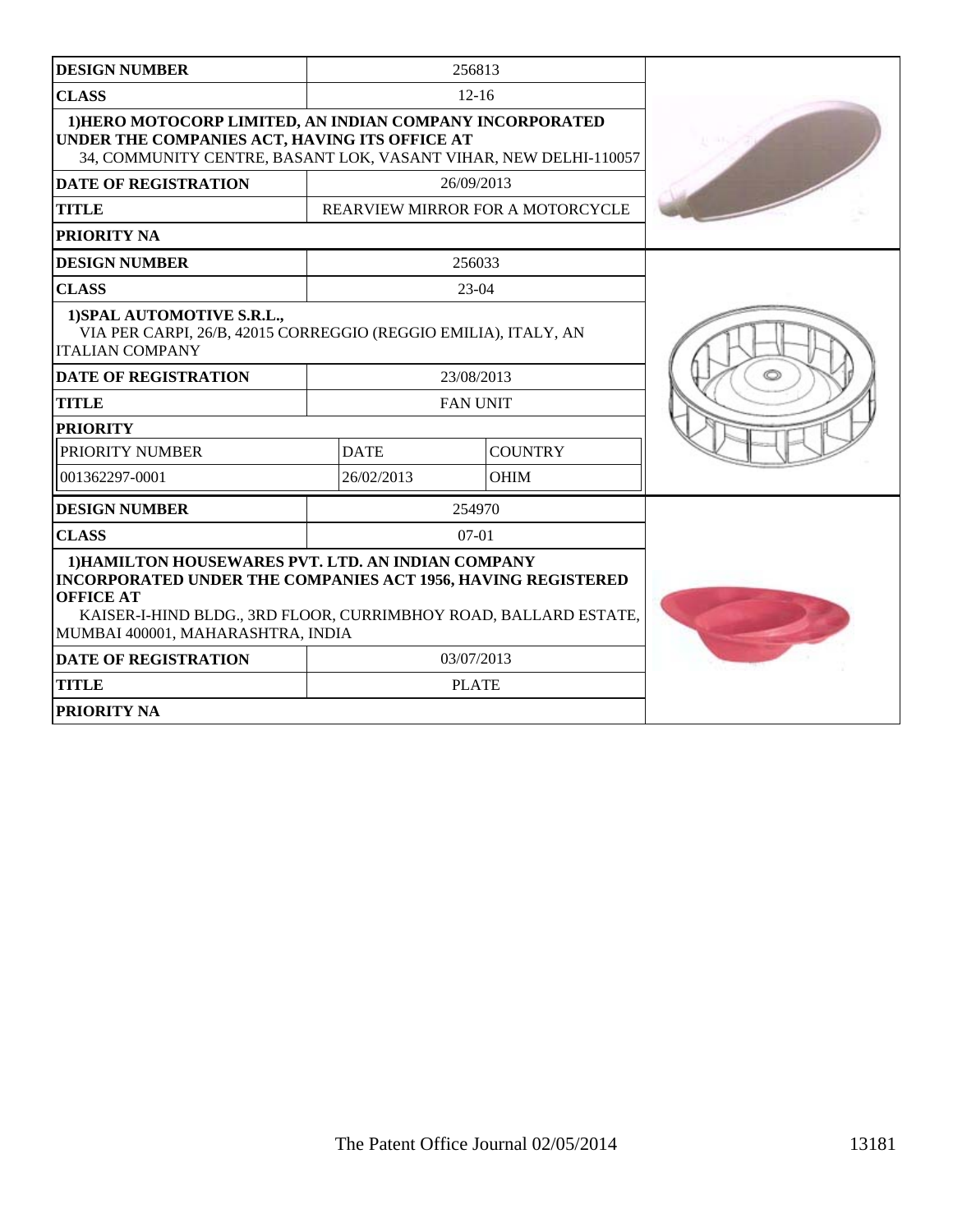| <b>DESIGN NUMBER</b>                                                                                                                                                                                                                                                         |             | 249991                        |  |
|------------------------------------------------------------------------------------------------------------------------------------------------------------------------------------------------------------------------------------------------------------------------------|-------------|-------------------------------|--|
| <b>CLASS</b>                                                                                                                                                                                                                                                                 |             | $21 - 01$                     |  |
| 1) GRAVITY BOARD GAMES APS,<br>STÅRUPVEJ 15, ØSTRE HØJBY, 4573 HØJBY, DENMARK                                                                                                                                                                                                |             |                               |  |
| <b>DATE OF REGISTRATION</b>                                                                                                                                                                                                                                                  |             | 07/12/2012                    |  |
| <b>TITLE</b>                                                                                                                                                                                                                                                                 |             | <b>GAMEBOARD</b>              |  |
| <b>PRIORITY</b>                                                                                                                                                                                                                                                              |             |                               |  |
| PRIORITY NUMBER                                                                                                                                                                                                                                                              | <b>DATE</b> | <b>COUNTRY</b>                |  |
| 002053991 - 0003                                                                                                                                                                                                                                                             | 07/06/2012  | <b>OHIM</b>                   |  |
| <b>DESIGN NUMBER</b>                                                                                                                                                                                                                                                         |             | 253602                        |  |
| <b>CLASS</b>                                                                                                                                                                                                                                                                 |             | $15-03$                       |  |
| 1) KHOKHAR AGRICULTURE WORKS, NEAR MAHARAJA PALACE,<br>DABWALI ROAD, SIRSA-125104 (INDIA)<br>AN INDIAN PROPRIETORSHIP FIRM WHOSE PROPRIETOR IS :- DARSHAN<br>SINGH BEING INDIAN NATIONALS OF THE ABOVE ADDRESS<br><b>DATE OF REGISTRATION</b><br><b>TITLE</b><br>PRIORITY NA |             | 01/05/2013<br><b>THRASHER</b> |  |
| <b>DESIGN NUMBER</b>                                                                                                                                                                                                                                                         |             | 253292                        |  |
| <b>CLASS</b>                                                                                                                                                                                                                                                                 |             | $03 - 01$                     |  |
| 1)GLAXO GROUP LIMITED ENGLAND, GREAT BRITAIN OF THE ADDRESS<br>980 GREAT WEST ROAD, BRENTFORD, MIDDLESEX TW8 9GS, UNITED<br><b>KINGDOM</b>                                                                                                                                   |             |                               |  |
| <b>DATE OF REGISTRATION</b>                                                                                                                                                                                                                                                  |             | 22/04/2013                    |  |
| <b>TITLE</b>                                                                                                                                                                                                                                                                 |             | <b>CASE FOR AN INHALER</b>    |  |
| <b>PRIORITY</b>                                                                                                                                                                                                                                                              |             |                               |  |
| PRIORITY NUMBER                                                                                                                                                                                                                                                              | <b>DATE</b> | <b>COUNTRY</b>                |  |
| GB 4027109                                                                                                                                                                                                                                                                   | 23/10/2012  | U.K.                          |  |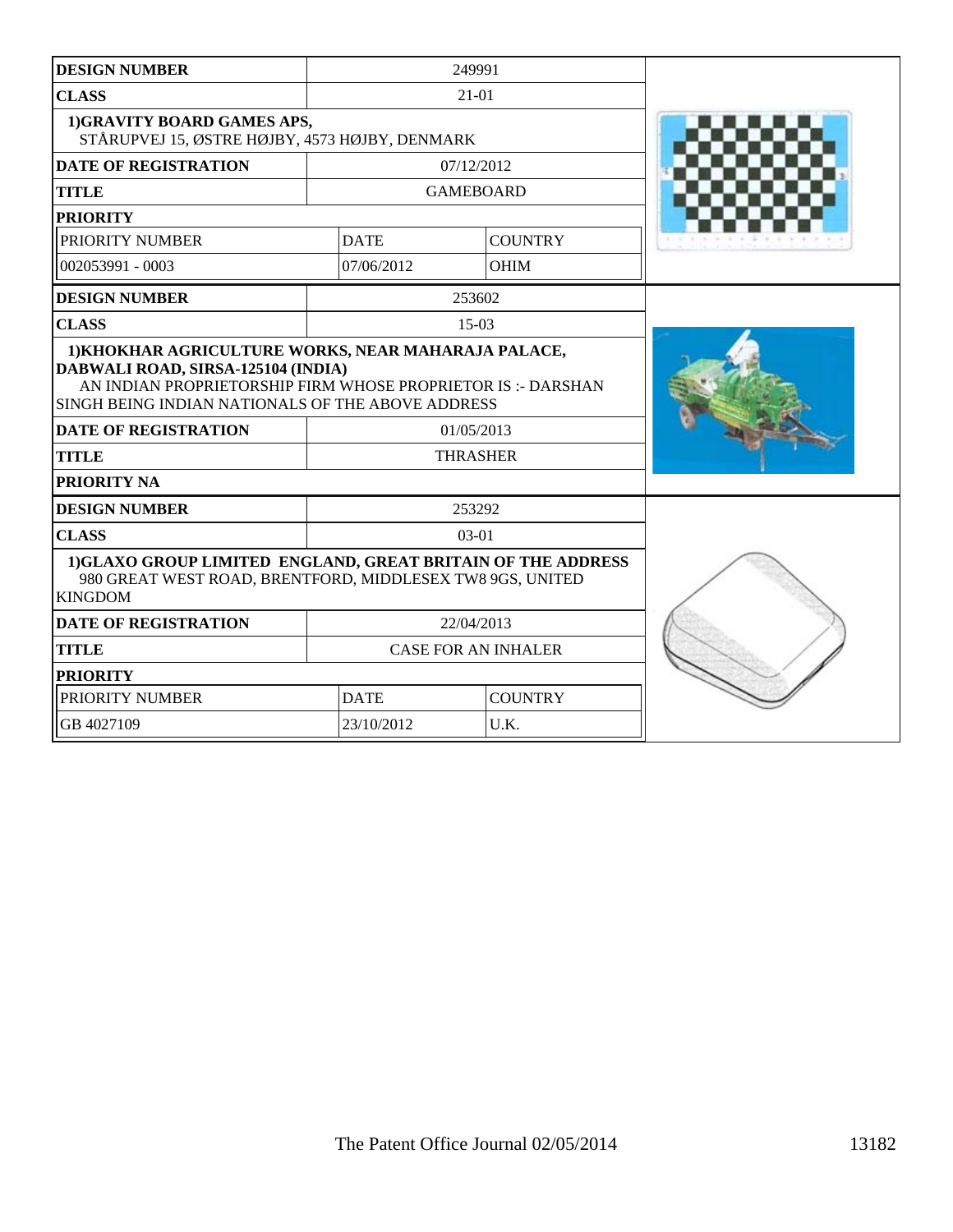| <b>DESIGN NUMBER</b>                                                                                   | 249485                                                                       |                  |                                                            |  |
|--------------------------------------------------------------------------------------------------------|------------------------------------------------------------------------------|------------------|------------------------------------------------------------|--|
| <b>CLASS</b>                                                                                           | $09-01$                                                                      |                  |                                                            |  |
| 1) SRI VISION POLYMER,<br>CHENNAI-600032                                                               | 34 TINY SECTOR, INDUSTRIAL AREA GUINDY,                                      |                  |                                                            |  |
| <b>DATE OF</b><br><b>REGISTRATION</b>                                                                  | 15/11/2012                                                                   |                  |                                                            |  |
| <b>TITLE</b>                                                                                           | <b>BOTTLE HOLDER</b>                                                         |                  |                                                            |  |
| <b>PRIORITY NA</b>                                                                                     |                                                                              |                  |                                                            |  |
| <b>DESIGN NUMBER</b>                                                                                   |                                                                              | 254992           |                                                            |  |
| <b>CLASS</b>                                                                                           |                                                                              | 15-02            |                                                            |  |
| 1) WEIR MINERALS INDIA-ENSCI. CO,<br>BANGALORE-560076, KARNATAKA, NATIONALITY-INDIAN<br><b>DATE OF</b> | A/01/02, PLATINUM CITY, HMT ROAD, YESHWANTPUR,                               |                  |                                                            |  |
| <b>REGISTRATION</b>                                                                                    |                                                                              | 04/07/2013       |                                                            |  |
| <b>TITLE</b>                                                                                           |                                                                              | PERISTALTIC PUMP |                                                            |  |
| <b>PRIORITY NA</b>                                                                                     |                                                                              |                  |                                                            |  |
| <b>DESIGN NUMBER</b>                                                                                   |                                                                              | 249993           |                                                            |  |
| <b>CLASS</b>                                                                                           |                                                                              | 21-01            |                                                            |  |
|                                                                                                        | 1)GRAVITY BOARD GAMES APS,<br>STÅRUPVEJ 15, ØSTRE HØJBY, 4573 HØJBY, DENMARK |                  |                                                            |  |
| <b>DATE OF</b><br><b>REGISTRATION</b>                                                                  |                                                                              | 07/12/2012       |                                                            |  |
| <b>TITLE</b>                                                                                           |                                                                              | <b>GAMEBOARD</b> | 膩<br>æ                                                     |  |
| <b>PRIORITY</b>                                                                                        |                                                                              |                  |                                                            |  |
| PRIORITY NUMBER                                                                                        | <b>DATE</b>                                                                  | <b>COUNTRY</b>   |                                                            |  |
| 002053991 - 0005                                                                                       | 07/06/2012                                                                   | OHIM             | $\sim$<br>÷<br><b>COM</b><br>$\sim$<br>$\mathbb{R}^n$      |  |
|                                                                                                        |                                                                              |                  | <b>SIL</b><br>$\overline{\mathcal{M}}$<br>THE CHARL<br>18. |  |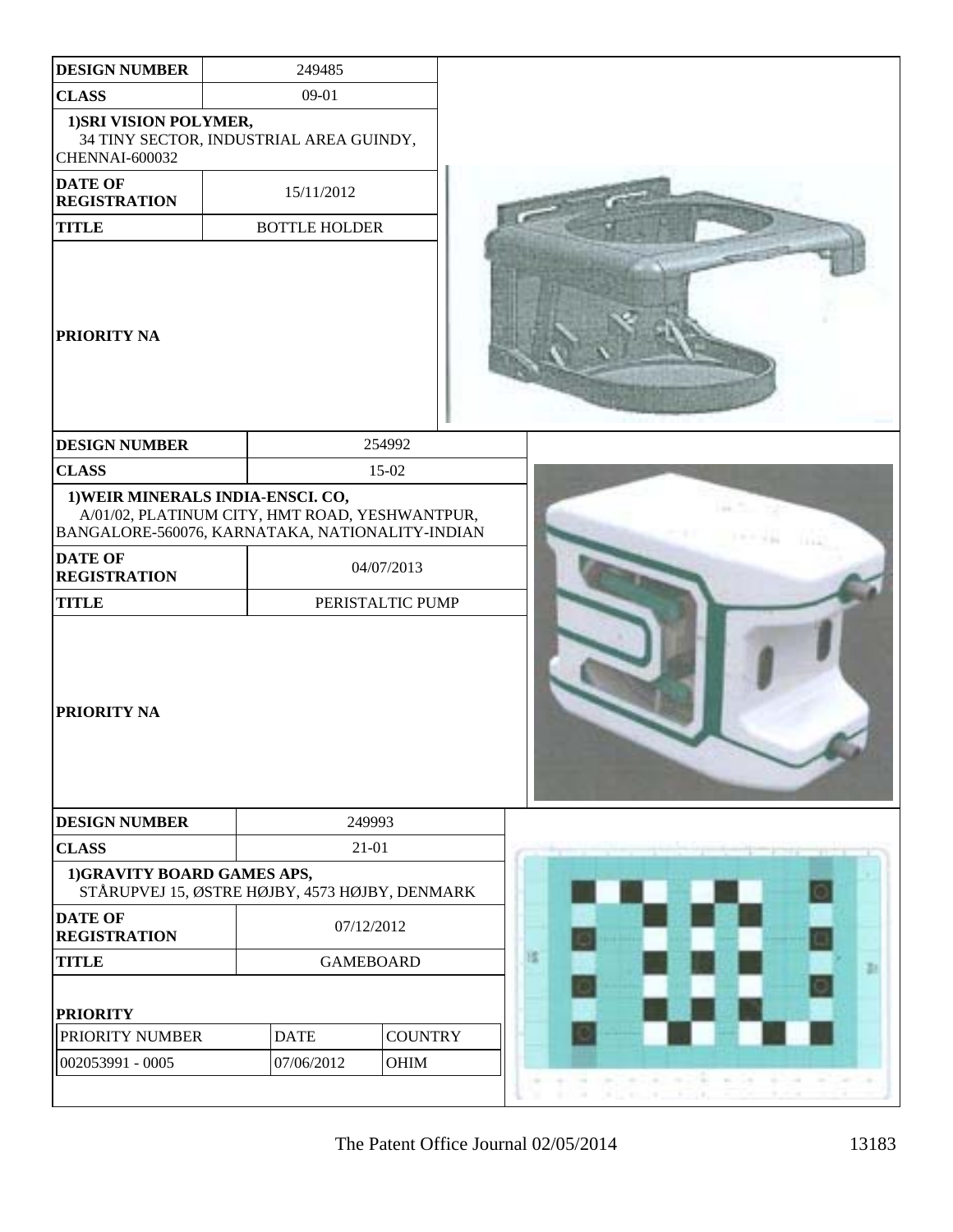| <b>DESIGN NUMBER</b>                                                                                                                  | 253627                                                                                                                  |  |
|---------------------------------------------------------------------------------------------------------------------------------------|-------------------------------------------------------------------------------------------------------------------------|--|
| <b>CLASS</b>                                                                                                                          | $23-03$                                                                                                                 |  |
| <b>BANGKOK, THAILAND</b>                                                                                                              | 1) MR. DHITI TOWIWAT A CITIZEN OF THAILAND OF THE ADDRESS:<br>163/71, PHAHONYOTHIN 32, KHWAENG LAT YAO, KHET CHATUCHAK, |  |
| <b>DATE OF REGISTRATION</b>                                                                                                           | 02/05/2013                                                                                                              |  |
| <b>TITLE</b>                                                                                                                          | <b>HEAT EXCHANGER</b>                                                                                                   |  |
| <b>PRIORITY NA</b>                                                                                                                    |                                                                                                                         |  |
| <b>DESIGN NUMBER</b>                                                                                                                  | 254327                                                                                                                  |  |
| <b>CLASS</b>                                                                                                                          | $12 - 16$                                                                                                               |  |
| <b>FRANCE,</b><br>OF 99 ROUTE DE LYON, 69800 SAINT PRIEST, FRANCE                                                                     | 1) RENAULT TRUCKS, A COMPANY ORGANIZED UNDER THE LAWS OF                                                                |  |
| <b>DATE OF REGISTRATION</b>                                                                                                           | 06/06/2013                                                                                                              |  |
| <b>TITLE</b>                                                                                                                          | DECORATIVE FITTING FOR VEHICLE                                                                                          |  |
| PRIORITY NA                                                                                                                           |                                                                                                                         |  |
| <b>DESIGN NUMBER</b>                                                                                                                  | 253977                                                                                                                  |  |
| <b>CLASS</b>                                                                                                                          | $12 - 15$                                                                                                               |  |
| 1) SHANDONG LINGLONG TYRE CO. LTD., HAVING ITS OFFICE AT<br>NO. 777 JINLONG ROAD, ZHAOYUAN CITY, SHANDONG, CHINA, ZIP CODE:<br>265400 |                                                                                                                         |  |
| <b>DATE OF REGISTRATION</b>                                                                                                           | 20/05/2013                                                                                                              |  |
| <b>TITLE</b>                                                                                                                          | <b>TYRE</b>                                                                                                             |  |
| <b>PRIORITY NA</b>                                                                                                                    |                                                                                                                         |  |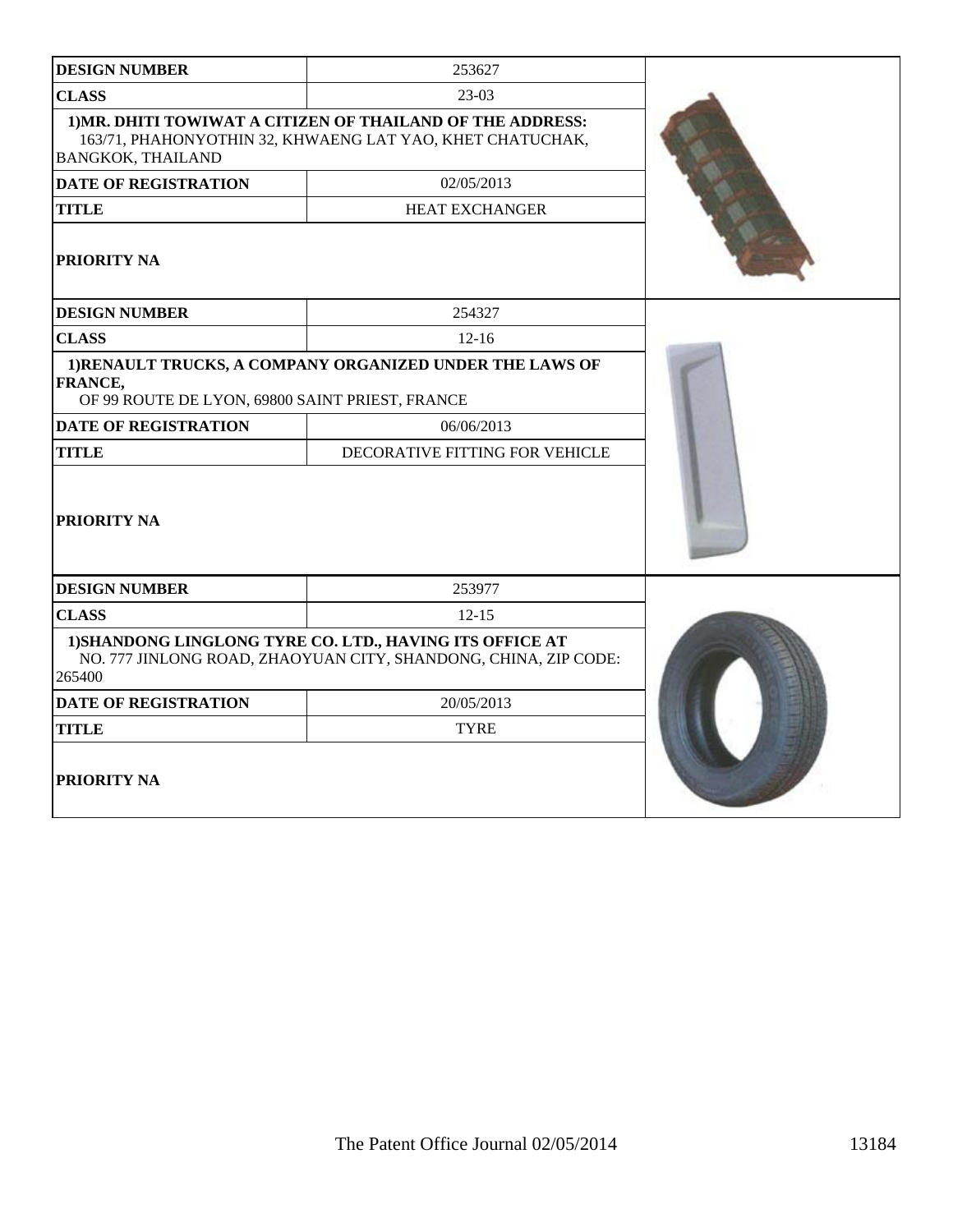| <b>DESIGN NUMBER</b>                                                                                                                                                          |                                                    | 256820            |  |
|-------------------------------------------------------------------------------------------------------------------------------------------------------------------------------|----------------------------------------------------|-------------------|--|
| <b>CLASS</b>                                                                                                                                                                  |                                                    | $12 - 16$         |  |
| 1) HERO MOTOCORP LIMITED, AN INDIAN COMPANY INCORPORATED<br>UNDER THE COMPANIES ACT, HAVING ITS OFFICE AT<br>34, COMMUNITY CENTRE, BASANT LOK, VASANT VIHAR, NEW DELHI-110057 |                                                    |                   |  |
| <b>DATE OF REGISTRATION</b>                                                                                                                                                   |                                                    | 26/09/2013        |  |
| <b>TITLE</b>                                                                                                                                                                  | HEADLIGHT LENS FOR A TWO WHEELED<br><b>VEHICLE</b> |                   |  |
| <b>PRIORITY NA</b>                                                                                                                                                            |                                                    |                   |  |
| <b>DESIGN NUMBER</b>                                                                                                                                                          |                                                    | 255537            |  |
| <b>CLASS</b>                                                                                                                                                                  |                                                    | 22-06             |  |
| 1) RECKITT BENCKISER (BRANDS) LIMITED,<br>103-105 BATH ROAD, SLOUGH BERKSHIRE, SL1 3UH, UNITED KINGDOM                                                                        |                                                    |                   |  |
| <b>DATE OF REGISTRATION</b>                                                                                                                                                   |                                                    | 29/07/2013        |  |
| <b>TITLE</b>                                                                                                                                                                  | <b>INSECT REPELLENT DEVICE WITH REFILL</b>         |                   |  |
| <b>PRIORITY</b>                                                                                                                                                               |                                                    |                   |  |
| PRIORITY NUMBER                                                                                                                                                               | <b>DATE</b><br><b>COUNTRY</b>                      |                   |  |
| 002175349-0002                                                                                                                                                                | 30/01/2013                                         | <b>OHIM</b>       |  |
|                                                                                                                                                                               |                                                    |                   |  |
| <b>DESIGN NUMBER</b>                                                                                                                                                          |                                                    | 251851            |  |
| <b>CLASS</b>                                                                                                                                                                  |                                                    | 14-03             |  |
| 1) KABUSHIKI KAISHA TOSHIBA, A JAPANESE CORPORATION,<br><b>MANUFACTURERS, OF</b><br>1-1, SHIBAURA 1-CHOME, MINATO-KU, TOKYO, JAPAN                                            |                                                    |                   |  |
| <b>DATE OF REGISTRATION</b>                                                                                                                                                   |                                                    | 25/02/2013        |  |
| <b>TITLE</b>                                                                                                                                                                  |                                                    | <b>TELEVISION</b> |  |
| <b>PRIORITY</b>                                                                                                                                                               |                                                    |                   |  |
| PRIORITY NUMBER                                                                                                                                                               | <b>COUNTRY</b><br><b>DATE</b>                      |                   |  |
| 2012-020583                                                                                                                                                                   | <b>JAPAN</b><br>28/08/2012                         |                   |  |
|                                                                                                                                                                               |                                                    |                   |  |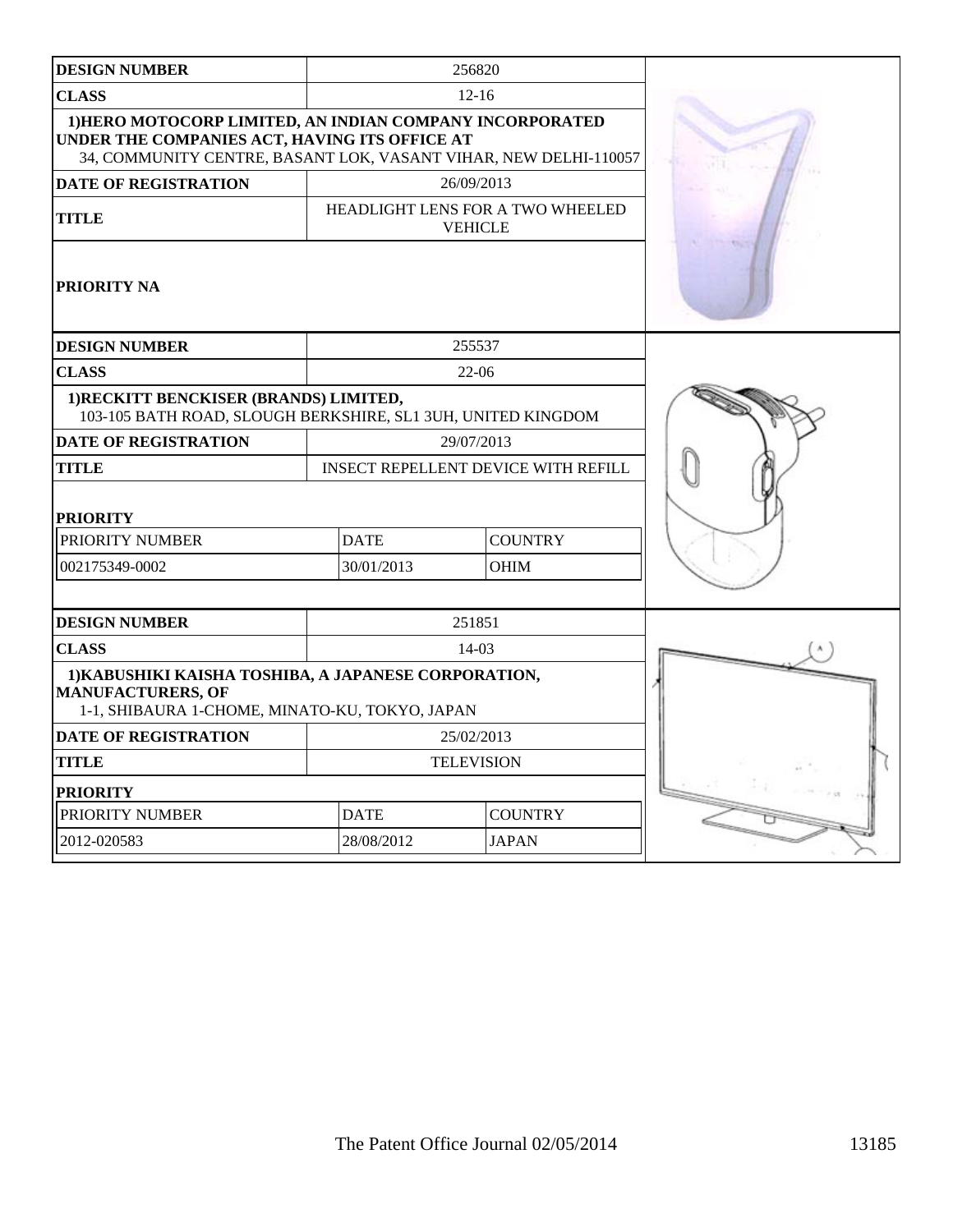| <b>DESIGN NUMBER</b>                                                                                                                                                                                                                                                                                                           |                                                  | 254868                                          |  |
|--------------------------------------------------------------------------------------------------------------------------------------------------------------------------------------------------------------------------------------------------------------------------------------------------------------------------------|--------------------------------------------------|-------------------------------------------------|--|
| <b>CLASS</b>                                                                                                                                                                                                                                                                                                                   |                                                  | $10 - 06$                                       |  |
| 1) KONINKLIJKE PHILIPS N.V., A COMPANY ORGANIZED AND EXISTING<br>UNDER THE LAWS OF THE KINGDOM OF THE NETHERLANDS, RESIDING AT<br>EINDHOVEN,<br>WHOSE POST-OFFICE ADDRESS IS HIGH TECH CAMPUS 5, 5656 AE<br>EINDHOVEN, THE NETHERLANDS                                                                                         |                                                  |                                                 |  |
| <b>DATE OF REGISTRATION</b>                                                                                                                                                                                                                                                                                                    |                                                  | 28/06/2013                                      |  |
| <b>TITLE</b>                                                                                                                                                                                                                                                                                                                   |                                                  | COMMUNICATOR FOR MOBILE ALARM<br><b>PENDANT</b> |  |
| <b>PRIORITY</b>                                                                                                                                                                                                                                                                                                                |                                                  |                                                 |  |
| PRIORITY NUMBER                                                                                                                                                                                                                                                                                                                | <b>DATE</b>                                      | <b>COUNTRY</b>                                  |  |
| 002162610-0002                                                                                                                                                                                                                                                                                                                 | 07/01/2013                                       | <b>OHIM</b>                                     |  |
| <b>DESIGN NUMBER</b>                                                                                                                                                                                                                                                                                                           |                                                  | 254821                                          |  |
| <b>CLASS</b>                                                                                                                                                                                                                                                                                                                   |                                                  | $12 - 05$                                       |  |
| 1) ACTION CONSTRUCTION EQUIPMENT LTD.,<br>OF DHUDHOLLA LINK ROAD, VILLAGE DHUDHOLLA, PALWAL, HARYANA-<br>121102, INDIA, AN INDIAN COMPANY                                                                                                                                                                                      |                                                  |                                                 |  |
| <b>DATE OF REGISTRATION</b>                                                                                                                                                                                                                                                                                                    |                                                  | 26/06/2013                                      |  |
| <b>TITLE</b>                                                                                                                                                                                                                                                                                                                   | LOWER BRACKET STEEL STRUCTURE OF<br><b>CRANE</b> |                                                 |  |
| PRIORITY NA                                                                                                                                                                                                                                                                                                                    |                                                  |                                                 |  |
| <b>DESIGN NUMBER</b>                                                                                                                                                                                                                                                                                                           |                                                  | 246863                                          |  |
| <b>CLASS</b>                                                                                                                                                                                                                                                                                                                   |                                                  | 28-01                                           |  |
| 1) MCNEIL-PPC, INC., A CORPORATION OF THE STATE OF NEW JERSEY, OF<br>199 GRANDVIEW ROAD, SKILLMAN, NJ 08558, USA, AND JOHNSON &<br>JOHNSON INDUSTRIAL LTDA, A LIMITED LIABILITY COMPANY<br>ORGANIZED AND EXISTING UNDER THE LAWS OF BRAZIL,<br>OF RIGHTWAY PRESIDENTE DUTRA, KM 154, SAO JOSE DOS CAMPOS, SAO<br>PAULO, BRAZIL |                                                  |                                                 |  |
| DATE OF REGISTRATION                                                                                                                                                                                                                                                                                                           |                                                  | 01/08/2012                                      |  |
| <b>TITLE</b>                                                                                                                                                                                                                                                                                                                   |                                                  | <b>TABLET</b>                                   |  |
| <b>PRIORITY</b>                                                                                                                                                                                                                                                                                                                |                                                  |                                                 |  |
| PRIORITY NUMBER                                                                                                                                                                                                                                                                                                                | <b>DATE</b><br><b>COUNTRY</b>                    |                                                 |  |
| 29/412,543                                                                                                                                                                                                                                                                                                                     | 03/02/2012                                       | U.S.A.                                          |  |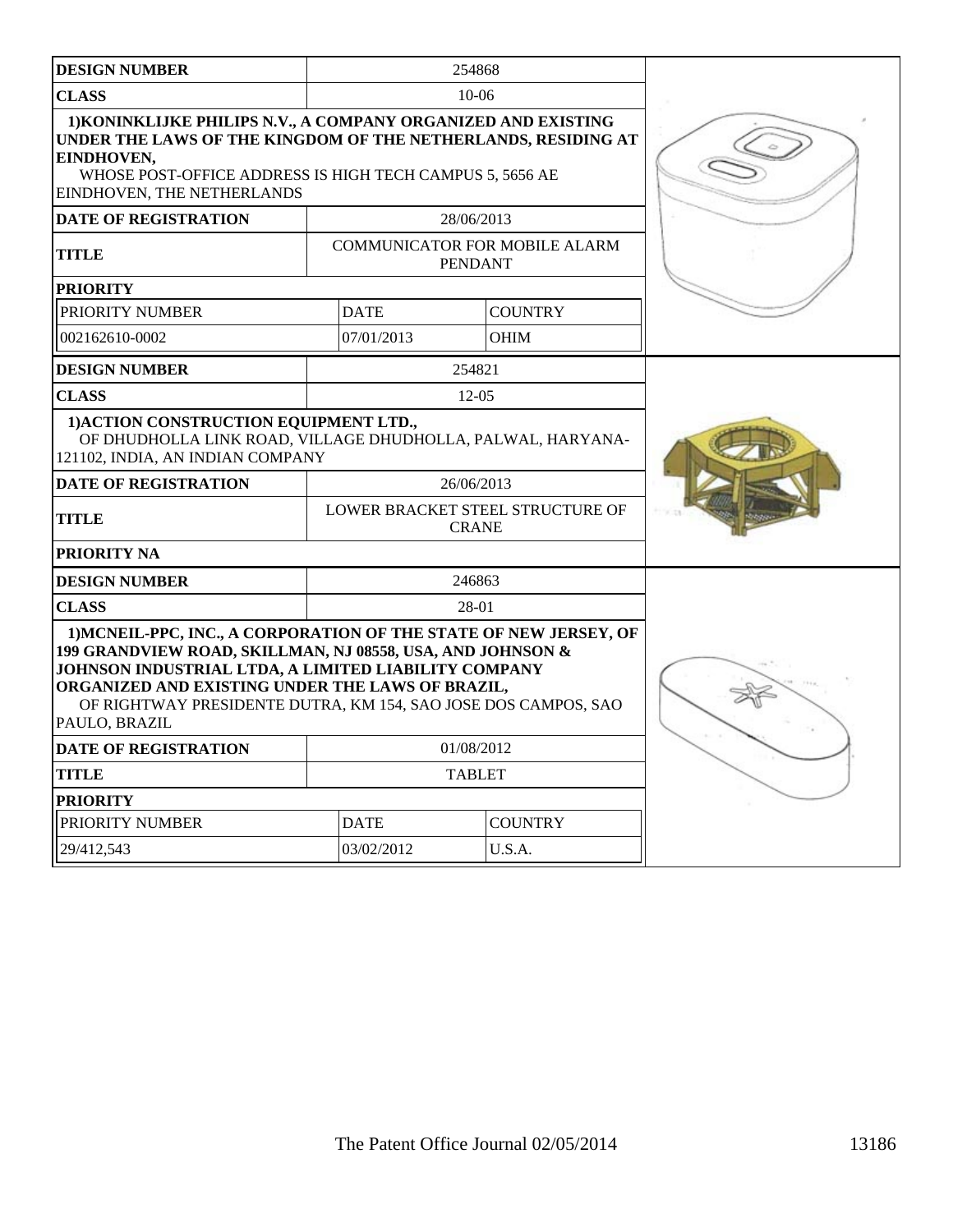| <b>DESIGN NUMBER</b>                                                                                                                                           | 252352      |                            |            |                        |  |       |
|----------------------------------------------------------------------------------------------------------------------------------------------------------------|-------------|----------------------------|------------|------------------------|--|-------|
| <b>CLASS</b>                                                                                                                                                   | 20-02       |                            |            |                        |  |       |
| 1) ZIVELO LLC, AN INDIANA CORPORATION HAVING OFFICES AT<br>6508 E. MUSEUM BOULEVARD, GAS CITY, INDIANA 46933, USA                                              |             |                            |            |                        |  |       |
| <b>DATE OF REGISTRATION</b>                                                                                                                                    |             | 15/03/2013                 |            |                        |  |       |
| <b>TITLE</b>                                                                                                                                                   |             |                            |            | KIOSK DISPLAY STAND    |  |       |
| <b>PRIORITY</b><br>PRIORITY NUMBER                                                                                                                             |             | <b>DATE</b>                |            | <b>COUNTRY</b>         |  |       |
| 29/432,548                                                                                                                                                     |             | 17/09/2012                 |            | U.S.A.                 |  |       |
|                                                                                                                                                                |             |                            |            |                        |  |       |
| <b>DESIGN NUMBER</b>                                                                                                                                           |             |                            | 253290     |                        |  |       |
| <b>CLASS</b>                                                                                                                                                   |             |                            | 03-01      |                        |  |       |
| 1)GLAXO GROUP LIMITED, ENGLAND, GREAT BRITAIN<br>980 GREAT WEST ROAD, BRENTFORD, MIDDLESEX TX8 9GS, UNITED<br><b>KINGDOM</b>                                   |             |                            |            |                        |  |       |
| <b>DATE OF REGISTRATION</b>                                                                                                                                    |             |                            | 22/04/2013 |                        |  |       |
| <b>TITLE</b>                                                                                                                                                   |             | <b>CASE FOR AN INHALER</b> |            |                        |  |       |
| <b>PRIORITY</b><br>PRIORITY NUMBER<br>GB 4027107                                                                                                               |             | <b>DATE</b><br>23/10/2012  |            | <b>COUNTRY</b><br>U.K. |  |       |
| <b>DESIGN NUMBER</b>                                                                                                                                           |             | 252753                     |            |                        |  |       |
| <b>CLASS</b>                                                                                                                                                   | 23-02       |                            |            |                        |  |       |
| 1) KOHLER CO., A COMPANY ORGANIZED AND EXISTING<br>UNDER THE LAW OF USA,<br>OF 444 HIGHLAND DRIVE, KOHLER, WISCONSIN 53044, UNITED<br><b>STATES OF AMERICA</b> |             |                            |            |                        |  | 11.14 |
| DATE OF REGISTRATION                                                                                                                                           |             | 02/04/2013                 |            |                        |  |       |
| <b>TITLE</b>                                                                                                                                                   |             | <b>FLUSH HANDLE</b>        |            |                        |  |       |
| <b>PRIORITY</b>                                                                                                                                                |             |                            |            |                        |  |       |
| PRIORITY NUMBER                                                                                                                                                | <b>DATE</b> | <b>COUNTRY</b>             |            |                        |  |       |
| 29/433,633                                                                                                                                                     |             | 02/10/2012<br>U.S.A.       |            |                        |  |       |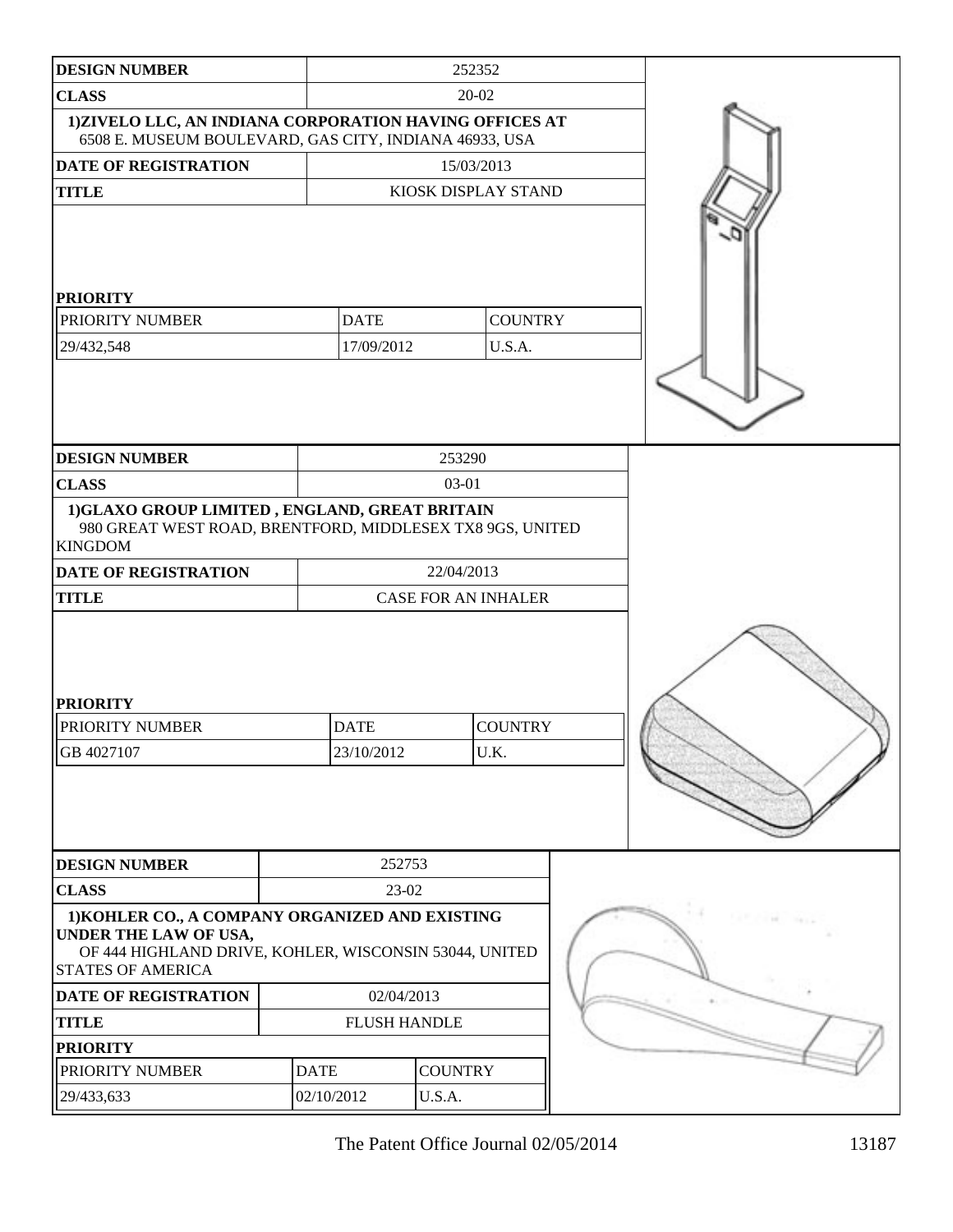| <b>DESIGN NUMBER</b>                                                                                                                 |                               | 253971      |  |
|--------------------------------------------------------------------------------------------------------------------------------------|-------------------------------|-------------|--|
| <b>CLASS</b>                                                                                                                         |                               | $12 - 15$   |  |
| 1) SHANDONG LINGLONG TYRE CO. LTD. HAVING ITS OFFICE AT<br>NO. 777 JINLONG ROAD, ZHAOYUAN CITY, SHANDONG, CHINA, ZIP CODE:<br>265400 |                               |             |  |
| <b>DATE OF REGISTRATION</b>                                                                                                          |                               | 20/05/2013  |  |
| <b>TITLE</b>                                                                                                                         |                               | <b>TYRE</b> |  |
| <b>PRIORITY NA</b>                                                                                                                   |                               |             |  |
| <b>DESIGN NUMBER</b>                                                                                                                 |                               | 252353      |  |
| <b>CLASS</b>                                                                                                                         |                               | 20-02       |  |
| 1) ZIVELO LLC, AN INDIANA CORPORATION HAVING OFFICES AT<br>6508 E. MUSEUM BOULEVARD, GAS CITY, INDIANA 46933, USA                    |                               |             |  |
| <b>DATE OF REGISTRATION</b>                                                                                                          |                               | 15/03/2013  |  |
| <b>TITLE</b>                                                                                                                         | KIOSK DISPLAY STAND           |             |  |
| <b>PRIORITY</b>                                                                                                                      |                               |             |  |
| PRIORITY NUMBER                                                                                                                      | <b>DATE</b><br><b>COUNTRY</b> |             |  |
| 29/432,551                                                                                                                           | 17/09/2012                    | U.S.A.      |  |
| <b>DESIGN NUMBER</b>                                                                                                                 |                               | 256707      |  |
| <b>CLASS</b>                                                                                                                         |                               | $15-04$     |  |
| 1) DEERE & COMPANY, A US CORPORATION OF<br>ONE JOHN DEERE PLACE, MOLINE, ILLINOIS, 61265-8098 USA                                    |                               |             |  |
| <b>DATE OF REGISTRATION</b>                                                                                                          |                               | 24/09/2013  |  |
| <b>TITLE</b>                                                                                                                         | <b>EXCAVATOR</b>              |             |  |
| <b>PRIORITY NA</b>                                                                                                                   |                               |             |  |